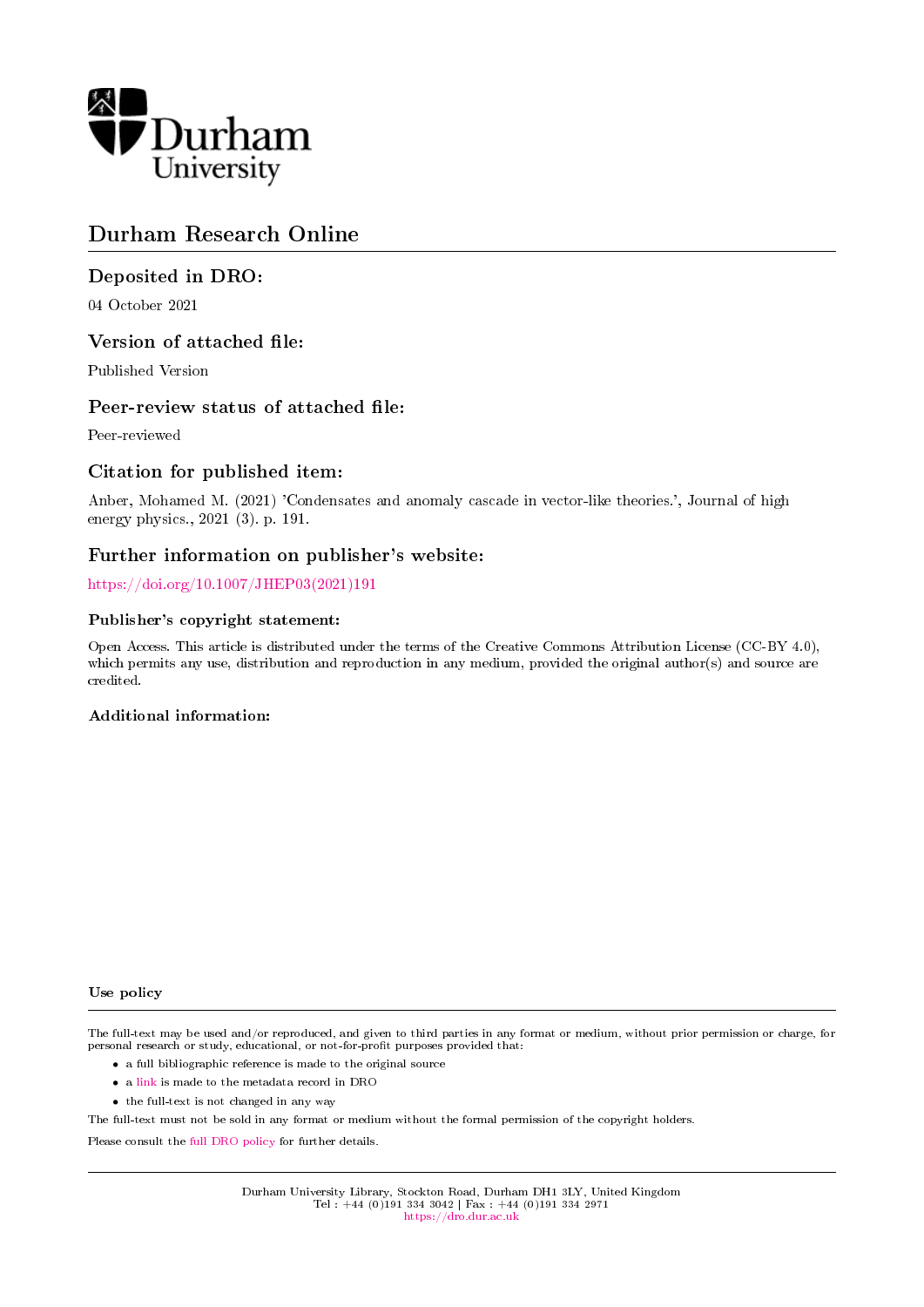PUBLISHED FOR SISSA BY 2 SPRINGER

Received: *January 22, 2021* Accepted: *February 11, 2021* Published: *March 19, 2021*

# **Condensates and anomaly cascade in vector-like theories**

#### **Mohamed M. Anber**

*Department of Physics, Lewis* & *Clark College, 615 S. Palatine Hill Road, Portland, OR 97219, U.S.A.*

*E-mail:* [manber@lclark.edu](mailto:manber@lclark.edu)

Abstract: We study the bilinear and higher-order fermion condensates in 4-dimensional SU(*N*) gauge theories with a single Dirac fermion in a general representation. Augmented with a mixed anomaly between the 0-form discrete chiral, 1-form center, and 0-form baryon number symmetries (BC anomaly), we sort out theories that admit higher-order condensates and vanishing fermion bilinears. Then, the BC anomaly is utilized to prove, in the absence of a topological quantum field theory, that nonvanishing fermion bilinears are inevitable in infrared-gapped theories with 2-index (anti)symmetric fermions. We also contrast the BC anomaly with the 0-form anomalies and show that it is the former anomaly that determines the infrared physics; we argue that the BC anomaly lurks deep to the infrared while the 0-form anomalies are just variations of local terms. We provide evidence of this assertion by studying the BC anomaly in vector-like theories compactified on a small spacial circle. These theories are weakly-coupled, under analytical control, and they admit a dual description in terms of abelian photons that determine the deep infrared dynamics. We show that the dual photons talk directly to the 1-form center symmetry in order to match the BC anomaly, while the 0-form anomalies are variations of local terms and are matched by fiat. Finally, we study the fate of the BC anomaly in the compactified theories when they are held at a finite temperature. The effective field theory that describes the low-energy physics is 2-dimensional. We show that the BC anomaly cascades from 4 to 2 dimensions.

Keywords: Anomalies in Field and String Theories, Field Theories in Lower Dimensions, Discrete Symmetries, Global Symmetries

ArXiv ePrint: [2101.04132](https://arxiv.org/abs/2101.04132)

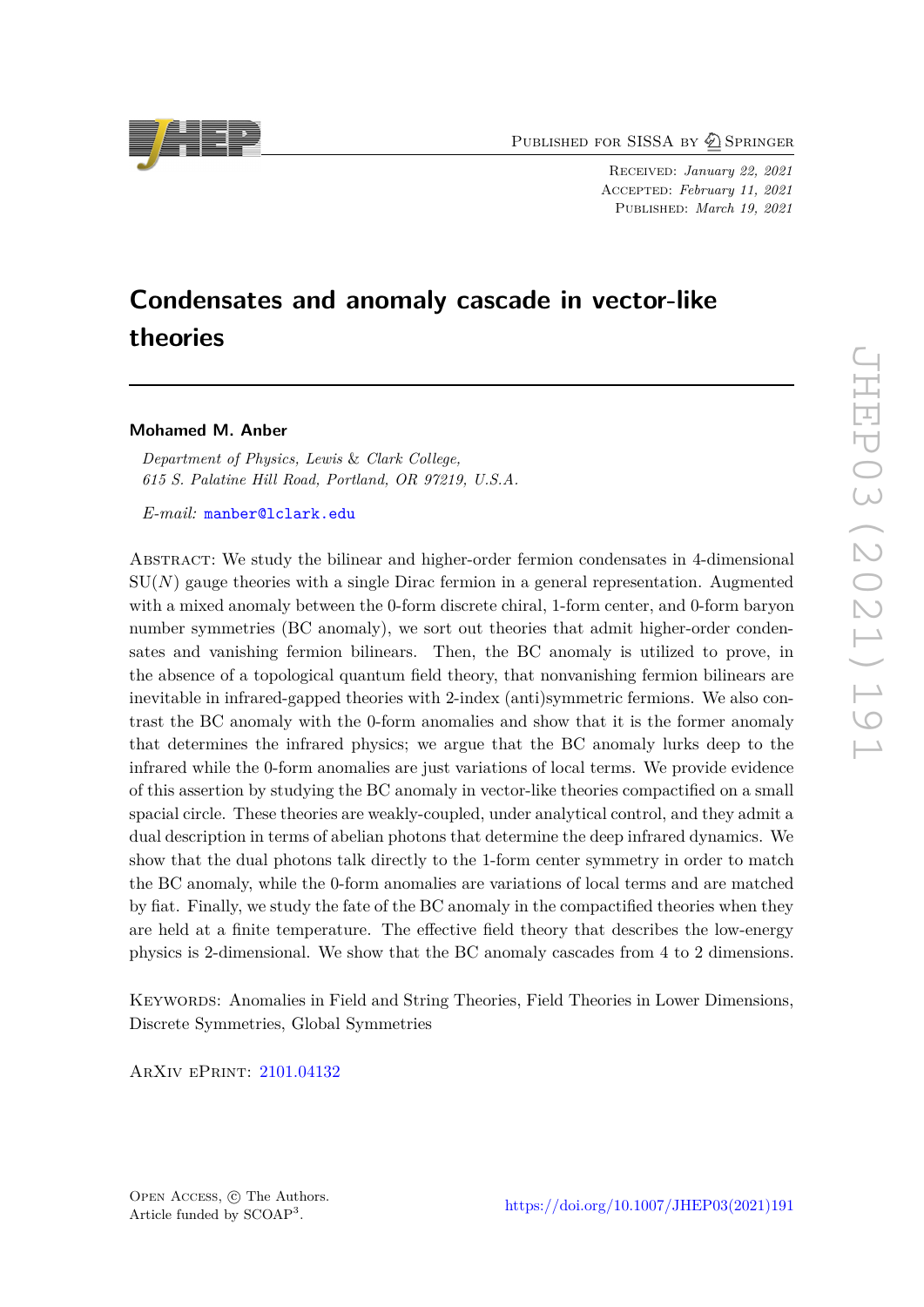### **Contents**

| $\mathbf{1}$   |                                                                                       | Introduction                                                                           | $\mathbf{1}$     |  |  |
|----------------|---------------------------------------------------------------------------------------|----------------------------------------------------------------------------------------|------------------|--|--|
| $\mathbf{2}$   | Vector-like theories on $\mathbb{R}^4$                                                |                                                                                        |                  |  |  |
|                | 2.1                                                                                   | Symmetries and background fields                                                       |                  |  |  |
|                | 2.2                                                                                   | The baryon-color (BC) 't Hooft anomaly                                                 | $\boldsymbol{6}$ |  |  |
|                | 2.3                                                                                   | Condensates and role of the BC anomaly                                                 | 8                |  |  |
|                | 3 Vector-like theories on $\mathbb{R}^3 \times \mathbb{S}^1_L$                        |                                                                                        |                  |  |  |
|                | 3.1                                                                                   | Perturbative aspects                                                                   | 11               |  |  |
|                | 3.2                                                                                   | The dual Lagrangian                                                                    | 13               |  |  |
|                | 3.3                                                                                   | Nonperturbative aspects                                                                | 13               |  |  |
|                |                                                                                       | 3.4 The BC anomaly on $\mathbb{R}^3 \times \mathbb{S}^1_L$                             | 14               |  |  |
|                |                                                                                       | 3.5 The BC anomaly on $\mathbb{R}^2 \times \mathbb{S}^1_L \times \mathbb{S}^1_{\beta}$ | 17               |  |  |
| $\overline{4}$ | Examples on $\mathbb{R}^3 \times \mathbb{S}^1$ : the 2-index (anti)symmetric fermions |                                                                                        |                  |  |  |
|                | 4.1                                                                                   | $SU(4k)$ with 2-index symmetric fermions                                               | 19               |  |  |
|                | 4.2                                                                                   | $SU(4k)$ with 2-index antisymmetric fermions                                           | 20               |  |  |
|                | 4.3                                                                                   | The BC anomaly at finite temperature                                                   | 21               |  |  |

### <span id="page-2-0"></span>**1 Introduction**

't Hooft anomaly matching conditions is one of the very few handles on the nonperturbative phenomena in strongly-coupled theories [\[1\]](#page-26-0). The anomaly is an unremovable phase in the partition function that needs to be matched between the ultraviolet (UV) and infrared (IR), which imposes constraints on the viable scenarios of the phases of a given asymptoticallyfree gauge theory that flows to strong coupling in the IR. Recently, it has been realized that the class of 't Hooft anomalies is larger than what has been known since the 80s. It was discovered in [\[2,](#page-26-1) [3\]](#page-26-2) that Higher-form symmetries may also become anomalous, which can be used to impose further constraints on strongly-coupled theories. These original papers were followed by a plethora of other works that attempted to use the new anomalies to study various aspects of quantum field theory, see  $[4-22]$  $[4-22]$  for a non-comprehensive list.

One can understand the new development as an anomaly of a global transformation on the field content in the background of a fractional topological charge, an 't Hooft flux [\[23,](#page-27-1) [24\]](#page-27-2), of the center symmetry of the gauge group. This anomaly was further enlarged in [\[25\]](#page-27-3) by considering the most general fractional charges in the baryon number, color, and flavor (BCF) directions. This anomaly was dubbed the BCF anomaly (or only BC anomaly when we have a single flavor), and was also studied in [\[26\]](#page-27-4) on nonspin manifolds. One of the profound consequences of the BCF anomaly is the deconfinement of quarks on axion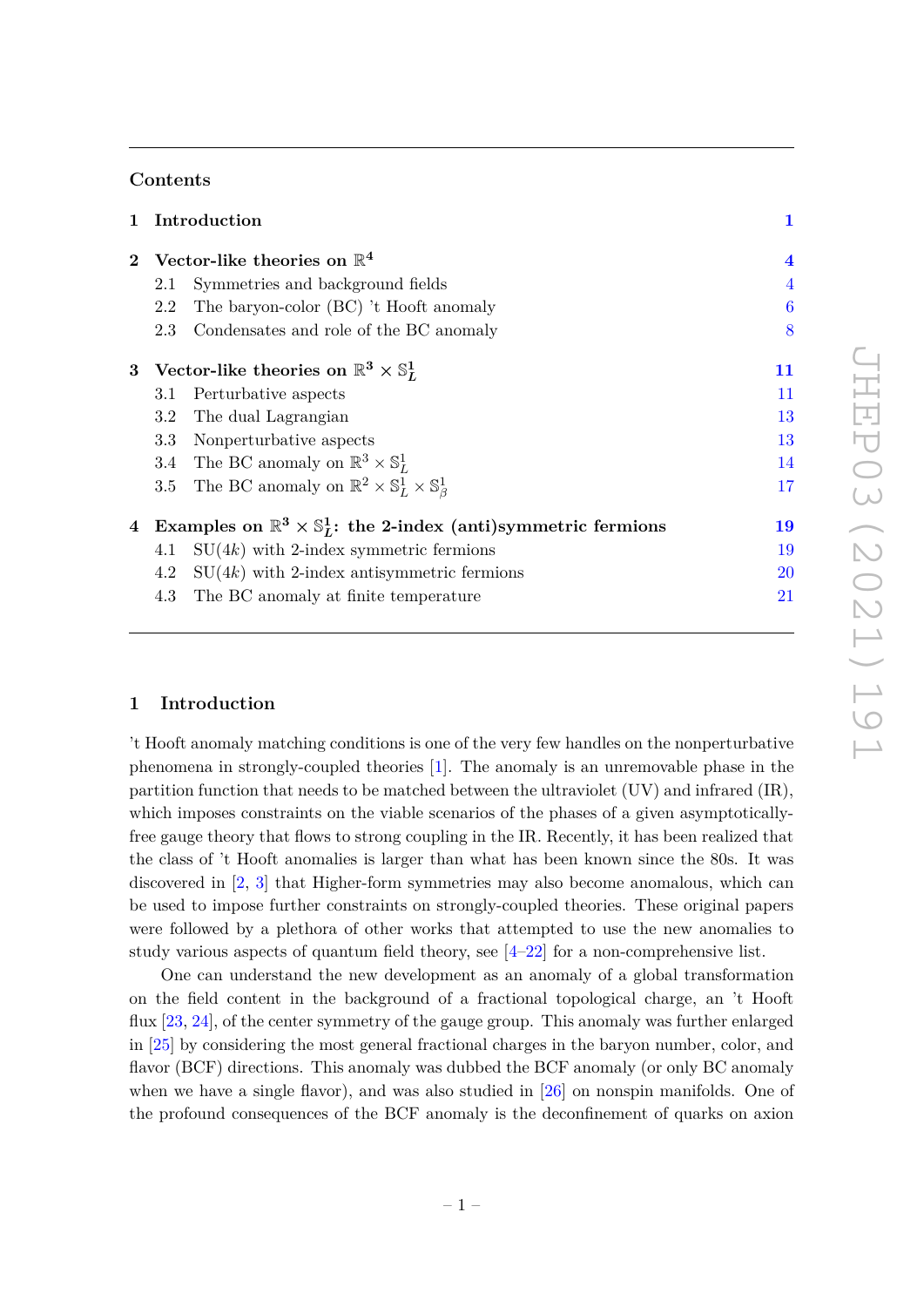domain walls, a phenomenon that is attributed to an intertwining between the light (axion) and heavy (hadron) degrees of freedom at the core of the domain wall. The intertwining between the different degrees of freedom can also have an important effect on models of axion inflation [\[11\]](#page-27-5).

In this paper we consider a 4-dimensional asymptotically-free  $SU(N)$  gauge theory with a single Dirac flavor  $\Psi$  in a general representation R and strong-coupling scale  $\Lambda$ . The theory admits a  $\mathop{\rm U}(1)_B$  baryon and  $\mathbb{Z}_{2T}^{d\chi}$  $\frac{d\chi}{2T_{\mathcal{R}}}$  discrete chiral symmetries, where  $T_{\mathcal{R}}$  is the Dynkin index of the representation. As the theory flows to the IR and enters its strongly-coupled regime, we assume that it forms a nonvanishing bilinear fermion condensate  $\langle \bar{\Psi} \Psi \rangle \neq 0$ . Then, the discrete chiral symmetry breaks spontaneously,  $\mathbb{Z}_{2T_R}^{d\chi} \to \mathbb{Z}_2$ , leaving behind  $T_R$ degenerate vacua. These vacua are separated by domain walls of width  $\sim \Lambda^{-1}$ . If the bilinear fermion condensate vanishes, then higher-order condensates may form, which, in general, break Z *dχ*  $\frac{dX}{2T_R}$  down to a discrete subgroup. We ponder on several questions:

- 1. A theory with an 't Hooft anomaly precludes a unique gapped vacuum. What do anomalies inform us about the breaking of  $\mathbb{Z}_{27}^{d\chi}$  $\frac{a\chi}{2T_R}$ ? Is there an anomaly that grants the full breaking of  $\mathbb{Z}_{27}^{d\chi}$  $\frac{d\chi}{2T_R}$  down to  $\mathbb{Z}_2$ ? Is this anomaly unique or there are several anomalies that yield the same result? Is one of the anomalies more restricting than the others, and does this depend on  $\mathcal{R}$ ?
- 2. How do the domain walls respond to these anomalies?
- 3. How are the anomalies matched at finite temperature?

Indeed, it is well-known that a vector-like theory admits a mixed anomaly between  $\mathbb{Z}_{p\alpha}^{d\chi}$  $\frac{d\chi}{2T_{\mathcal{R}}}$  and  $\mathrm{U}(1)_B$ , we denote it by  $\mathbb{Z}_{2T}^{d\chi}$  $\frac{d\chi}{2T_R}$  [U(1)<sub>*B*</sub>]<sup>2</sup>, which needs to be matched between the UV and IR. If the bilinear condensate forms, then the existence of  $T_R$  degenerate vacua will automatically match the anomaly. Sometimes, however, a  $T_R$  degeneracy is an overkill in the sense that only a subset of  $T_{\mathcal{R}}$  vacua are needed for the matching. This happens if the anomaly  $\mathbb{Z}_{2T}^{d\chi}$  $\frac{d\chi}{2T_{\mathcal{R}}}\left[\mathrm{U}(1)_B\right]^2$  gives a phase valued in a proper subgroup of  $\mathbb{Z}_{T_{\mathcal{R}}}^{d\chi}$  $T_{\mathcal{R}}^{a\chi}$ . In this case we might set  $\langle \bar{\Psi} \Psi \rangle = 0$  and argue that higher-order condensates break the chiral symmetry to a subgroup that gives the exact number of vacua needed to match the anomaly. For example, SU(4) with a Dirac fermion in the 2-index symmetric representation has  $T_R = 6$ and we expect that the bilinear condensate, if it forms, breaks  $\mathbb{Z}_{12}^{d\chi}$  spontaneously resulting in 6 vacua. The  $\mathbb{Z}_{27}^{d\chi}$  $\frac{d\chi}{2T_R}$  [U(1)<sub>*B*</sub>]<sup>2</sup> anomaly, however, is valued in  $\mathbb{Z}_3$  and can be matched by 3, instead of, 6 vacua. Then, it is a plausible scenario, in the light of the  $\mathbb{Z}_{27}^{d\chi}$  $\frac{d\chi}{2T_{\mathcal{R}}}\,[\frac{{\rm U}}{-}(1)_B]^2$ anomaly, that the bilinear condensate vanishes and the four-fermion condensate  $\langle \bar{\Psi} \Psi \bar{\Psi} \Psi \rangle$ forms and yields 3 vacua.

Another anomaly that gives the exact same conclusion is  $\mathbb{Z}_{27}^{d\chi}$  $\frac{d\chi}{2T_{\mathcal{R}}}$  [gravity]<sup>2</sup>, which results from the action of  $\mathbb{Z}_{27}^{d\chi}$  $\frac{dX}{2T_R}$  on the fermions in the gravitational background of a nonspin manifold.

Given this classical result, one wonders whether a yet-to-be-discovered anomaly may impose a stronger constraint on the number of the degenerate vacua and gives us a nonperturbative exact statement about this number. We address this question in the light of the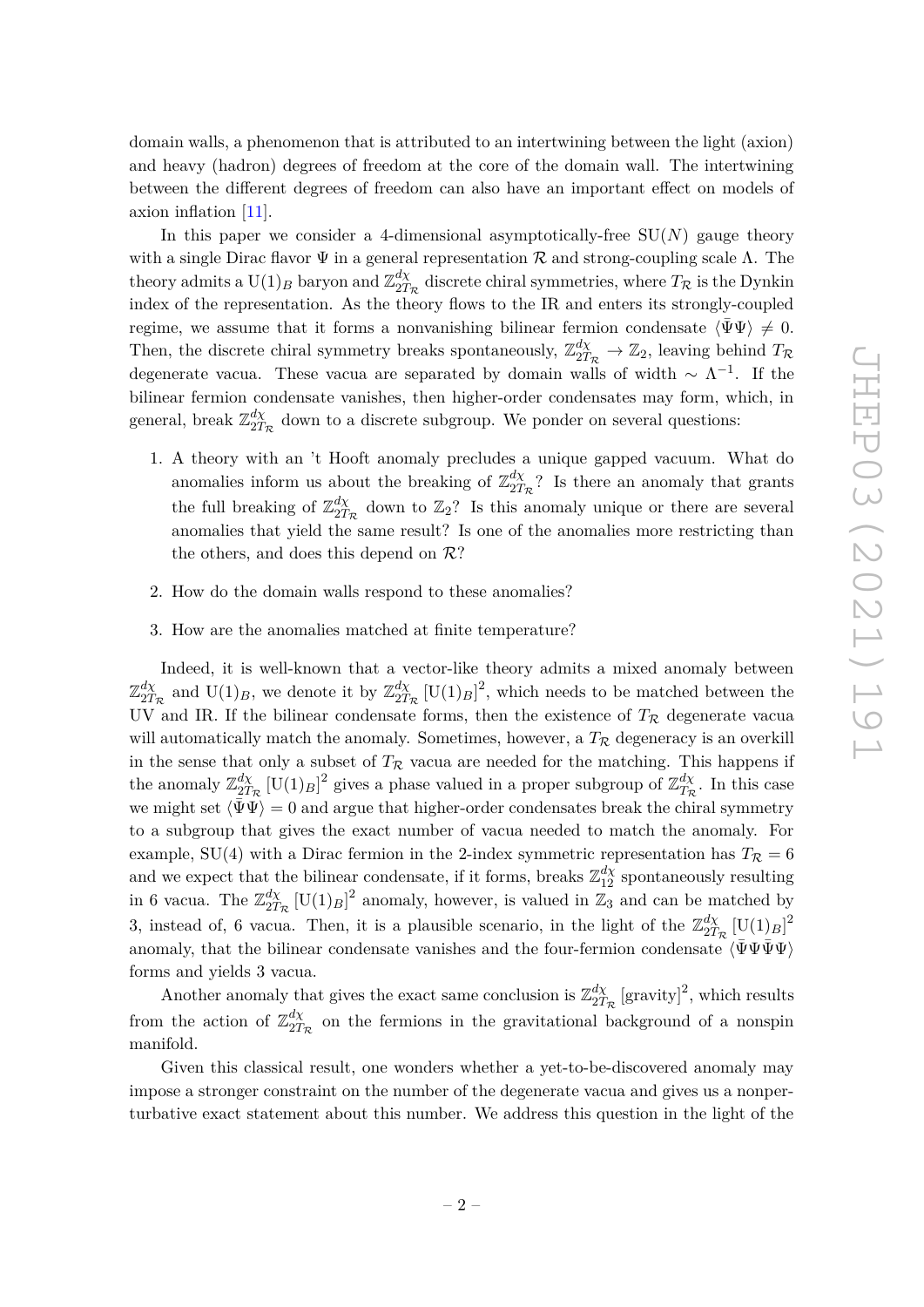BC anomaly and show that it provides constraints stronger than or equal to the constraints from the traditional  $\mathbb{Z}_{27}^{d\chi}$  $\frac{d\chi}{2T_{\mathcal{R}}}$  [U(1)<sub>*B*</sub>]<sup>2</sup> and  $\mathbb{Z}_{2T}^{d\chi}$  $\frac{d\chi}{2T_R}$  [gravity]<sup>2</sup> anomalies. In particular, we show, in the absence of a topological quantum field theory, that SU(4*k*) with fermions in the 2-index (anti)symmetric representation has to break its discrete chiral symmetry down to the fermion number  $\mathbb{Z}_2$  and yields exactly  $T_{4k\pm 2}$  vacua. Thus, the BC anomaly excludes the above mentioned four-fermi condensate scenario.

In fact, we examined all  $SU(N)$ , with  $3 \leq N \leq 9$ , asymptotically-free gauge theories with fermions in a general representation and concluded that there are only two types of theories that have a stronger response to the BC anomaly than the traditional anomalies. These theories are: (i) SU(4*k*) with fermions in the 2-index symmetric representation and (ii)  $SU(4k)$ ,  $k > 1$ , with fermions in the 2-index antisymmetric representation. Nonetheless, we shall argue that it is the BC anomaly, in fact, that "orders" the breaking of the discrete chiral symmetry. We show that a domain wall that separates two distinct vacua couples to a 3-form field  $a^{(3)}$  that transforms non-trivially under a 2-form symmetry, which is at the heart of the BC anomaly.  $a^{(3)}$ , however, is inert under both  $\mathbb{Z}_{27}^{d\chi}$  $T_{2T_{\mathcal{R}}}^{d\chi}$  and  $U(1)_B$ . This observation seems to suggest that  $\mathbb{Z}_{27}^{d\chi}$  $\frac{d\chi}{2T_R}$  [U(1)<sub>*B*</sub>]<sup>2</sup> anomaly is matched by "fiat". In the rest of the paper we provide a justification of this hypothesis.

Because of the strong-coupling nature of the 4-dimensional theory, it is extremely hard to provide a detailed analysis of what really happens in its vacuum; there is no separation of scales and all phenomena, e.g., confinement and chiral symmetry breaking, take places at the same scale  $\sim \Lambda$ . In order to test our hypothesis, we study the fate of anomalies in a semiclassical setup. We compactify the vector-like theories on a small circle  $\mathbb{S}^1_L$  of circumference *L*, such that  $\Lambda L \ll 1$ , and give the fermions periodic boundary conditions on  $\mathbb{S}^1_L$ . This is not a thermal theory; the periodic boundary conditions turn the thermal partition function into a graded-state sum. We say that the theory lives on  $\mathbb{R}^3 \times \mathbb{S}_L^1$ . In addition, we add adjoint massive fermions or a double-trace deformation in order to force the theory into its weaklycoupled semi-classical regime, without spoiling the original global symmetry. Effectively, the IR theory lives in 3 dimensions, it abelianizes, and becomes amenable to analytical studies. We can also go to a dual (magnetic) description, where the "dual photons" play the main role in determining the pattern of the discrete chiral symmetry breaking. We show that the dual photons couple nontrivially to the higher-form symmetry, and therefore, the BC anomaly is communicated from the UV to the deep IR. The  $\mathbb{Z}_{27}^{d\chi}$  $\frac{d\chi}{2T_R}$  [U(1)<sub>*B*</sub>]<sup>2</sup> anomaly, on the other hand, shows up as a variation of a local action and does not talk to the photons. In this sense, we say that  $\mathbb{Z}_{27}^{d\chi}$  $\frac{d\chi}{2T_R}$  [U(1)<sub>*B*</sub>]<sup>2</sup> anomaly is matched by fiat. This analysis provides evidence that it is the BC anomaly that talks to the IR degrees of freedom. Our work uses and generalizes the observation that was first made by Poppitz and Wandler [\[27\]](#page-27-6) that cubicand mixed-U(1) anomalies are matched by local background-field-dependent topological terms instead of chiral-Lagrangian Wess-Zumino-Witten terms, while the 1-form center symmetry talks directly to the dual photons. We further study in detail the SU(4*k*) theory on  $\mathbb{R}^3 \times \mathbb{S}_L^1$  with 2-index (anti)symmetric fermions and analyze the dynamics that leads to the full breaking of  $\mathbb{Z}_{2(4k+2)}^{d\chi}$ , the expected result in accordance with the BC anomaly. As a byproduct, we identify new composite instantons that play a major role in the IR.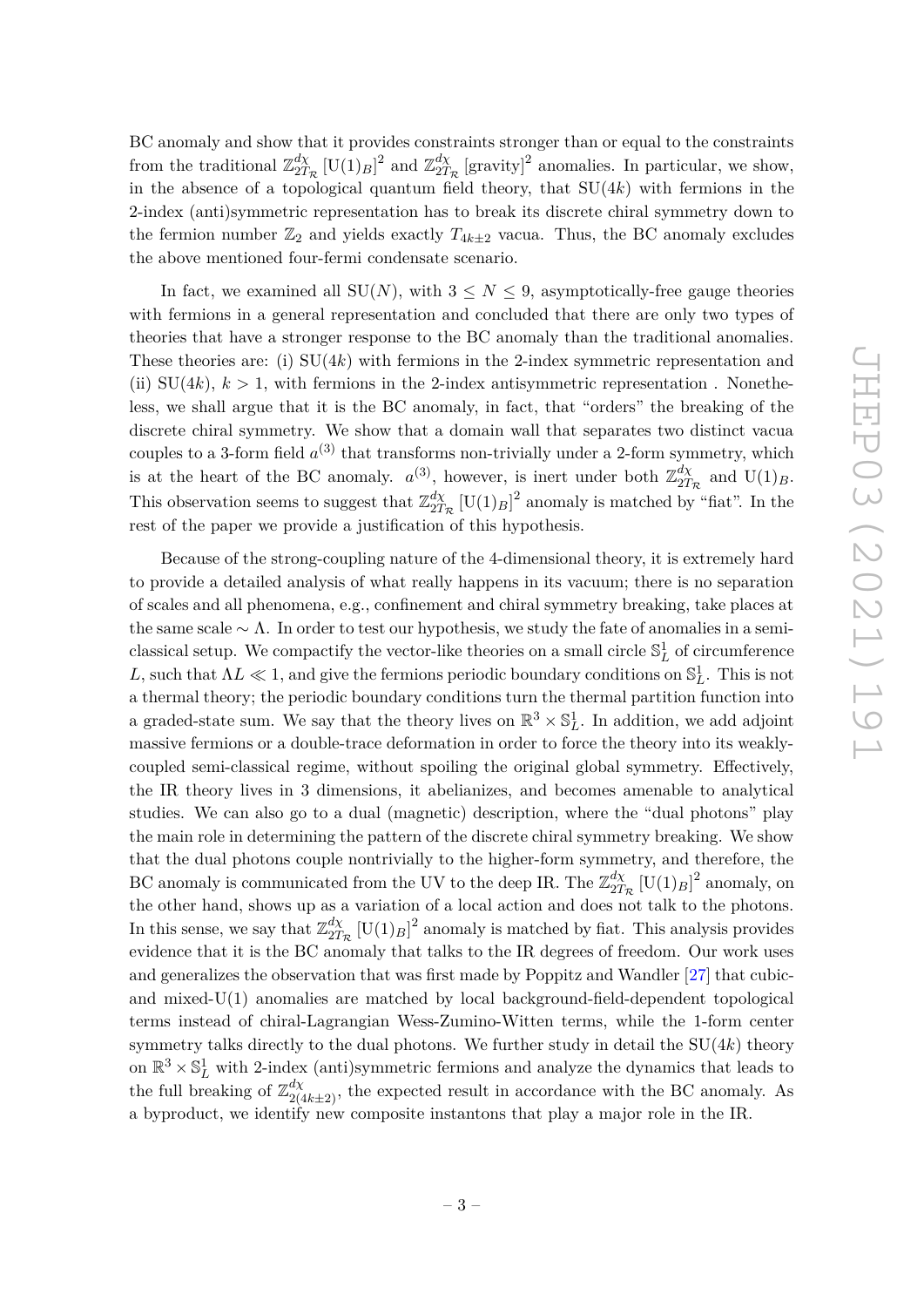We also examine the fate of the BC anomaly as we heat up the theory. The strong coupling nature of the 4-dimensional theory hinders our ability to answer this question. We circumvent this difficulty, again, by studying the compactified theory at a finite temperature. Now, in addition to the spacial circle  $\mathbb{S}^1_L$ , we also have a thermal circle  $\mathbb{S}^1_\beta$ , where  $\beta$  is the inverse temperature, and we say that the theory lives on  $\mathbb{R}^2 \times \mathbb{S}_L^1 \times \mathbb{S}_\beta^1$ . Effectively, it can be shown that the theory is dual to a 2-dimensional electric-magnetic Coulomb gas. We do not attempt to solve the effective 2-dimensional theory since the strong-coupling problem might resurrect near the confinement/deconfinement transition. However, we trace the fate of the BC anomaly on  $\mathbb{R}^2 \times \mathbb{S}_L^1 \times \mathbb{S}_\beta^1$  and show that this anomaly "cascades" from 4 down to 2-dimensions. We also use renormalization group equations to argue that the theory admits flat directions in the dual photon space as we heat it up, and eventually the long-range force of the dual photons, which were responsible in the first place for the breaking of the chiral symmetry, is tamed indicating that the chiral symmetry is restored. In this case we find that the BC anomaly becomes "confined", or in other words local, and is matched by fiat.

This paper is organized as follows. In section [2](#page-5-0) we review the symmetries and the corresponding background fields in 4-dimensional vector-like theories with a single Dirac fermion in a general representation. We also review the essence of the BC anomaly and compare it to the traditional anomalies. Next, we study the condensates and the role of the BC anomaly. In section [3](#page-12-0) we work out the construction of the vector-like theories on a small circle; we consider both the perturbative and nonperturbative aspects and we introduce the dual theory. Then, we show in great details how the BC anomaly is reproduced in the dual picture and argue that it lurks deep in the IR. This is in contradistinction with the traditional anomalies, since they are realized as the variation of local actions that do not communicate with the IR degrees of freedom. We also trace the fate of the BC anomaly at we heat up the dual theory. In section [4](#page-20-0) we work out the details of  $SU(4k)$  on the small circle with fermions in the 2-index (anti)symmetric representation and identify the microscopic objects that are responsible for the full breaking of the discrete chiral symmetry. Finally, we consider these theories at a finite temperature and use renormalization group equations to understand the realization of the BC anomaly as we heat up the system.

### <span id="page-5-0"></span> $2$  Vector-like theories on  $\mathbb{R}^4$

#### <span id="page-5-1"></span>**2.1 Symmetries and background fields**

We consider SU(N) Yang-Mills theory endowed with a single left-handed massless Weyl fermion  $\psi$  in a representation  $\mathcal R$  along with another left-handed massless Weyl fermion  $\bar{\psi}$ transforming in the complex conjugate representation. Collectively, we can also talk about a single Dirac fermion in  $R$ . The 4-dimensional Lagrangian reads

$$
\mathcal{L}_4 = -\frac{1}{4g^2} \text{tr}_F \left[ F_{MN} F^{MN} \right] + \frac{\theta}{32\pi^2} \text{tr}_F \left[ F_{MN} \tilde{F}^{MN} \right] + i \bar{\psi} \bar{\sigma}^M D_M \psi + i \bar{\tilde{\psi}} \bar{\sigma}^M D_M \tilde{\psi}, \quad (2.1)
$$

where  $M, N = 0, 1, 2, 3$  and the partition function Z is defined over a large closed manifold. The Dynkin index of the representation is denoted by  $T_R$  (we use the normalization  $\text{tr}_F[T^aT^b] = \delta_{ab}$ , where  $T^a$  are the generators of the Lie-algebra) and its dimension is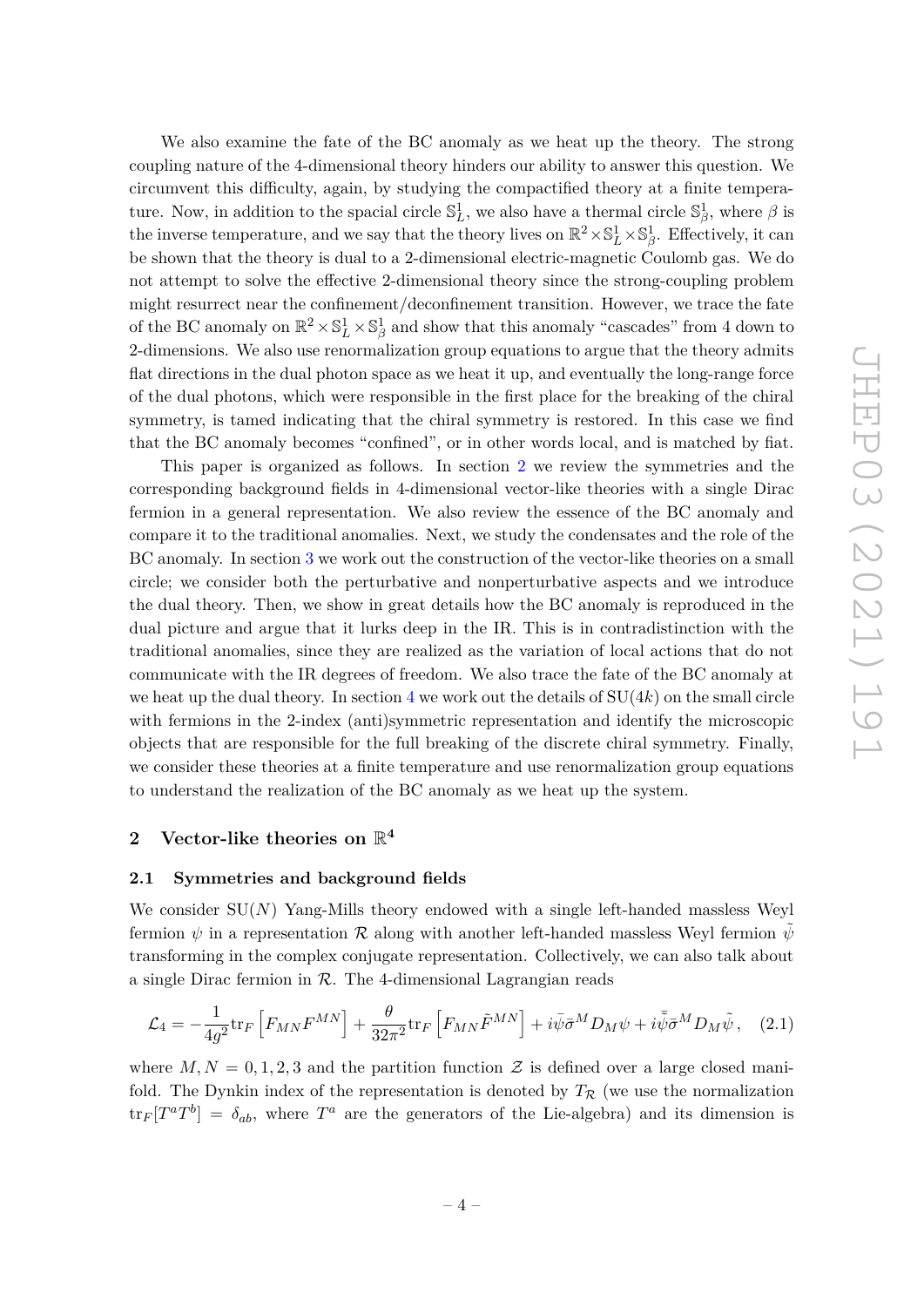$\dim_{\mathcal{R}}$ . Strictly speaking, since the fermions are massless, we could rotate the  $\theta$  angle away by applying a chiral transformation on  $\psi$  and  $\tilde{\psi}$ . Keeping the topological term, however, will serve a later purpose. The theory admits the global symmetry:

$$
G^{\text{Global}} = \mathbb{Z}_{2T_{\mathcal{R}}}^{\mathcal{d}\chi} \times \frac{\mathbf{U}(1)_{B}}{\mathbb{Z}_{N/p} \times \mathbb{Z}_{2}} \times \mathbb{Z}_{p}^{(1)}\,,\tag{2.2}
$$

where  $\mathbb{Z}_2$  is the fermion number (which is a subgroup of the Lorentz group, and hence, we mod it out),  $p = \gcd(N, n)$ , and *n* is the N-ality<sup>[1](#page-6-0)</sup> of R. Notice that  $\mathbb{Z}_{N/p}$ , which is a subgroup of the center group  $\mathbb{Z}_N$ , acts faithfully on the fermions, and therefore, we needed to mod it out since it is part of the gauge group.  $\mathbb{Z}_{27}^{d\chi}$  $\frac{d\chi}{2T_R}$  and  $U(1)_B$  are respectively the 0-form discrete chiral and baryon number symmetries acting on  $\psi$  and  $\psi$ :

$$
\mathbb{Z}_{2T_{\mathcal{R}}}^{d\chi} : \psi \to e^{i\frac{2\pi}{2T_{\mathcal{R}}}}\psi, \tilde{\psi} \to e^{i\frac{2\pi}{2T_{\mathcal{R}}}}\tilde{\psi}, \quad \mathcal{U}(1)_B : \psi \to e^{i\alpha}\psi, \tilde{\psi} \to e^{-i\alpha}\tilde{\psi}.
$$
 (2.3)

Finally,  $\mathbb{Z}_p^{(1)}$ , provided that  $p > 1$ , is the 1-form symmetry that acts on the fundamental Wilson's loops.

When the representation is real, then we slightly modify the above procedure since in this case it is enough to have a single fermion without the need to introduce another fermion transforming in the would-be complex-conjugate representation. We use the symbol  $\lambda$  for the real Weyl fermions. For example, a single adjoint Weyl fermion defines super Yang-Mills theory with  $T_{\text{adj}} = 2N$ ,  $\dim_{\text{adj}} = N^2 - 1$ , and global symmetry  $\mathbb{Z}_{2N}^{d\chi} \times \mathbb{Z}_N^{(1)}$ .

We also need to turn on background fields of  $G^{\text{Global}}$  since they play a pivotal role in determining 't Hooft anomalies. Introducing a background field of  $U(1)_B$  is straight forward; we just include it in the covariant derivative. Thus, we write  $D = d + iA - iV^{(1)}$ , where *A* is the color gauge field and its field strength is  $F = dA + A \wedge A$ , and  $V^{(1)}$  is the 1form  $U(1)_B$  gauge field with field strength  $F^{B(2)} = dV^{(1)}$ . Introducing background fields of discrete symmetries is more involved. In order to turn on a background field of the discrete chiral symmetry Z *dχ*  $\frac{d\chi}{2T_R}$ , we introduce a pair of 0-form and 1-form fields  $(b^{(0)}, B^{(1)})$  that satisfy the relation  $2T_{\mathcal{R}}B^{(1)} = db^{(0)}$  and demand that the integral of the 1-form field  $db^{(0)}$ over 1-cycles is in Z, i.e.,  $\oint db^{(0)} = 2\pi \mathbb{Z}$ , which in turn implies  $\oint B^{(1)} \in \frac{2\pi}{27\pi}$  $\frac{2\pi}{2T_{\mathcal{R}}} \mathbb{Z}$ , where the integral of  $B^{(1)}$  is performed over 1-cycles. These fields are also invariant under the gauge transformation  $B^{(1)} \to B^{(1)} + d\omega^{(0)}$  and  $b^{(0)} \to b^{(0)} + 2T_R\omega^{(0)}$ , and  $d\omega^{(0)}$  has quantized periods over 1-cycles:  $\oint d\omega^{(0)} \in 2\pi\mathbb{Z}$ . One may think of  $b^{(0)}$  as the phase of a charge- $2T_{\mathcal{R}}$ non-dynamical Higgs field that acquires a vacuum expectation value and breaks a  $U(1)$ gauge field down to the  $\mathbb{Z}_{2T_R}$  discrete field  $B^{(1)}$ . Under the transformation  $\psi \to e^{i\frac{b^{(0)}}{2T_R}}$  $^{\overline{2T_{\mathcal{R}}}}\psi$ and  $\tilde{\psi} \to e^{i \frac{b^{(0)}}{2T_R}} \tilde{\psi}$  the measure acquires a phase  $e^{i \int \frac{b^{(0)}}{32\pi^2}}$  $\frac{b^{(0)}}{32\pi^2}$ tr<sub>*F*</sub> [*F<sub>MN</sub>*  $\tilde{F}^{MN}$ ]. Therefore, following the analysis of [\[27\]](#page-27-6), one can think of  $b^{(0)}$  as a background  $\theta$  angle, and we shall use the former instead of the latter in the following discussion.

Next, we turn to the  $\mathbb{Z}_N$  center group of SU(*N*). As we mentioned above, only a  $\mathbb{Z}_{N/p}$ ,  $p = \gcd(N, n)$ , subgroup of the center acts faithfully on the fermions, leaving behind a global  $\mathbb{Z}_p$  that we may choose to turn on a background field associated to it. Yet, one

<span id="page-6-0"></span><sup>&</sup>lt;sup>1</sup>The N-ality of a representation is the number of boxes in the Young tabulate mod  $N$ .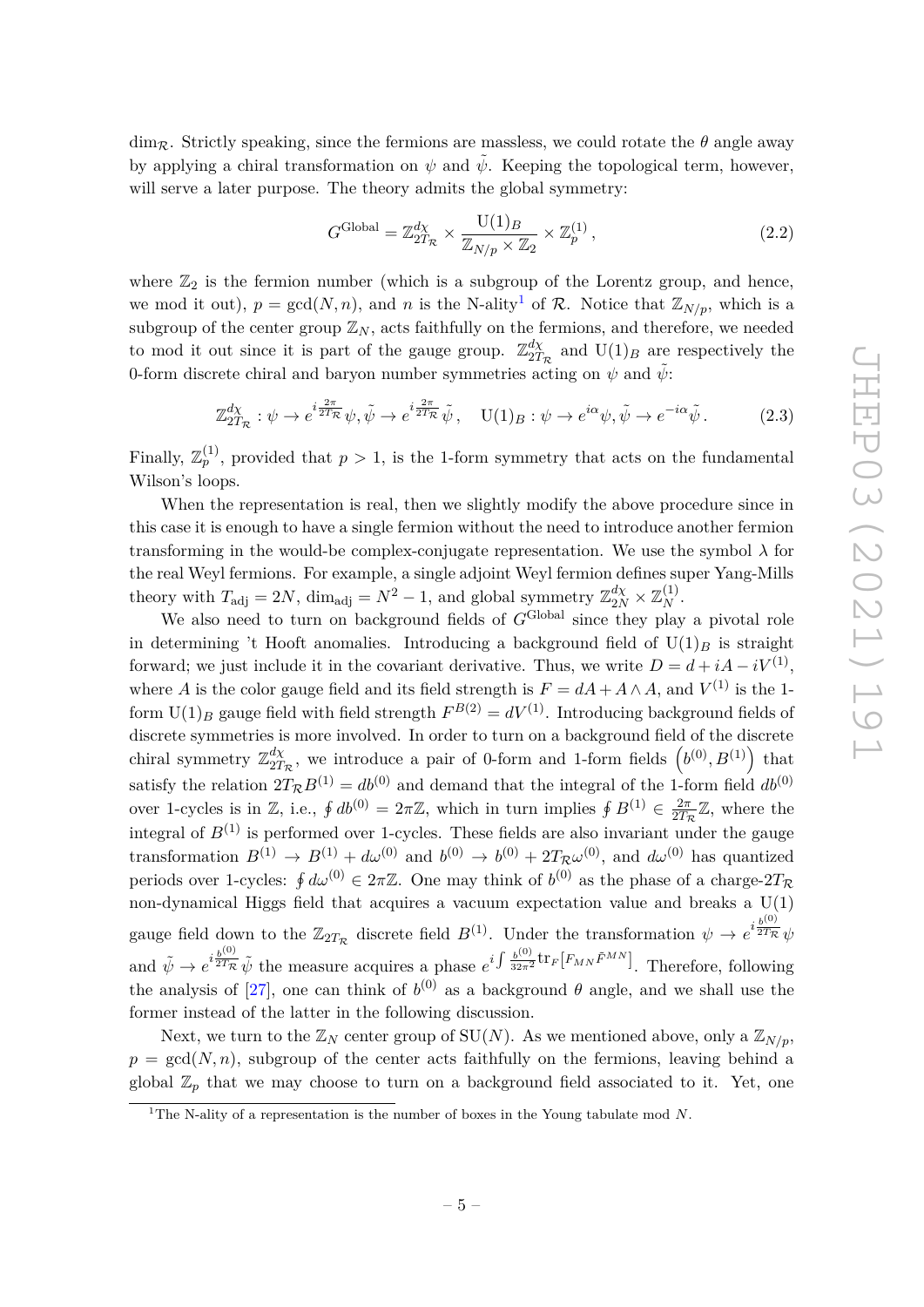can excite a background field of the full center  $\mathbb{Z}_N$  owning to the baryon symmetry. The simplest way to understand this assertion is by examining the transition functions  $\mathcal{G}_{ij}$  on the overlap between two patches  $U_i$  and  $U_j$  that cover the 4-dimensional manifold. On the overlap  $U_i \cap U_j$  we have

$$
\psi_i = \mathcal{G}_{ij}\psi_j \,, \quad \mathcal{G}_{ij} = \mathcal{G}_{ij}^{\mathbb{Z}_N} \mathcal{G}_{ij}^{\mathrm{U}(1)_B} \,, \tag{2.4}
$$

where  $\mathcal{G}_{ij}^{\mathbb{Z}_N}$  and  $\mathcal{G}_{ij}^{\mathrm{U}(1)_B}$  are respectively the transition functions of the center and baryon number symmetries. A similar transformation holds for  $\tilde{\psi}$ . The consistency of the gauge theory requires that the transition functions satisfy the following cocycle condition

<span id="page-7-1"></span>
$$
\mathcal{G}_{ij}\mathcal{G}_{jk}\mathcal{G}_{ki}=1\tag{2.5}
$$

on the triplet overlap  $U_i \cap U_j \cap U_k$ . The most general solution of the cocycle condition is obtained by taking  $\mathcal{G}_{ij}^{\mathbb{Z}_N} = e^{i2\pi \frac{n}{N}}$  and  $\mathcal{G}_{ij}^{\mathrm{U}(1)_B} = e^{-i2\pi \frac{n}{N}}$ , where the additional factor of *n* that appears in the exponent in  $\mathcal{G}_{ij}^{\mathbb{Z}_N}$  accounts for the fact that the fermions transform in a representation of N-ality *n*. This explains why one can always excite the full  $\mathbb{Z}_N$ background. Indeed, when  $p > 1$ , then one may not use  $U(1)_B$  and instead choose to turn on a background field of  $\mathbb{Z}_p \subset \mathbb{Z}_N$ . As it turns out, exciting the full  $\mathbb{Z}_N$  will impose stronger constrains on the theory by employing the related 't Hooft anomalies.

The background field of  $\mathbb{Z}_N$  is an 't Hooft flux that carries a fractional topological charge. The modern way of thinking of 't Hooft fluxes is via higher-form symmetries, as was done in [\[28\]](#page-27-7). From now on, we consider  $\mathbb{Z}_N^{(1)}$  1-form symmetry, which in principle acts on Wilson's loops. In order to turn on a background field of  $\mathbb{Z}_N^{(1)}$  we use a pair of 1-form and 2-form fields  $\left(B^{c(2)}, B^{c(1)}\right)$  such that  $NB^{c(2)} = dB^{c(1)}$ , see [\[29\]](#page-27-8). The periods of  $B^{c(1)}$  are quantized in multiples of  $2\pi$ :  $\oint dB^{c(1)} \in 2\pi\mathbb{Z}$ , where the integral is over 2-cycles. Now, owing to the relation  $NB^{c(2)} = dB^{c(1)}$ , we obtain  $\oint B^{c(2)} \in \frac{2\pi}{N}$  $\frac{2\pi}{N}\mathbb{Z}$ . Next, we define the U(*N*) connection  $\tilde{A} \equiv A + \frac{B^{c(1)}}{N}$  $\frac{C^{(1)}}{N}I_{N\times N}$  with gauge field strength  $\tilde{F} = d\tilde{A} + \tilde{A} \wedge \tilde{A}$ . The field strength  $\tilde{F}$  satisfies the relation  ${\rm tr}_F \tilde{F} = dB^{c(1)} = NB^{c(2)}$ . Going from SU(*N*) to  $U(N)$  introduces a non-physical extra degree of freedom. In order to eliminate this degree of freedom, we postulate the following invariance  $\tilde{A} \to \tilde{A} + \lambda^{(1)}$  under the 1-form gauge field  $\lambda^{(1)}$ . Subsequently, the pair  $\left(B^{c(2)}, B^{c(1)}\right)$  transforms as  $B^{c(2)} \to B^{c(2)} + d\lambda^{(1)}$  and  $B^{c(1)} \to B^{c(1)} + N\lambda^{(1)}$ , such that the relation  $N\overline{B}^{c(2)} = dB^{c(1)}$  remains intact. The covariant derivative of the matter field is obtained by replacing *A* with  $\tilde{A}$ , i.e.,  $D = d + i\tilde{A} - iV^{(1)}$ . The invariance of *D* under  $\lambda^{(1)}$  enforces the baryon background field to transform as  $V \to V +$  $n\lambda^{(1)}$ , where the factor of *n* is the N-ality of the representation (recall the discussion after the cocycle condition [\(2.5\)](#page-7-1)), and hence, we find that  $F^B$  transforms as  $F^B \to F^B + nd\lambda^{(1)}$ .

#### <span id="page-7-0"></span>**2.2 The baryon-color (BC) 't Hooft anomaly**

Turning on the baryon and the center background fields enables us to find the most general perturbative 't Hooft anomaly on a spin manifold. As was shown in [\[28\]](#page-27-7), this is an 't Hooft anomaly of the discrete chiral symmetry in the background of both  $\mathbb{Z}_N^{(1)}$  and  $\mathrm{U}(1)_B$  fields, and hence, the name baryon-color (BC) 't Hooft anomaly. Succinctly, we can compute the anomaly from the triangle diagrams with vertices sourced by the following 2-form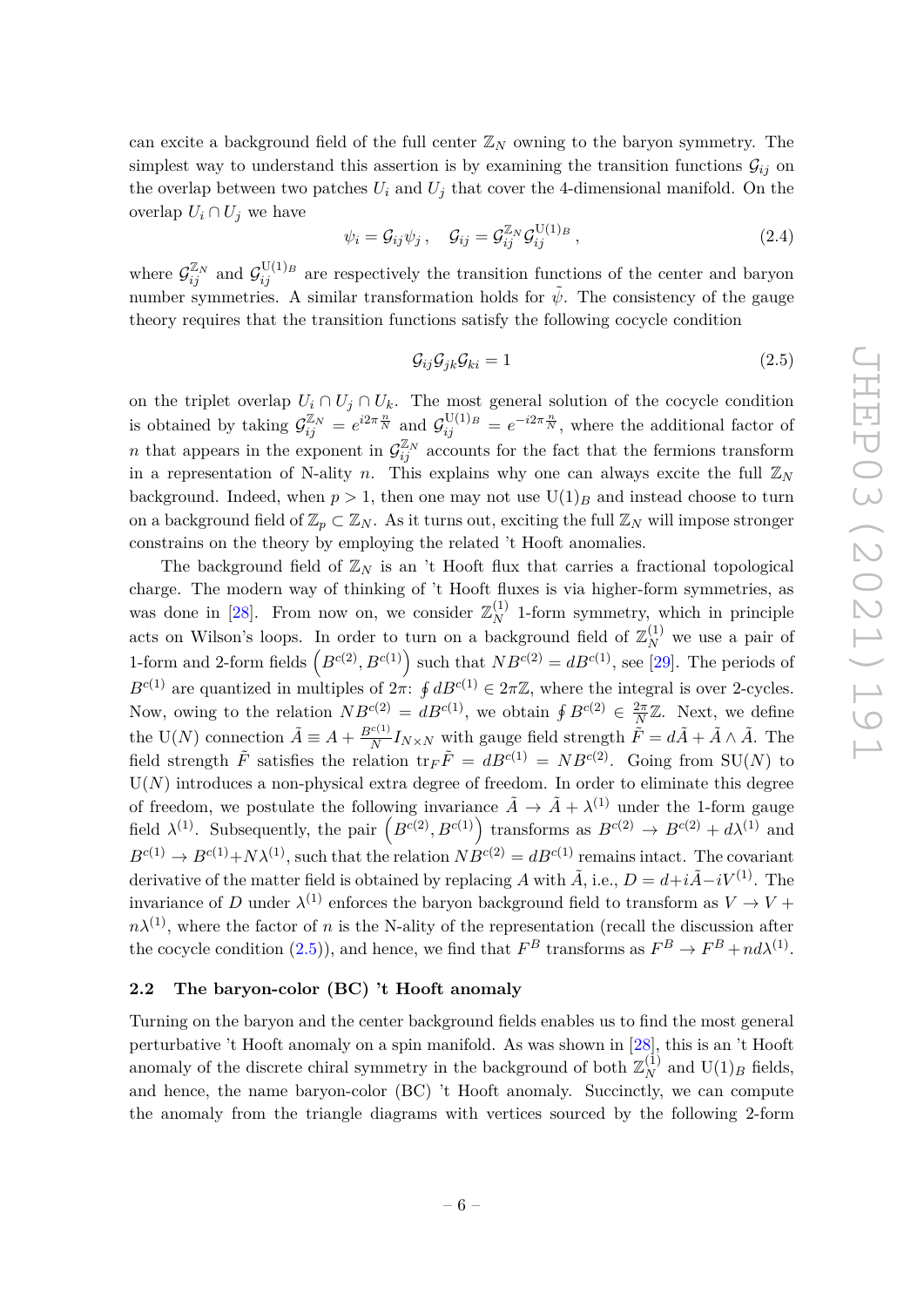combinations  $\tilde{F} - B^{c(2)}$  and  $F^B - nB^{c(2)}$ , which are invariant under the 1-form gauge transformation with parameter  $\lambda^{(1)}$ . The triangle diagrams yield the following color and baryon number topological densities:

<span id="page-8-3"></span>
$$
q^{c} = \frac{1}{8\pi^{2}} \left[ \text{tr}_{F} \left( \tilde{F} \wedge \tilde{F} \right) - N B^{c(2)} \wedge B^{c(2)} \right], \quad q^{B} = \frac{1}{8\pi^{2}} \left[ F^{B} - n B^{c(2)} \right] \wedge \left[ F^{B} - n B^{c(2)} \right]. \tag{2.6}
$$

Then, we perform a discrete chiral transformation in the background of the BC background to find that the partition function  $\mathcal Z$  acquires the phase:

<span id="page-8-4"></span>
$$
\mathcal{Z} \xrightarrow{\mathbb{Z}_{2T_{\mathcal{R}}^{d_{\chi}}}} e^{i\frac{2\pi}{T_{\mathcal{R}}}(T_{\mathcal{R}}Q^{c} + \dim_{\mathcal{R}}Q^{B})} \mathcal{Z}, \qquad (2.7)
$$

where  $Q^c = \int q^c$  and  $Q^B = \int q^B$  and the integral is performed over a closed 4-dimensional spin manifold. Owing to the facts:  $\frac{1}{8\pi^2} \int \tilde{F} \wedge \tilde{F} \in \mathbb{Z}$ ,  $\frac{1}{8\pi^2} \int F^B \wedge F^B \in \mathbb{Z}$ , and  $\frac{N}{8\pi^2} \int B^{c(2)} \wedge$  $B^{c(2)} \in \frac{1}{\lambda}$  $\frac{1}{N}\mathbb{Z}$ , we find  $Q^c = 1 - \frac{1}{N}$  $\frac{1}{N}$  and  $Q^B = (\ell + \frac{n}{N})$  $(\frac{n}{N})^2$ ,  $\ell \in \mathbb{Z}$ . Since  $T_{\mathcal{R}}Q^c + \dim_{\mathcal{R}}Q^B$  is the Dirac-index, which is always an integer, then the phase of the partition function in the BC background is valued in  $\mathbb{Z}_{T_R}$  or a subgroup of it:

BC Anomaly = 
$$
e^{i\frac{2\pi}{T_{\mathcal{R}}}(T_{\mathcal{R}}Q^c + \dim_{\mathcal{R}}Q^B)} \in \mathbb{Z}_{T_{\mathcal{R}}}
$$
. (2.8)

At this stage one might think that the BC anomaly does not impose on the dynamics any further constraints beyond the traditional anomalies<sup>[2](#page-8-0)</sup>  $\mathbb{Z}_{27}^{d\chi}$  $\frac{d\chi}{2T_{\mathcal{R}}}$  [U(1)<sub>*B*</sub>]<sup>2</sup> and  $\mathbb{Z}_{2T}^{d\chi}$  $\frac{d\chi}{2T_{\mathcal{R}}}$  [gravity]<sup>2</sup>, since the latter are also valued in  $\mathbb{Z}_{T_R}$ :

<span id="page-8-1"></span>
$$
\mathbb{Z}_{2T_{\mathcal{R}}}^{d\chi} \left[ \mathbf{U}(1)_{B} \right]^{2} = \mathbb{Z}_{2T_{\mathcal{R}}}^{d\chi} \left[ \text{gravity} \right]^{2} = e^{i2\pi} \frac{\dim_{\mathcal{R}}}{T_{\mathcal{R}}} \in \mathbb{Z}_{T_{\mathcal{R}}} \,. \tag{2.9}
$$

However, as we will argue in the next section, unlike the  $\mathbb{Z}_{27}^{d\chi}$  $\frac{d\chi}{2T_{\mathcal{R}}}$  [U(1)<sub>*B*</sub>]<sup>2</sup> and  $\mathbb{Z}_{2T}^{d\chi}$  $\frac{d\chi}{2T_{\mathcal{R}}}$  [gravity]<sup>2</sup> anomalies, the BC anomaly is more restrictive and communicates non-trivial information to the low-energy confining phase deep in the IR. This will be evident in the semi-classical analysis that we will perform on the theory upon compactifying it on a small circle. It is also worth mentioning that one may compute the BC anomaly in a nonspin background, as was done in [\[26\]](#page-27-4). We checked, however, that the BC anomaly on a nonspin manifold does not impose more restrictions on the condensates compared to the same anomaly on a spin manifold.

Finally, let us note that when  $p = \gcd(N, n) > 1$ , then we can also turn on the background of  $\mathbb{Z}_p^{(1)} \subset \mathbb{Z}_N^{(1)}$  without the need to employ  $\mathrm{U}(1)_B$ . This can be accomplished by constraining the quantization of  $B^{c(2)}$  over 2-cycles to obey  $\oint B^{c(2)} = \frac{2\pi}{n}$  $\frac{2\pi}{p} \mathbb{Z}$ , and hence,  $Q^c = \frac{N}{8\pi^2} \int B^{c(2)} \wedge B^{c(2)} \in \frac{N}{p^2}$  $\frac{N}{p^2}\mathbb{Z}$ . Then, we encounter a mixed 't Hooft anomaly between  $\mathbb{Z}_{\alpha}^{d\chi}$  $\frac{d\chi}{2T_{\mathcal{R}}}$  and  $\mathbb{Z}_p^{(1)}$ , which gives the phase

<span id="page-8-2"></span>
$$
\mathcal{Z} \xrightarrow{\mathbb{Z}_{2T_{\mathcal{R}}^{d_{\chi}}}} e^{i\frac{2\pi}{T_{\mathcal{R}}}(T_{\mathcal{R}}Q^{c})} \mathcal{Z} = e^{i2\pi \frac{N}{p^{2}}} \mathcal{Z}, \qquad (2.10)
$$

which is less restrictive than the phase from the BC anomaly.

<span id="page-8-0"></span><sup>&</sup>lt;sup>2</sup>The most refined phase of the  $\mathbb{Z}_{2T_R}^{d\chi}$  [gravity]<sup>2</sup> anomaly comes from a calculation on a nonspin manifold. Fermions are ill-defined when the manifold is nonspin, e.g.  $\mathbb{CP}^2$ . In order to render the fermions well-defined on  $\mathbb{CP}^2$ , we turn on a monopole background of  $\mathrm{U}(1)_B$  with charge  $\frac{1}{2}$ . The fractional monopole flux combines with the fractional flux of the gravitational  $\mathbb{CP}^2$  instanton and yields an integer Dirac index = 1. Hence, one immediately finds the anomaly in [\(2.9\)](#page-8-1).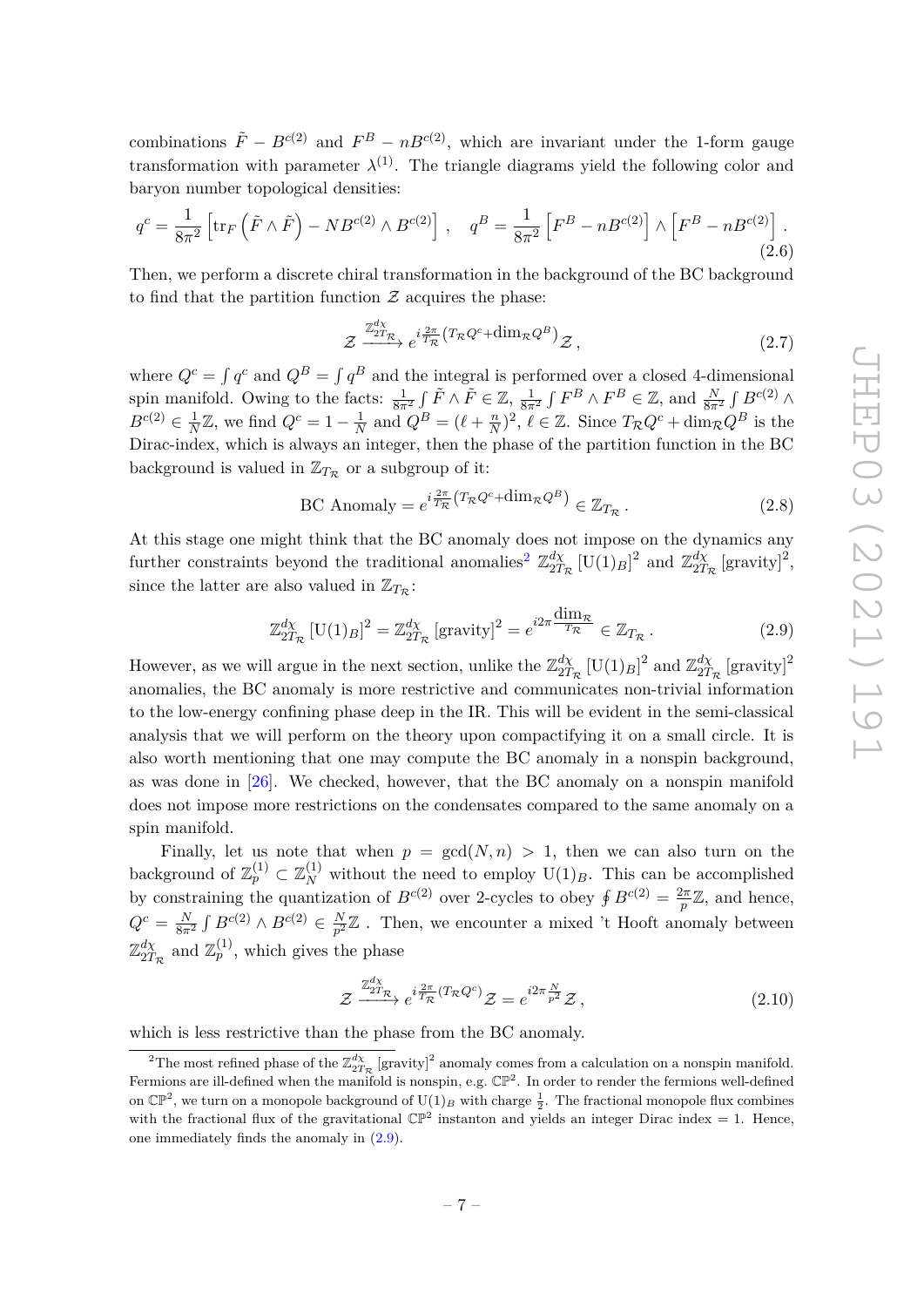#### <span id="page-9-0"></span>**2.3 Condensates and role of the BC anomaly**

As we flow to the IR, the theory may or may not break its discrete chiral symmetry. In the following, we assume that: (1) the theory generates a mass gap and the discrete chiral symmetry breaks, which can be probed via the non-vanishing color-singlet bilinear condensate  $\langle \psi \tilde{\psi} \rangle$  or higher-order condensates, (2) the is no topological quantum field theory accompanying the IR phase,<sup>[3](#page-9-1)</sup> and (3) the theory does not form massless composite fermions in the IR. The formation of the condensates, then, implies that in general the full or partial breaking of  $\mathbb{Z}_{27}^{d\chi}$  $\frac{dX}{2T_R}$  takes place, leading to  $T_R$  or fewer distinct vacua. The conclusion about the full breaking of  $\mathbb{Z}_{27}^{d\chi}$  $\frac{dX}{2T_R}$  cannot be guaranteed unless there is an anomaly that is valued in  $\mathbb{Z}_{T_R}$  and not only in a proper subgroup of it. Only in this case the saturation of the anomaly in the IR, indeed, demands the full breaking of  $\mathbb{Z}_{27}^{d\chi}$  $\frac{a\chi}{2T_{\mathcal{R}}}.$ 

If  $gcd(T_{\mathcal{R}}, dim_{\mathcal{R}}) > 1$ , then [\(2.9\)](#page-8-1) implies that both  $\mathbb{Z}_{2T}^{d\chi}$  $\frac{d\chi}{2T_{\mathcal{R}}}$  [U(1)<sub>*B*</sub>]<sup>2</sup> and  $\mathbb{Z}_{2T}^{d\chi}$  $\frac{d\chi}{2T_{\mathcal{R}}}$  [gravity]<sup>2</sup> anomalies do not necessarily demand the full breaking of the chiral symmetry; the partial breaking  $\mathbb{Z}_{2T_R}^{d\chi} \to \mathbb{Z}_{2\text{gcd}(T_R,\text{dim}_\mathcal{R})}$  is sufficient to match the anomalies. Similarly, when  $\gcd(T_{\mathcal{R}}, \left(T_{\mathcal{R}}Q^c + \dim_{\mathcal{R}}Q^B\right)) > 1$ , then the BC anomaly can be matched via the breaking  $\mathbb{Z}_{2T_{\mathcal{R}}}^{d\chi} \rightarrow \mathbb{Z}_{2\text{gcd}(T_{\mathcal{R}},(T_{\mathcal{R}}Q^c+\text{dim}_{\mathcal{R}}Q^B))}.$ 

In tables [1](#page-10-0) and [2](#page-11-0) we display the asymptotically free representations of  $SU(N)$ ,  $3 \le N \le$ 9, gauge theories as well as their anomalies. When the representation is real, then we limit the analysis to a single Weyl fermion and in this case the discrete chiral symmetry is  $\mathbb{Z}_{T_r}^{d\chi}$ *T*<sup>R</sup> instead of  $\mathbb{Z}_{27}^{d\chi}$  $\frac{d\chi}{2T_R}$ . Also, in this case the BC anomaly is reduced to the phase given by  $(2.10)$ .

For all complex representations, except two cases, we find that both  $\mathbb{Z}_{27}^{d\chi}$  $\frac{d\chi}{2T_{\mathcal{R}}}$  [U(1)<sub>*B*</sub>]<sup>2</sup> and BC anomalies yield the same phase. The exceptions are:

- SU(4k) theories with fermions in the 2-index symmetric representation:  $\mathcal{R}$  =  $(2, 0, \ldots, 0)$  with  $T_{\mathcal{R}} = 4k + 2$  and  $\dim_{\mathcal{R}} = 2k(4k + 1)$ .
- $SU(4k)$ ,  $k > 1$ , theories with fermions in the 2-index anti-symmetric representation:  $\mathcal{R} = (0, 1, 0, \dots, 0)$  with  $T_{\mathcal{R}} = 4k - 2$  and dim $_{\mathcal{R}} = 2k(4k - 1)$ .

Here we find  $gcd(T_{\mathcal{R}}, dim_{\mathcal{R}}) = 2$ , while  $(T_{\mathcal{R}}Q^c + dim_{\mathcal{R}}Q^B)$  $(2,0,...,0) = 4k + 3,$  $(T_{\mathcal{R}}Q^c + \text{dim}_{\mathcal{R}}Q^B)$  $(0,1,...,0) = 4k-1$ , and hence,  $gcd(T_{\mathcal{R}}, (T_{\mathcal{R}}Q^{c} + \dim_{\mathcal{R}}Q^{B})) = 1$ , making the BC anomaly more restricting than  $\mathbb{Z}_{27}^{d\chi}$  $\frac{d\chi}{2T_{\mathcal{R}}}$  [U(1)<sub>*B*</sub>]<sup>2</sup> and  $\mathbb{Z}_{2T}^{d\chi}$  $\frac{d\chi}{2T_R}$  [gravity]<sup>2</sup> anomalies. Then, the BC anomaly demands the full breaking of  $\mathbb{Z}_{2(4k\pm2)}^{d\chi}$  and the formation of  $4k\pm2$  distinct vacua, in the symmetric and antisymmetric representations, respectively. Notice that both of these representations admit a  $\mathbb{Z}_2^{(1)}$  $_2^{(1)}$  symmetry acting on Wilson's loop and gauging it leads to a trivial phase, as can be easily seen from  $(2.10)$ . We conclude, in the absence of a topological quantum field theory, that nonvanishing fermion bilinears are inevitable in infrared-gapped  $SU(N)$  gauge theories with 2-index (anti)symmetric fermions.

We also observe that when the phase of the BC anomaly is in a prober subgroup of the discrete chiral symmetry, then a plausible scenario is that the bilinear condensate

<span id="page-9-1"></span><sup>&</sup>lt;sup>3</sup>The possibility of IR topological quantum field theory was considered in [\[10,](#page-27-9) [30\]](#page-28-0).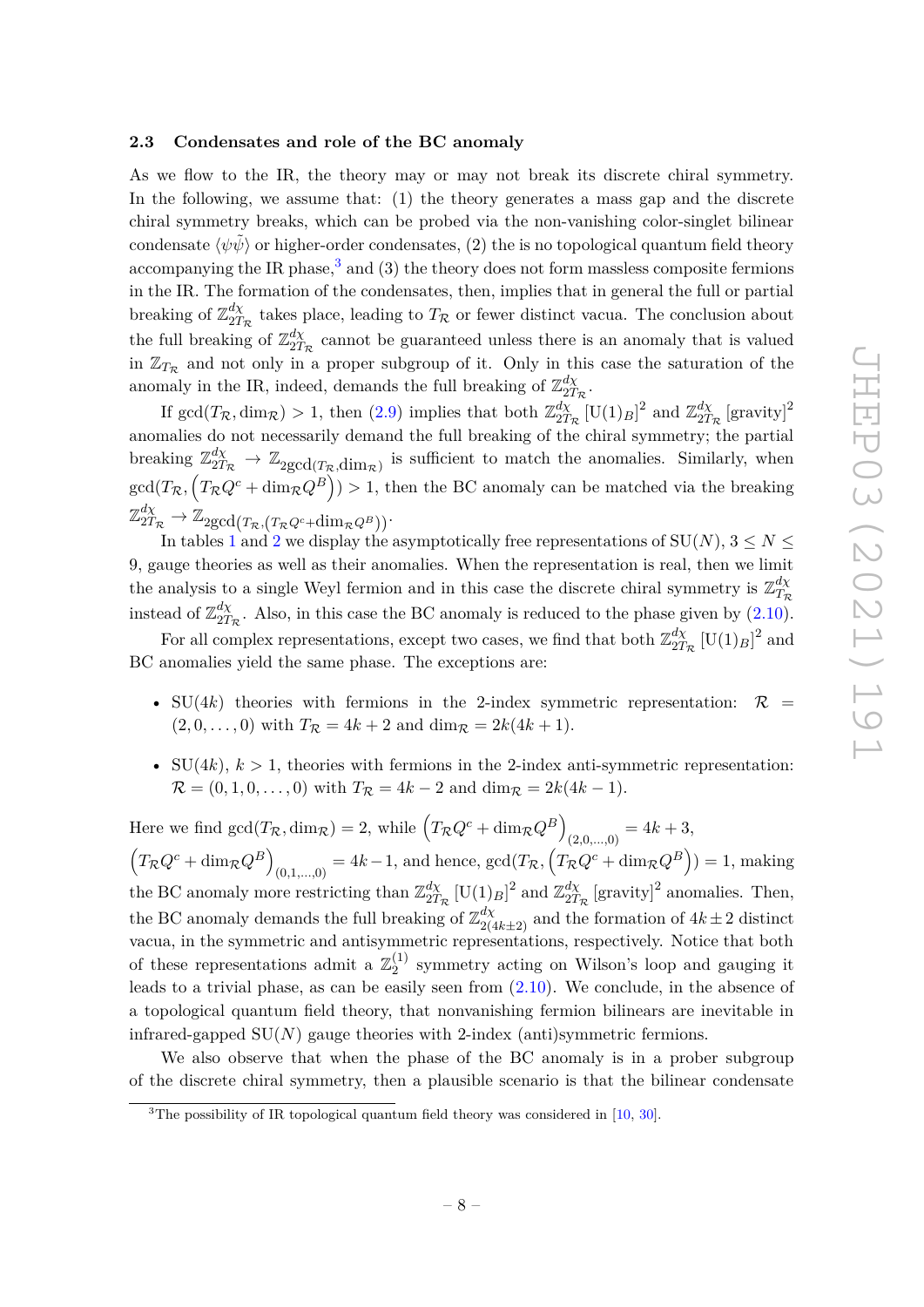| Group | $\mathcal R$ | $T_{\mathcal{R}}$ | $\dim_{\mathcal{R}}$ | $\mathbb{Z}_{2T_{\mathcal{R}}}^{d\chi}\,[\mathop{\rm U}(1)_B]^2$ | BC                | Condensate                            |
|-------|--------------|-------------------|----------------------|------------------------------------------------------------------|-------------------|---------------------------------------|
| SU(3) | (2,0)        | $\overline{5}$    | 6                    | $\mathbb{Z}_5$                                                   | $\mathbb{Z}_5$    | $\tilde{\psi}\psi$                    |
|       | (3,0)        | 15                | 10                   | $\mathbb{Z}_3$                                                   | $\mathbb{Z}_3$    | $\bigl((\tilde{\psi}\psi)^5\bigr)$    |
|       | (1, 1)       | 6                 | 8                    |                                                                  | $\mathbb{Z}_3$    | $\langle \lambda \lambda \rangle$     |
|       | (2,1)        | 20                | 15                   | $\mathbb{Z}_4$                                                   | $\mathbb{Z}_4$    | $(\tilde{\psi}\psi)^5$                |
| SU(4) | (2,0,0)      | 6                 | 10                   | $\mathbb{Z}_3$                                                   | $\mathbb{Z}_6$    | $\tilde{\psi}\psi$                    |
|       | (3,0,0)      | 21                | 20                   | $\mathbb{Z}_{21}$                                                | $\mathbb{Z}_{21}$ | $\tilde{\psi}\psi$                    |
|       | (0,1,0)      | $\overline{2}$    | $6\phantom{.}6$      |                                                                  | $\mathbf{1}$      | No constraints                        |
|       | (0, 2, 0)    | 16                | $20\,$               |                                                                  | $\mathbb{Z}_4$    | $\langle (\lambda \lambda)^2 \rangle$ |
|       | (1,0,1)      | 8                 | 15                   |                                                                  | $\mathbb{Z}_4$    | $\langle \lambda \lambda \rangle$     |
|       | (1,1,0)      | 13                | 20                   | $\mathbb{Z}_{13}$                                                | $\mathbb{Z}_{13}$ | $\tilde{\psi}\psi$                    |
|       | (2,0,1)      | 33                | 36                   | $\mathbb{Z}_{11}$                                                | $\mathbb{Z}_{11}$ | $(\tilde{\psi}\psi)^3$                |
| SU(5) | (2,0,0,0)    | 7                 | 15                   | $\mathbb{Z}_7$                                                   | $\mathbb{Z}_7$    | $\tilde{\psi}\psi$                    |
|       | (0, 1, 0, 0) | 3                 | 10                   | $\mathbb{Z}_3$                                                   | $\mathbb{Z}_3$    | $\psi\psi$                            |
|       | (1,0,0,1)    | 10                | 24                   |                                                                  | $\mathbb{Z}_5$    | $\langle \lambda \lambda \rangle$     |
|       | (1, 1, 0, 0) | 22                | $40\,$               | $\mathbb{Z}_{11}$                                                | $\mathbb{Z}_{11}$ | $(\tilde{\psi}\psi)^2$                |
|       | (1,0,1,0)    | 24                | $45\,$               | $\mathbb{Z}_8$                                                   | $\mathbb{Z}_8$    | $(\tilde{\psi}\psi)^3$                |

JHEP03 (2021)191 JHEP03(2021)191

<span id="page-10-0"></span>**Table 1**. The asymptotically free representations of SU(3) to SU(5). We use the Dynkin labels to designate the representation:  $\mathcal{R} = (n_1, n_2, \ldots, n_{N-1}) \equiv \sum_{a=1}^{N-1} n_a \boldsymbol{w}_a$ , where  $\boldsymbol{w}_a$  are the fundamental weights. A representation is said to be real if  $(n_1, n_2, \ldots, n_{N-1}) = (n_{N-1}, n_{N-2}, \ldots, n_1)$ . For example,  $(1,1)$ ,  $(1,0,1)$ ,  $(0,1,0)$ ,  $(0,2,0)$  are all real representations. In this case, one needs to be more careful since  $U(1)_B$  is enhanced to  $SU(2)_f$  flavor symmetry. We avoid this extra complication by considering a single Weyl fermion, *λ*, whenever the representation is real. Then, the discrete chiral symmetry becomes  $\mathbb{Z}_{T_R}^{d\chi}$  and the baryon number symmetry as well as the anomaly  $\mathbb{Z}_{2T_R}^{d\chi}$  [U(1)<sub>*B*</sub>]<sup>2</sup> disappear. Notice that we exclude the defining representation  $(1, 0, 0, \ldots, 0)$  since theories with fundamentals do not have genuine discrete chiral symmetries. In the next to last column we list the phases of both  $\mathbb{Z}_{2T_{\mathcal{R}}}^{d\chi}$  [U(1)<sub>*B*</sub>]<sup>2</sup> (which is equal to  $\mathbb{Z}_{2T_{\mathcal{R}}}^{d\chi}$  [gravity]<sup>2</sup> anomaly) and BC anomalies. In the last column we display the higher-order condensate that saturates the BC anomaly.

vanishes and higher-order condensates form. In the last column of tables [1](#page-10-0) and [2](#page-11-0) we display the possible higher-order condensate that saturates the BC anomaly. For example, the discrete chiral symmetry of SU(4) Yang-Mills theory with a single Dirac fermion in the  $(2,0,1)$  representation is  $\mathbb{Z}_{66}^{d\chi}$  and the formation of the bilinear condensate suggests that the theory admits 33 vacua in the IR. However, the BC anomaly can be matched via the breaking  $\mathbb{Z}_{66}^{d\chi} \to \mathbb{Z}_6$ , suggesting that an IR phase with only 11 vacua is enough to match the anomaly. Thus, a plausible scenario that matches the anomalies is the vanishing of both the bilinear and four-fermion condensates  $\langle \tilde{\psi}\psi \rangle = \langle \tilde{\psi}\psi \tilde{\psi}\psi \rangle = 0$  and the formation of the six-fermion condensate  $\langle (\tilde{\psi}\psi)^3 \rangle \equiv \langle \tilde{\psi}\psi \tilde{\psi}\psi \tilde{\psi}\psi \rangle \neq 0.$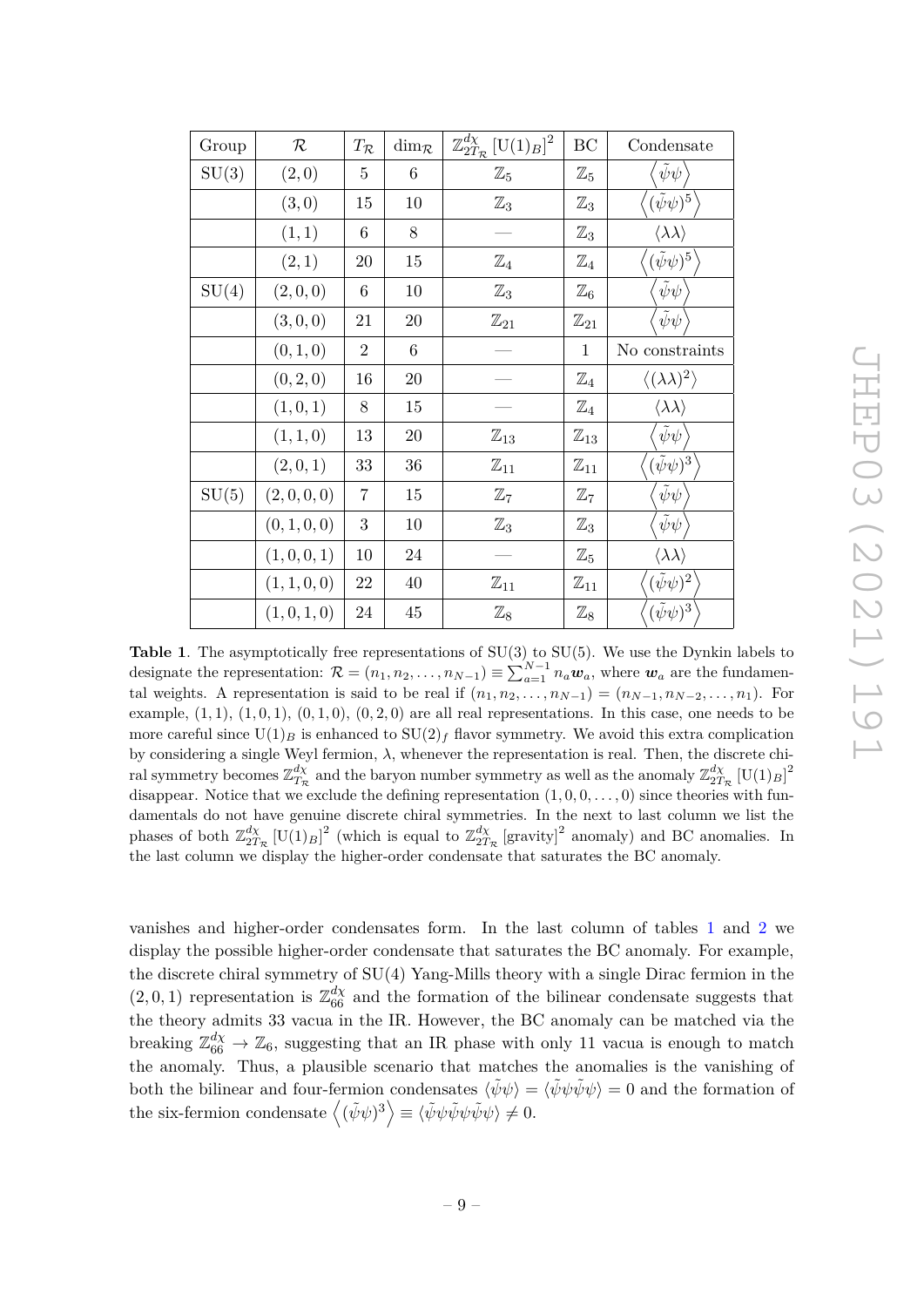| Group | $\cal R$                 | $T_{\mathcal{R}}$ | $\dim_{\mathcal{R}}$ | $\mathbb{Z}_{2T_{\mathcal{R}}}^{d\chi} \, [\text{U}(1)_B]^2$ | BC                | Condensate                          |
|-------|--------------------------|-------------------|----------------------|--------------------------------------------------------------|-------------------|-------------------------------------|
| SU(6) | (2,0,0,0,0)              | 8                 | 21                   | $\mathbb{Z}_8$                                               | $\mathbb{Z}_8$    | $\tilde{\psi}\psi$                  |
|       | (0, 1, 0, 0, 0)          | 4                 | 15                   | $\mathbb{Z}_4$                                               | $\mathbb{Z}_4$    | $\tilde{\psi}\psi$                  |
|       | (0, 0, 1, 0, 0)          | 6                 | 20                   | $\mathbb{Z}_3$                                               | $\mathbb{Z}_3$    | $\langle (\lambda\lambda)^2\rangle$ |
|       | (1,0,0,0,1)              | 12                | 35                   |                                                              | $\mathbb{Z}_6$    | $\langle \lambda \lambda \rangle$   |
|       | (1, 1, 0, 0, 0)          | 33                | 70                   | $\mathbb{Z}_{33}$                                            | $\mathbb{Z}_{33}$ | $\tilde{\psi}\psi$                  |
| SU(7) | (2,0,0,0,0,0)            | 9                 | $\ensuremath{28}$    | $\mathbb{Z}_9$                                               | $\mathbb{Z}_9$    | $\bar{\psi}\psi$                    |
|       | (0, 1, 0, 0, 0, 0)       | 5                 | 21                   | $\mathbb{Z}_5$                                               | $\mathbb{Z}_5$    | $\bar{\psi}\psi$                    |
|       | (1,0,0,0,0,1)            | 14                | 48                   |                                                              | $\mathbb{Z}_7$    | $\langle \lambda \lambda \rangle$   |
|       | (0, 0, 1, 0, 0, 0)       | 10                | 35                   | $\mathbb{Z}_2$                                               | $\mathbb{Z}_2$    | $(\tilde{\psi}\psi)^5$              |
| SU(8) | (2,0,0,0,0,0,0)          | 10                | 36                   | $\mathbb{Z}_5$                                               | $\mathbb{Z}_{10}$ | $\tilde{\psi}\psi$                  |
|       | (0, 1, 0, 0, 0, 0, 0)    | 6                 | 28                   | $\mathbb{Z}_3$                                               | $\mathbb{Z}_6$    | $\tilde{\psi}\psi$                  |
|       | (0, 0, 0, 1, 0, 0, 0)    | 20                | 70                   | $\mathbb{Z}_2$                                               | $\mathbb{Z}_2$    | $\langle (\lambda\lambda)^5\rangle$ |
|       | (1,0,0,0,0,0,1)          | 16                | 63                   |                                                              | $\mathbb{Z}_8$    | $\langle \lambda \lambda \rangle$   |
|       | (0, 0, 1, 0, 0, 0, 0)    | 15                | 56                   | $\mathbb{Z}_{15}$                                            | $\mathbb{Z}_{15}$ | $\tilde{\psi}\psi$                  |
| SU(9) | (2,0,0,0,0,0,0,0)        | 11                | 45                   | $\mathbb{Z}_{11}$                                            | $\mathbb{Z}_{11}$ | $\tilde{\psi}\psi$                  |
|       | (0, 1, 0, 0, 0, 0, 0, 0) | 7                 | 36                   | $\mathbb{Z}_7$                                               | $\mathbb{Z}_7$    | $\tilde{\psi}\psi$                  |
|       | (1, 0, 0, 0, 0, 0, 0, 1) | 18                | 80                   |                                                              | $\mathbb{Z}_9$    | $\langle \lambda \lambda \rangle$   |

<span id="page-11-0"></span>**Table 2.** The asymptotically free representations of  $SU(6)$  to  $SU(8)$ . For details see the caption of table [1.](#page-10-0) Notice that the first non-vanishing condensate in the representation  $(0, 0, 1, 0, 0)$  of SU(6) is a 4-fermion operator since the fermion bilinear vanishes identically for group theory reasons, see [\[9,](#page-26-4) [31\]](#page-28-1).

The exceptional cases discussed above give us an insight into the special role of the BC anomaly compared to the traditional anomalies  $\mathbb{Z}_{27}^{d\chi}$  $\frac{d\chi}{2T_{\mathcal{R}}}$  [U(1)<sub>*B*</sub>]<sup>2</sup> and  $\mathbb{Z}_{2T}^{d\chi}$  $\frac{d\chi}{2T_{\mathcal{R}}}$  [gravity]<sup>2</sup>. We argue that it is the BC anomaly that lurks deep in the IR and demands the existence of multiple vacua. In section  $(3)$  we put this hypothesis into test by studying the same theory on a small circle. This setup enables us to perform semi-classical calculations and examine various phenomena that are rather difficult, if not impossible, to understand in the strongcoupling regime. In particular, we will show that it is the BC anomaly that influence the IR dynamics, while the  $\mathbb{Z}_{27}^{d\chi}$  $\frac{d\chi}{2T_R}$  [U(1)<sub>*B*</sub>]<sup>2</sup> anomaly is the variation of a local action and is matched by fiat, but otherwise does not influence the IR dynamics.

Before delving into the analysis on the circle, let us show how the BC anomaly is matched in 4-dimensions deep in the IR. As the condensate forms, domain walls will interpolate between the degenerate vacua. Let  $a^{(3)}$  be the 3-form field that couples to the domain wall such that  $\oint a^{(3)} \in 2\pi\mathbb{Z}$  and the integral is over 3-cycles. Then, one can write down the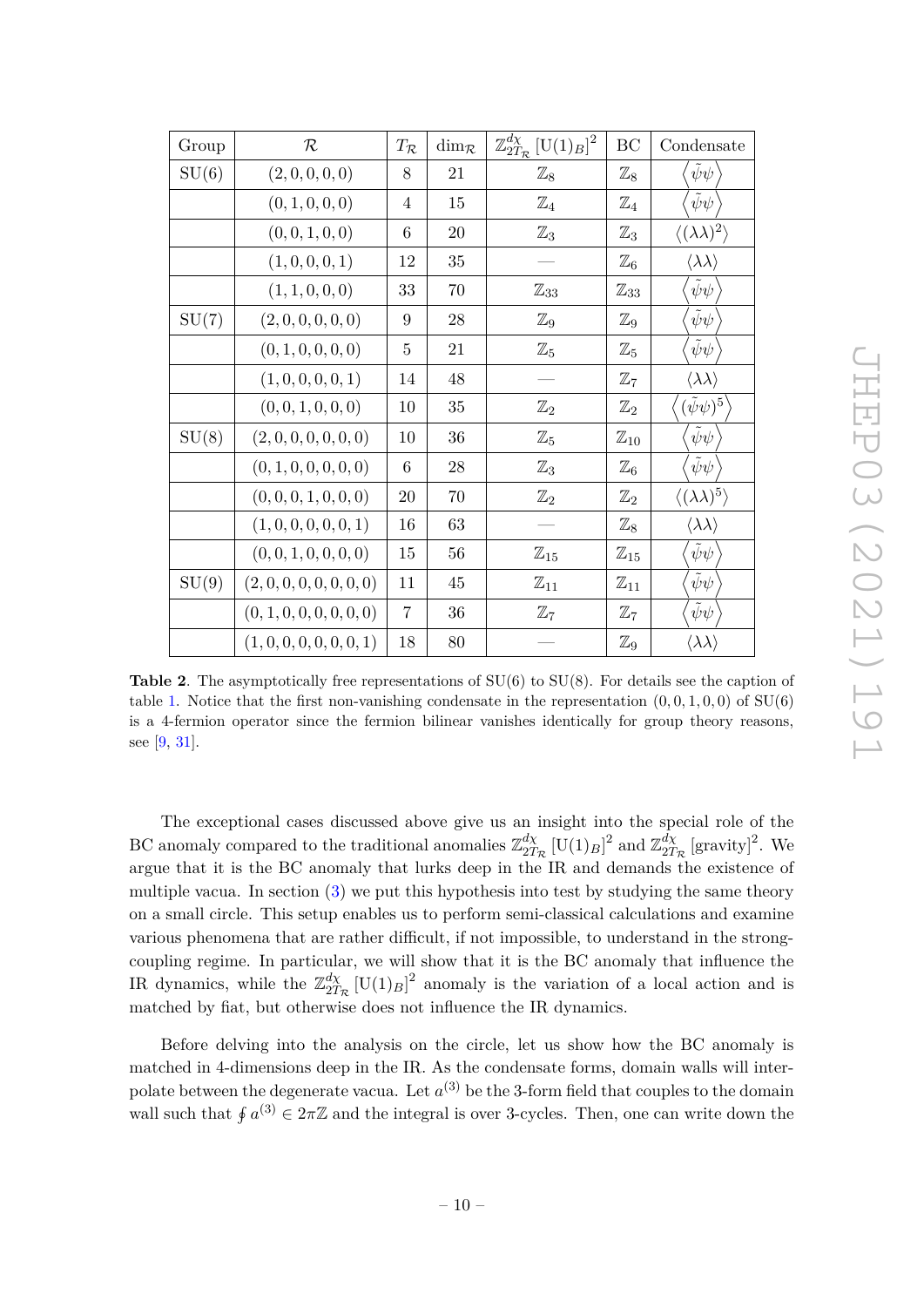following 5-dimensional Wess-Zumino-Witten term that matches the anomaly in the IR:

<span id="page-12-2"></span>
$$
S_{WZW} = \int_W d\omega^{(0)} \wedge \left[ da^{(3)} - \frac{N}{8\pi^2} B^{c(2)} \wedge B^{c(2)} + \frac{\dim \mathcal{R}}{8\pi^2 T_{\mathcal{R}}} \left[ F^B - n B^{c(2)} \right] \wedge \left[ F^B - n B^{c(2)} \right] \right].
$$
\n(2.11)

Under a Z *dχ*  $\frac{d\chi}{2T_R}$  transformation we use  $\oint d\omega^{(0)} \in 2\pi\mathbb{Z}$  and find  $e^{-i\delta S_W z_W} \in \mathbb{Z}_{T_R}$ . A closer examination of the action [\(2.11\)](#page-12-2) reveals some important information about the IR physics that cannot be seen without the BC anomaly. As we discussed above, the 2-form field transforms under the 1-form gauge field  $\lambda^{(1)}$  as:  $B^{c(2)} \to B^{c(2)} + d\lambda^{(1)}$ . This, in turn, demands that the 3-form field transforms as

$$
a^{(3)} \to a^{(3)} + \frac{N}{2\pi} B^{c(2)} \wedge \lambda^{c(1)} + \frac{N}{4\pi} \lambda^{c(1)} \wedge d\lambda^{(1)}\,,\tag{2.12}
$$

which indicates that the  $\mathbb{Z}_N^{(1)}$  1-form symmetry lurks deep in the IR and affects the domain wall dynamics. Let us contrast this behavior with the traditional  $\mathbb{Z}_{27}^{d\chi}$  $\frac{d\chi}{2T_{\mathcal{R}}}\,[\text{U}(1)_B]^2$ anomaly. Here, all we need to do is to turn off  $B^{c(2)}$  in  $(2.11)$ . Then, we still find that  $e^{-i\delta S_W z_W} \in \mathbb{Z}_{T_{\mathcal{R}}}$ . However, the 3-form field that couples to the domain wall does not transform under  $U(1)_B$  or  $\mathbb{Z}_{2T}^{d\chi}$  $\frac{d\chi}{2T_{\mathcal{R}}}$ ; the  $\mathbb{Z}_{2T}^{d\chi}$  $\frac{d\chi}{2T_{\mathcal{R}}}\left[\mathrm{U}(1)_{B}\right]^{2}$  anomaly is matched trivially.

Although our analysis in 4 dimensions might sound like an academic exercise due to the lack of any control on the strong dynamics, in the next section we show how our reasoning becomes manifest once we push the theory into its weakly-coupled regime.

#### <span id="page-12-0"></span>**3** Vector-like theories on  $\mathbb{R}^3 \times \mathbb{S}_I^1$ *L*

#### <span id="page-12-1"></span>**3.1 Perturbative aspects**

In this section we study the vector-like theories by compactifying the *x* <sup>3</sup> direction on a small circle  $\mathbb{S}^1_L$  with circumference *L* and demand that  $\Lambda$ , the strong coupling scale of the theory, is taken such that  $L\Lambda \ll 1$ . In addition, the fermions obey periodic boundary conditions on  $\mathbb{S}^1_L$ . This setup guarantees that the theory enters its semi-classical regime, and hence, we can use reliable analytical methods to analyze it. We say that the theory lives on  $\mathbb{R}^3 \times \mathbb{S}^1_L$ . Further, the analysis of the theory simplifies considerably if we force it into its center-symmetric point (more on that will be discussed below). This can be achieved either by adding a double-trace deformation

$$
\mathcal{L}_{\text{DT}} = \sum_{j} c_j \left| \text{tr}_F \left( e^{ij \oint A_3} \right) \right|^2, \tag{3.1}
$$

with large positive coefficients  $c_i$ , or by adding massive adjoint fermions with mass  $\sim L^{-1}$ . Both of these two alterations to the theory neither change its global symmetries nor its 't Hooft anomalies. However, we note that, depending on  $\mathcal{R}$ , adding adjoint fermions might not achieve the goal of stabilizing the theory at the center symmetric point, as was discussed in details in [\[32\]](#page-28-2).

This construction was considered before in a plethora of works, and we refer the reader to the literature for more details, see [\[33\]](#page-28-3) for a review. Here, it suffices to say that the theory completely abelianizes at the center-symmetric point: SU(*N*) breaks down spontaneously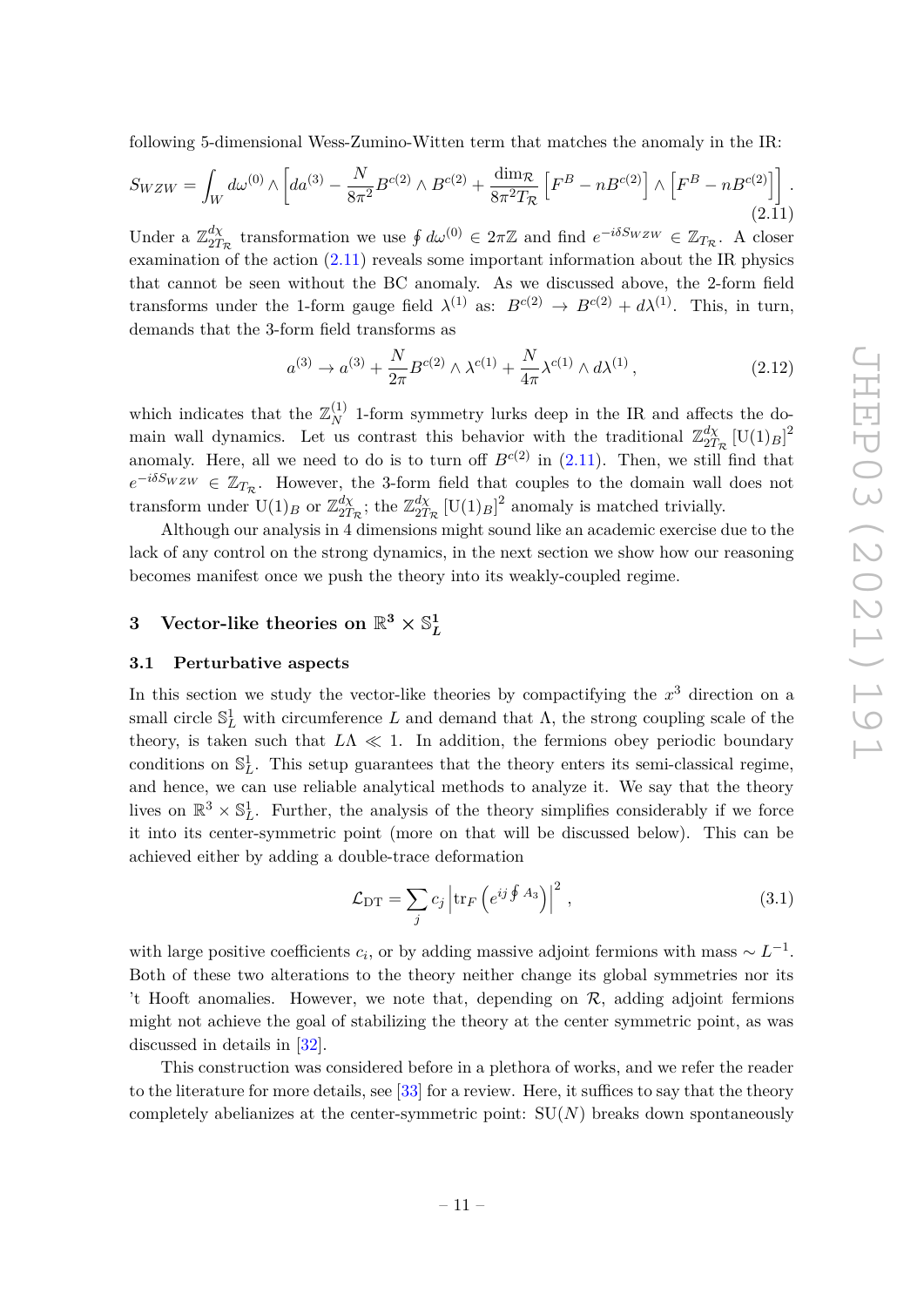to the maximal abelian subgroup  $U(1)^{N-1}$ . Now, all fields that appear in the low-energy effective Lagrangian are valued in the Cartan subalgebra space, which we label by bold face symbols. At energy scales much smaller than the inverse circle radius we dimensionally reduce the theory to 3 dimensions with effective Lagrangian:

<span id="page-13-0"></span>
$$
\mathcal{L}_3 = -\frac{L}{4g^2} \mathbf{F}_{\mu\nu} \mathbf{F}^{\mu\nu} - \frac{b^{(0)}}{8\pi^2} \epsilon^{\alpha\mu\nu} \partial_\alpha \mathbf{\Phi} \cdot \mathbf{F}_{\mu\nu} + \frac{1}{2g^2 L} \partial_\mu \mathbf{\Phi} \partial^\mu \mathbf{\Phi} + V(\mathbf{\Phi}) + \mathcal{L}_{3,f} \,, \tag{3.2}
$$

where  $\mu, \nu = 0, 1, 2$  and in our notation, for example,  $\mathbf{\Phi} = (\phi_1, \phi_2, \dots, \phi_{N-1})$ . The field  $\Phi$  is the gauge field holonomy in the  $\mathbb{S}^1_L$  direction:  $LA_3 \equiv \Phi$ . The second term is the 4-dimensional topological term dimensionally reduced to 3 dimensions. As we promised above, we traded the  $\theta$  angle for the background field  $b^{(0)}$  of the discrete chiral symmetry. The potential  $V(\Phi)$  is the Gross-Pisarski-Yaffe (GPY) potential [\[34\]](#page-28-4), which results from summing towers of the Kaluza-Klein excitations of the gauge field, the  $R$  fermions, and the massive adjoint fermions. We always force  $V(\Phi)$  to be minimized at the center-symmetric point either by adding massive adjoint fermions or double-trace deformation. The centersymmetric value of **Φ** is

$$
\Phi_0 = \frac{2\pi\rho}{N},\tag{3.3}
$$

where  $\rho = \sum_{a=1}^{N-1} w_a$  is the Weyl vector and  $w_a$  are the fundamental weights. See the discussion immediately before [\(3.15\)](#page-16-0) for more comments on the meaning of the centersymmetric vacuum. The holonomy fluctuations about  $\Phi_0$  have masses of order  $\sim \frac{g}{l}$  $\frac{g}{L}$ , and thus, we can neglect them whenever we are interested in energies much smaller than  $\frac{g}{L}$ . The U(1)<sup>*N*−1</sup> gauge fields  $\mathbf{F}_{\mu\nu}$  are given, as usual, by  $\mathbf{F}_{\mu\nu} = \partial_{\mu} \mathbf{A}_{\nu} - \partial_{\nu} \mathbf{A}_{\mu}$ . Both  $d\Phi$  and  $\mathbf{F}_{\mu\nu}$ satisfy the quantization conditions  $\oint d\Phi \in 2\pi \alpha_a \mathbb{Z}$  and  $\oint \mathbf{F} \in 2\pi \alpha_a \mathbb{Z}$ , where the integrals are taken respectively over 1- and 2-cycles, for all simple roots  $\alpha_a$ ,  $a = 1, 2, \ldots, N-1$ . The  $\sinh \alpha_a^2 = 2$  and satisfy the relation  $\alpha_a \cdot w_b = \delta_{ab}$ .

Finally, we comment on the fermion term in [\(3.2\)](#page-13-0). The 3-dimensional fermion Lagrangian is given by (here we consider the Lagrangian of *ψ*. An identical Lagrangian holds for  $\psi$ )

<span id="page-13-1"></span>
$$
\mathcal{L}_{3,f} = i \sum_{\mu \in \mathcal{R}} \sum_{p \in \mathbb{Z}} \bar{\psi}_p^{\mu} \left[ \bar{\sigma}^{\mu} \left( \partial_{\mu} + i \mathbf{A}_{\mu} \cdot \boldsymbol{\mu} \right) + i \bar{\sigma}^3 \left( \frac{2 \pi p}{L} + \frac{\boldsymbol{\mu} \cdot \boldsymbol{\Phi}}{L} \right) \right] \psi_p^{\mu} , \tag{3.4}
$$

where  $\mu$  are the weights of  $\mathcal R$  and  $p$  is the Kaluza-Klein index. The effective 3-dimensional fermion mass can be readily found from [\(3.4\)](#page-13-1):  $M_{p,\mu} = \left| \frac{2\pi p}{L} + \frac{\mu \cdot \Phi}{L} \right|$  $\frac{L \cdot \mathbf{\Phi}}{L}$ . This mass has to be non-vanishing for every non-zero value of  $\mu$ , otherwise the low-energy U(1)<sup>*N*−1</sup> gauge theory becomes strongly coupled, which in turn, invalidates any semi-classical treatment. Yet, in certain situations, depending on  $R$ , nonperturbative effects (these are monopole instantons and/or their composites) can give the fermions a small 4-dimensional Dirac mass, rendering the theory IR safe. Alternatively, we can also turn on a holonomy of  $U(1)_B$ , which ensures that all the fermions are massive with mass  $\sim L^{-1}$ . To this end, we decompose the 4-dimensional  $U(1)_B$  1-form background field as

<span id="page-13-2"></span>
$$
V^{(1)} = V_{3D}^{(1)} + \left(\frac{\kappa}{L} + V_{\mathbb{S}^1_L}^{(0)}\right) \frac{dx^3}{L},\tag{3.5}
$$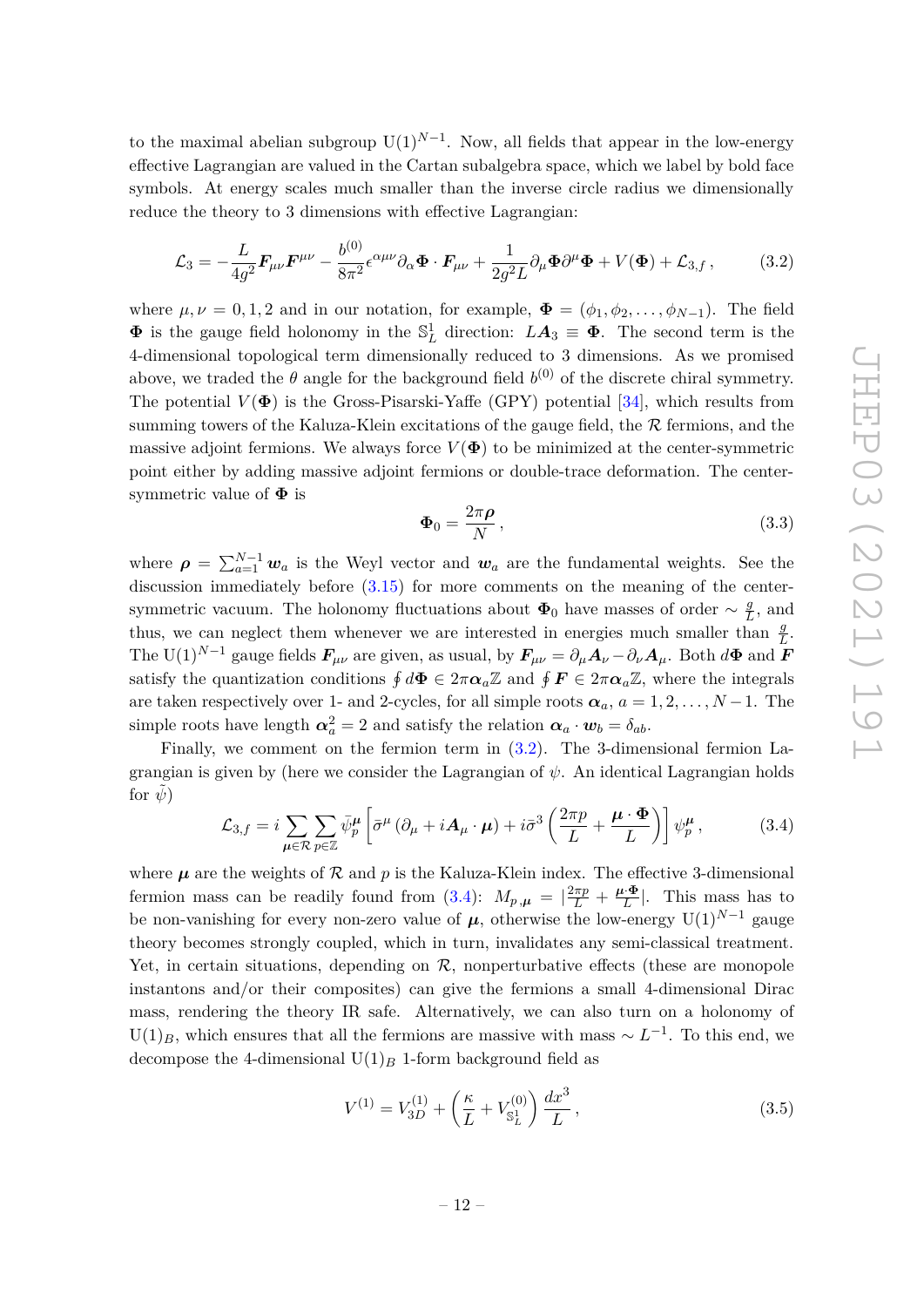where  $V_{3D}^{(1)}$  is the 1-form background field in  $\mathbb{R}^3$ ,  $\frac{\kappa}{L}$  $\frac{\kappa}{L}$  is the  $U(1)_B$  holonomy in the  $\mathbb{S}^1_L$ direction, and  $V_{\text{g1}}^{(0)}$  $\mathcal{S}^{(0)}_{\mathbb{S}^1}$  are the holonomy fluctuations. Turning on  $\kappa$  modifies the 3-dimensional fermion mass to  $M_{p,\mu} = \left| \frac{2\pi p}{L} + \frac{\mu \cdot \Phi - \kappa}{L} \right|$  $\frac{\mathbf{P}-\kappa}{L}$ , and now all the fermions are massive with mass  $\sim L^{-1}$ .

#### <span id="page-14-0"></span>**3.2 The dual Lagrangian**

We shall investigate the realization of the symmetries as well as the BC anomaly on  $\mathbb{R}^3$  ×  $\mathbb{S}^1_L$  in the semi-classical regime deep in the IR. In order achieve this goal we need to utilize a dual (magnetic) description. To this end, we introduce the dual photon  $\sigma$  as a Lagrange multiplier that enforces the Bianchi identity  $\epsilon^{\alpha\mu\nu}\partial_\alpha F_{\mu\nu} = 0$ . We augment the Lagrangian [\(3.2\)](#page-13-0) with the term  $\frac{1}{4\pi} \epsilon^{\alpha\mu\nu} \sigma \cdot \partial_\alpha F_{\mu\nu}$  and then vary the combination with respect to  $\mathbf{F}_{\mu\nu}$  to find:

<span id="page-14-2"></span>
$$
\boldsymbol{F}_{\mu\nu} = -\frac{g^2}{2\pi L} \epsilon_{\mu\nu\alpha} \left[ \partial^{\alpha} \boldsymbol{\sigma} + \frac{b^{(0)}}{2\pi} \partial^{\alpha} \boldsymbol{\Phi} \right]. \tag{3.6}
$$

Next, we break  $\Phi$  into two parts: the vacuum  $\Phi_0$  and the fluctuations around it  $\varphi$  such that  $\Phi = \Phi_0 + \varphi$ . Substituting [\(3.6\)](#page-14-2) into [\(3.2\)](#page-13-0) we then find

<span id="page-14-3"></span>
$$
\mathcal{L}_3 = \frac{g^2}{8\pi^2 L} \left( \partial_\alpha \boldsymbol{\sigma} + \frac{b^{(0)}}{2\pi} \partial_\alpha \boldsymbol{\varphi} \right) \cdot \left( \partial^\alpha \boldsymbol{\sigma} + \frac{b^{(0)}}{2\pi} \partial^\alpha \boldsymbol{\varphi} \right) + \frac{1}{2g^2 L} \partial_\alpha \boldsymbol{\varphi} \cdot \partial^\alpha \boldsymbol{\varphi} + V(\boldsymbol{\Phi}) + \mathcal{L}_{3,f} \,. \tag{3.7}
$$

The domain of  $\sigma$  can be determined as follows. The integral of  $d\sigma$  over 1-cycles is equal to the electric charge enclosed by the cycles. Since all the electric charges are allowed probe charges when the group is  $SU(N)$ , then the domain of  $\sigma$  is the finest lattice, which is the weight lattice:  $\oint d\sigma \in 2\pi w_a \mathbb{Z}$  for all  $a = 1, 2, \dots, N - 1$ .

Under a discrete chiral transformation  $b^{(0)}$  transforms as  $b^{(0)} \to b^{(0)} + 2\pi$ , Then, the invariance of  $(3.7)$  under  $\mathbb{Z}_{27}^{d\chi}$  $\frac{a\chi}{2T_R}$  demands that the dual photons shift as

<span id="page-14-4"></span>
$$
\sigma \to \sigma - \varphi - C \,, \tag{3.8}
$$

where  $C$  is a constant vector that belongs to the weight lattice, which is allowed owing to the fact that it is the derivatives of  $\sigma$  and  $\varphi$  that appear in [\(3.7\)](#page-14-3). The constant *C* can be unambiguously determined once we take the nonperturbative effects into account.

#### <span id="page-14-1"></span>**3.3 Nonperturbative aspects**

The theory also admits monopole-instantons. The action of the lowest Kaluza-Klein monopoles  $(p = 0$  monopoles, where p is the Kaluza-Klein index) is

<span id="page-14-5"></span>
$$
S_{\alpha_a} = \frac{4\pi}{g^2} \alpha_a \cdot \Phi_0 \tag{3.9}
$$

for every simple root  $\alpha_a$ ,  $a = 1, 2, ..., N - 1$ . There is also one extra monopole instanton that corresponds to the affine root  $\alpha_N = -\sum_{a=1}^{N-1} \alpha_a$  with an action  $S_{\alpha_N} = \frac{8\pi^2}{q^2}$  $\frac{3\pi^2}{g^2} + \frac{4\pi}{g^2}$  $\frac{4\pi}{g^2} {\boldsymbol \alpha}_N {\cdot} {\boldsymbol \Phi}_0.$ Module  $\mathcal{O}(1)$  normalization coefficients, the 't Hooft vertex associated with each monopole, including the affine monopole  $a = N$ , is given by:

<span id="page-14-6"></span>
$$
\mathcal{M}_a = e^{\left(-\frac{8\pi^2}{g^2} + ib^{(0)}\right)\delta_{Na}} e^{-\frac{4\pi}{g^2}\alpha_a \cdot \Phi_0} e^{i\alpha_a \cdot \left(\sigma + \frac{b^{(0)}}{2\pi}\varphi\right)} (\psi \tilde{\psi})^{I_a}, \quad a = 1, 2, \dots, N. \tag{3.10}
$$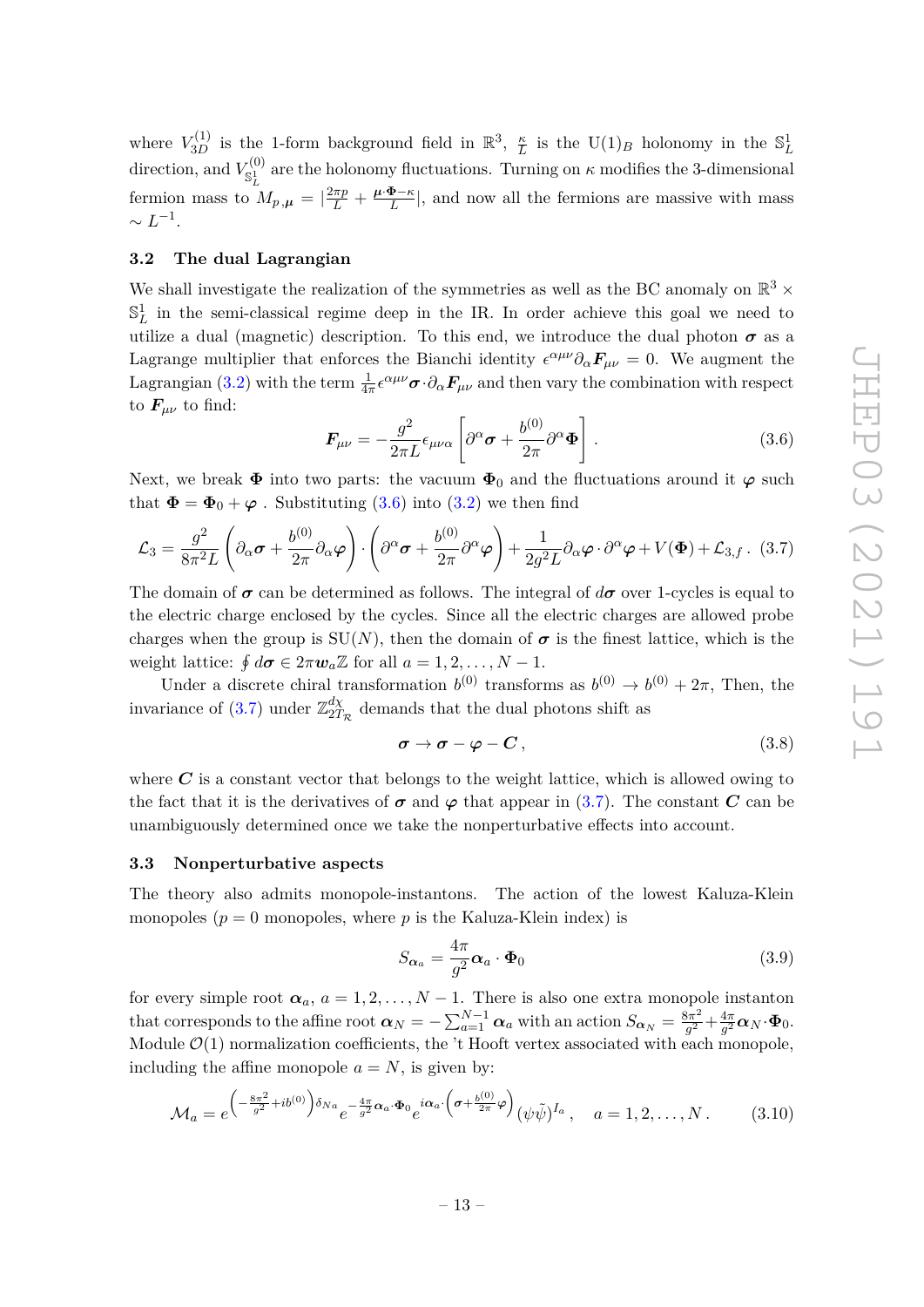The exponent  $I_a$  is the Callias index that counts the number of the fermion zero modes in the background of the monopole [\[35,](#page-28-5) [36\]](#page-28-6). The index of the lowest Kaluza-Klein monopole is given by  $[32, 37]$  $[32, 37]$  $[32, 37]$ :

<span id="page-15-2"></span>
$$
I_a = \sum_{\mu} \left[ \frac{\Phi_0 \cdot \mu}{2\pi} \right] \alpha_a \cdot \mu, a = 1, 2, \dots, N - 1, \qquad I_N = 2T_{\mathcal{R}} - \sum_{a=1}^{N-1} I_a. \tag{3.11}
$$

Each monopole vertex has to respect the global symmetries. First, it is evident that  $\mathcal{M}_a$  is invariant under U(1)<sub>B</sub>. Next, in order to respect the invariance under  $\mathbb{Z}_{27}^{d\chi}$  $\frac{a\chi}{2T_{\mathcal{R}}}$  we express the constant  $C$  in  $(3.8)$  as a general vector in the weight lattice as

<span id="page-15-3"></span>
$$
C = 2\pi \sum_{a=1}^{N-1} \mathcal{K}_a \mathbf{w}_a.
$$
 (3.12)

Then, the invariance of each vertex under  $\mathbb{Z}_{27}^{d\chi}$  $T_{2T_{\mathcal{R}}}^{a\chi}$  fixes the values of  $\mathcal{K}_a$ :

$$
\mathcal{K}_a = \frac{I_a}{T_{\mathcal{R}}} \,. \tag{3.13}
$$

As we shall discuss below, in some cases the lowest Kaluza-Klein monopoles are insufficient to construct the full low-energy effective potential  $V(\sigma)$ . Thus, we need to turn into the first excited monopoles. Their actions can be obtained from [\(3.9\)](#page-14-5) by replacing  $\Phi_0 \rightarrow \Phi_0 + \pi \alpha_a$  [\[38\]](#page-28-8):

<span id="page-15-4"></span>
$$
S_{\alpha_a}^{p=1} = \frac{8\pi^2}{g^2} + \frac{4\pi}{g^2} \alpha_a \cdot \Phi_0.
$$
 (3.14)

This action suggests that a  $p = 1$  monopole can be thought of as a composite configuration of the original monopole plus a Belavin-Polyakov-Schwarz-Tyupkin (BPST) instanton.[4](#page-15-1) The number of the fermion zero modes in the background of the excited monopoles can be read from [\(3.11\)](#page-15-2) after adding  $T_R$  extra zero modes of  $\psi$  and  $T_R$  extra zero modes of  $\tilde{\psi}$ .

The proliferation of monopoles or monopole-composites will lead to confinement and chiral symmetry breaking. Several examples that illustrate the important points of this paper will be worked out in later sections.

# <span id="page-15-0"></span> $3.4$  The BC anomaly on  $\mathbb{R}^3 \times \mathbb{S}_L^1$

Next, we turn on a background field of the  $\mathbb{Z}_N^{(1)}$  center symmetry and examine the BC 't Hooft anomaly on  $\mathbb{R}^3 \times \mathbb{S}_L^1$ . This can be achieved by recalling the exact same procedure we followed in 4 dimensions. Here, however, we can entertain the fact that all fields are valued in the Cartan subalgebra space, and at energies much smaller than  $L^{-1}$  we need to follow the degrees of freedom that enter the semi-classical analysis. We adopt the exact same procedure used in [\[27\]](#page-27-6) to study the center-symmetry in super Yang-Mills theory.

To this end, we enlarge the abelian group  $U(1)^{N-1}$  to  $U(1)^N$  by going to the  $\mathbb{R}^N$ basis [\[39\]](#page-28-9). The wights of the defining representation in the  $\mathbb{R}^N$  basis are  $\nu_A = e_A -$ 

<span id="page-15-1"></span><sup>&</sup>lt;sup>4</sup>The action of a BPST instanton is  $\frac{8\pi^2}{g^2}$  and can be thought of as the composite of all the monopoles that are charged under the simple and affine roots. Therefore, a BPST instanton has a total number of  $2T_R$  fermion zero modes.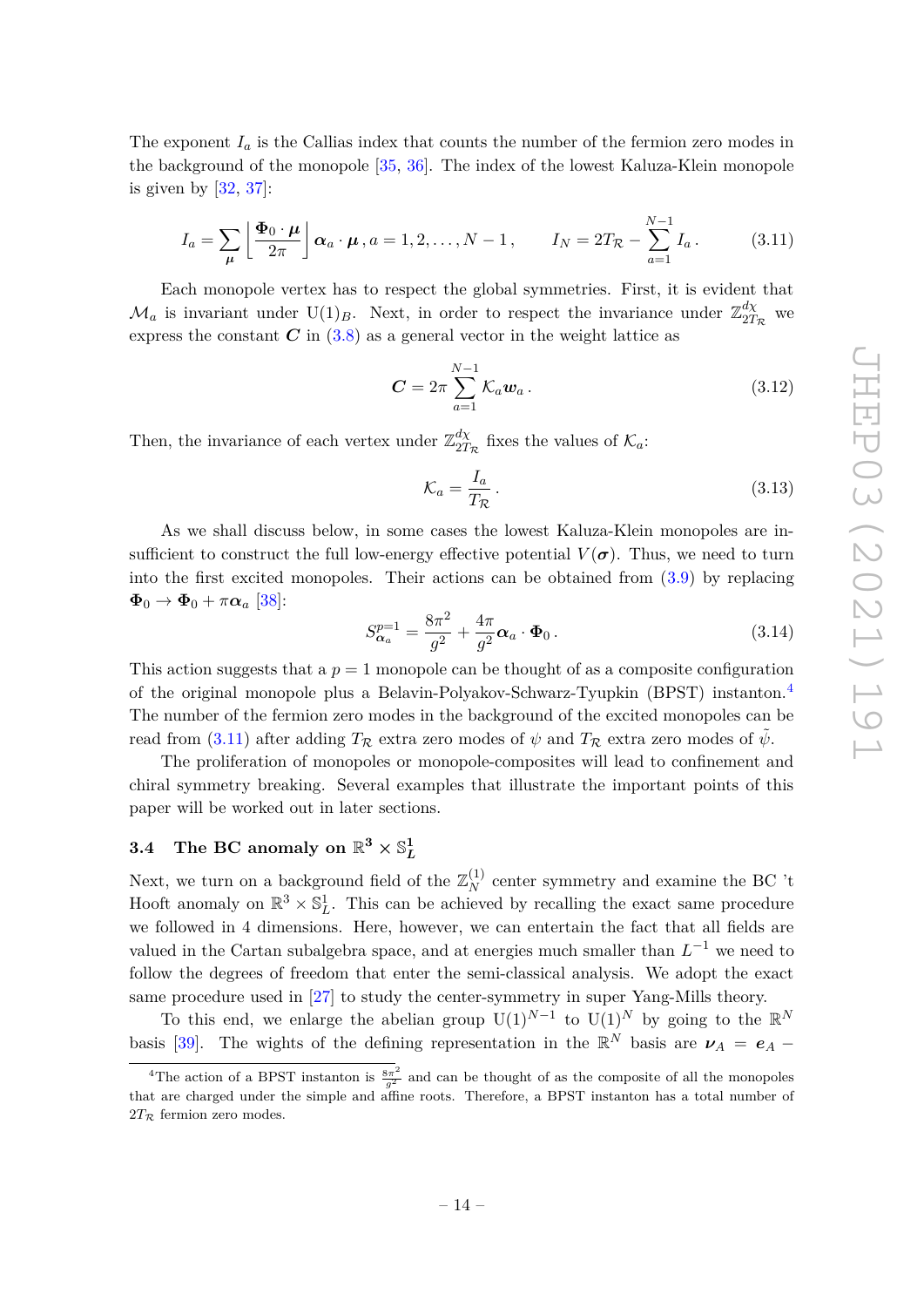1  $\frac{1}{N} \sum_{A=1}^{N} e_A$ , for  $A = 1, 2, ..., N$ , and  $\{e_A\}$  are basis vectors spanning the  $\mathbb{R}^N$  space, while the simple roots are given by  $\alpha_A = e_A - e_{A+1}$ , for  $A = 1, 2, \ldots, N$ . Let  $\tilde{F}^A$  be the U(1)<sup>*N*</sup> fields in this basis. Then, the periods of  $\tilde{F}^A$  are given by  $\oint \tilde{F}^A = 2\pi \mathbb{Z}$ , where the integration is performed on 2-cycles. In this basis we have one spurious degree of freedom, which can be eliminated by imposing the following constraint on the  $U(1)^N$  fields:  $\sum_{A=1}^N \tilde{F}^A = 2\pi n$ , for some integer *n*. Everything we have said about  $\tilde{F}^A$  also applies to  $\tilde{\varphi}^A$ , the  $U(1)^N$  gauge field component along  $\mathbb{S}^1_L$ .

Upon compactifying the theory on  $\mathbb{S}^1_L$ , the 4-dimensional  $\mathbb{Z}_N^{(1)}$  symmetry decomposes into a 1-form symmetry that acts on Wilson's loops on  $\mathbb{R}^3$  (here we need to compactify  $\mathbb{R}^3$ on a large 3-torus) and a 0-form symmetry that acts on Polyakov loops wrapping  $\mathbb{S}_L^1$ . The latter vanish in a center-symmetric vacuum  $\text{tr}_F\left[e^{i\boldsymbol{\Phi}_0 \cdot \boldsymbol{H}}\right] = 0$ , where  $\boldsymbol{H}$  are the generators of the Cartan subalgebra. Thus, the background fields of the  $\mathbb{Z}_N^{(1)}$  symmetry decompose as:

<span id="page-16-0"></span>
$$
B^{c(2)} = B_{3D}^{c(2)} + B_{\mathbb{S}_L^1}^{c(1)} \wedge \frac{dx^3}{L}, \quad B^{c(1)} = B_{3D}^{c(1)} + B_{\mathbb{S}_L^1}^{c(0)} \frac{dx^3}{L}, \tag{3.15}
$$

such that the conditions  $NB_{3D}^{c(2)} = dB_{3D}^{c(1)}$  and  $NB_{S_L^1}^{c(1)} = dB_{S_L^1}^{c(0)}$  are obeyed. The various 0-form and 1-form fields obey the quantization conditions  $\oint_{2-\text{cycle}} dB_{3D}^{c(1)} \in 2\pi\mathbb{Z}$ ,  $\oint_{1-\text{cycles}} dB_{\mathcal{S}_L^1}^{c(0)} \in \mathbb{Z}, \ \oint_{2-\text{cycle}} B_{3D}^{c(2)} \in \frac{2\pi}{N}$  $\frac{2\pi}{N}$ ℤ, ∮<sub>1−C</sub>ycles  $B_{\mathbb{S}^1_L}^{c(1)}$  $\frac{c(1)}{\mathbb{S}^1_L} \in \frac{2\pi}{N}$  $\frac{2\pi}{N} \mathbb{Z}$ .

Next, we use the fact that the 4-dimensional combination  $\tilde{F} - B^{c(2)}$  is invariant under the 1-form gauge transformation via the 1-form field  $\lambda^{(1)}$ . Thus, we can write a 3dimensional effective field theory, which is invariant under the same  $\lambda^{(1)}$  transformation, by replacing each component of  $\bm{F}$  by  $\tilde{F}^A - B_{3D}^{c(2)}$  and each component of  $d\bm{\varphi}$  by  $d\tilde{\varphi}^A - B_{S_x^1}^{c(1)}$  $\mathbb{S}^1_L$ in [\(3.2\)](#page-13-0). Thus, we obtain the bosonic part of the Lagrangian(we suppress  $V(\Phi)$ ):

<span id="page-16-1"></span>
$$
\mathcal{L}_{3D}^{\text{bosonic}} = -\frac{L}{4g^2} \sum_{A=1}^{N} \left( \tilde{F}_{\mu\nu}^{A} - B_{\mu\nu,3D}^{c(2)} \right) \left( \tilde{F}^{\mu\nu,A} - B_{3D}^{\mu\nu,c(2)} \right) \n- \frac{b^{(0)}}{8\pi^2} \epsilon^{\alpha\mu\nu} \sum_{A=1}^{N} \left( \partial_{\alpha}\tilde{\varphi}^{A} - B_{\alpha,\mathbb{S}_{L}^{1}}^{c(1)} \right) \left( \tilde{F}_{\mu\nu}^{A} - B_{\mu\nu,3D}^{c(2)} \right) \n+ \frac{1}{2g^2 L} \sum_{A=1}^{N} \left( \partial_{\alpha}\tilde{\varphi}^{A} - B_{\alpha,\mathbb{S}_{L}^{1}}^{c(1)} \right) \left( \partial^{\alpha}\tilde{\varphi}^{A} - B_{\mathbb{S}_{L}^{1}}^{a,c(1)} \right) .
$$
\n(3.16)

Next, we need to eliminate the spurious degrees of freedom contained in  $\tilde{F}^A$  and  $d\tilde{\varphi}^A$ , and in the same time use a duality transformation to write the effective action in terms of the  $U(1)^N$  dual photons  $\tilde{\sigma}^A$ . Both of these requirements can be implemented using the following auxiliary Lagrangian:

$$
\mathcal{L}^{\text{auxilary}} = -\frac{1}{4\pi} \sum_{A=1}^{N} \epsilon^{\lambda\mu\nu} \partial_{\alpha} \tilde{\sigma}^{A} \tilde{F}_{\mu\nu}^{A} + \frac{1}{4\pi} \epsilon^{\mu\nu\alpha} u_{\alpha} \sum_{A=1}^{N} \left( \tilde{F}_{\mu\nu}^{A} - B_{\mu\nu,3D}^{c(2)} \right) ,
$$
  
 
$$
+ \frac{1}{4\pi} v_{\alpha} \sum_{A=1}^{N} \left( \partial^{\alpha} \tilde{\varphi}^{A} - B_{\mathbb{S}_{L}^{1}}^{\alpha, c(1)} \right) , \qquad (3.17)
$$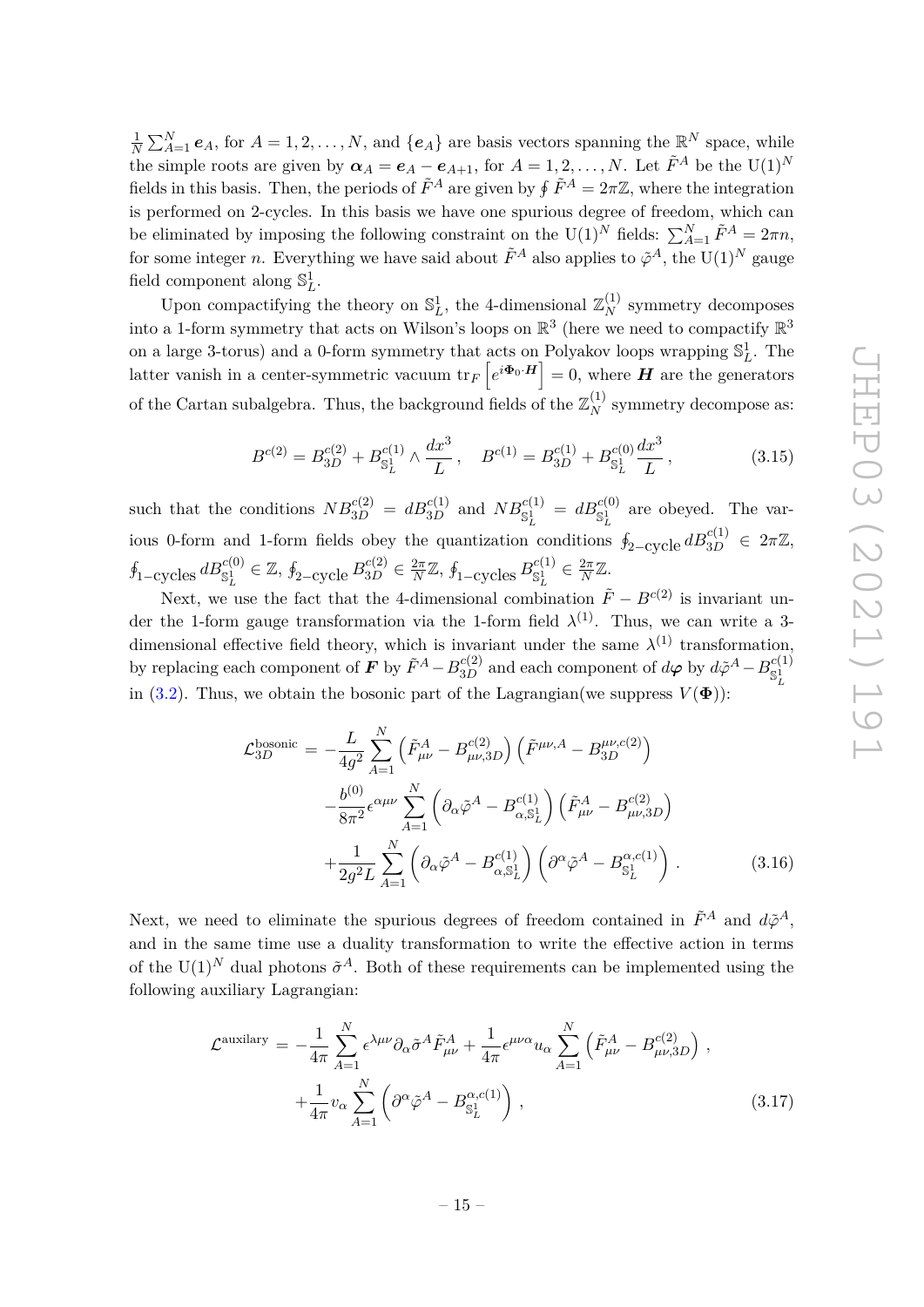where  $u_{\alpha}$  and  $v_{\alpha}$  are the two Lagrange multipliers used to impose the two constraints:

<span id="page-17-0"></span>
$$
\sum_{A=1}^{N} \left( \tilde{F}_{\mu\nu}^{A} - B_{\mu\nu,3D}^{c(2)} \right) = 0, \quad \sum_{A=1}^{N} \left( \partial^{\alpha} \tilde{\varphi}^{A} - B_{\mathbb{S}_{L}^{1}}^{\alpha,c(1)} \right) = 0.
$$
\n(3.18)

Then, we substitute [\(3.18\)](#page-17-0) into [\(3.16\)](#page-16-1) and vary  $\mathcal{L}_{3D}^{\text{bosonic}} + \mathcal{L}^{\text{auxilary}}$  with respect to  $\tilde{F}^A_{\mu\nu}$  to find:

<span id="page-17-1"></span>
$$
\tilde{F}^{A}_{\mu\nu} = B^{c(2)}_{\mu\nu,3D} - \frac{g^2}{2\pi L} \epsilon_{\mu\nu\alpha} \left( \partial^{\alpha}\tilde{\sigma}^A - u^{\alpha} + \frac{b^{(0)}}{2\pi} \left( \partial^{\alpha}\tilde{\varphi}^A - \frac{1}{N} \sum_{B=1}^N \partial^{\alpha}\tilde{\varphi}^B \right) \right). \tag{3.19}
$$

Finally, we substitute  $(3.19)$  into  $\mathcal{L}_{3D}^{\text{bosonic}} + \mathcal{L}^{\text{auxilary}}$  to obtain the dual Lagrangian:

<span id="page-17-2"></span>
$$
\mathcal{L}_{3D}^{\text{bosonic, dual}} = \frac{g^2}{8\pi^2 L} \sum_{A=1}^{N} \left| \partial_{\alpha} \tilde{\sigma}^A - \frac{1}{N} \sum_{B=1}^{N} \partial_{\alpha} \tilde{\sigma}^B + \frac{b^{(0)}}{2\pi} \left( \partial_{\alpha} \tilde{\varphi} - \frac{1}{N} \sum_{B=1}^{N} \partial_{\alpha} \tilde{\varphi}^B \right) \right|^2
$$

$$
+ \frac{1}{2g^2 L} \sum_{A=1}^{N} \left| \partial_{\alpha} \tilde{\varphi}^A - B_{\alpha, \mathbb{S}_L^1}^{c(1)} \right|^2 - \frac{1}{4\pi} \sum_{A=1}^{N} \epsilon^{\alpha \mu \nu} \partial_{\alpha} \tilde{\sigma}^A B_{\mu \nu, 3D}^{c(2)}.
$$
(3.20)

This is the exact same Lagrangian that was obtained in [\[27\]](#page-27-6) for super Yang-Mills theory. As we show below, this Lagrangian needs to be augmented with the fermionic part to match the full BC anomaly.

The last term in [\(3.20\)](#page-17-2) is going to play the main role in what we do next. In terms of differential forms, this term reads:

<span id="page-17-3"></span>
$$
\mathcal{L}_{3D}^{\text{bosonic, dual}} \supset -\frac{1}{2\pi} \sum_{A=1}^{N} d\tilde{\sigma}^A \wedge B_{3D}^{c(2)}.
$$
 (3.21)

Under a  $\mathbb{Z}_{27}^{d\chi}$  $\frac{d\chi}{2T_R}$  transformation  $d\tilde{\sigma}^A$  and  $b^{(0)}$  transform as  $d\tilde{\sigma}^A \to d\tilde{\sigma}^A - d\tilde{\varphi}^A$ ,  $b^{(0)} \to b^{(0)} +$  $2\pi$  (see [\(3.8\)](#page-14-4)), and only the term  $-\frac{1}{24}$  $\frac{1}{2\pi} \sum_{A=1}^{N} d\tilde{\sigma}^{A} \wedge B_{3D}^{c(2)}$  contributes to the variation of  $\mathcal{L}^{\text{bosonic, dual}}$ : *iδS*bosonic, dual *c*(2)

$$
e^{i\delta S_{3D}^{\text{bosonic, dual}}} = e^{-\frac{i}{2\pi} \sum_{A=1}^{N} \int d\tilde{\varphi}^{A} \wedge B_{3D}^{c(2)}}.
$$
 (3.22)

Then using the second constraint in [\(3.18\)](#page-17-0),  $\sum_{A=1}^{N} d\tilde{\varphi}^{A} = NB_{\mathbb{S}^1_L}^{c(1)}$ , along with the quantization conditions of  $B_{3D}^{c(2)}$  and  $B_{\mathbb{S}^1_+}^{c(1)}$  $\mathbb{S}^1_L$  we find

$$
e^{i\delta S_{3D}^{\text{bosonic, dual}}} = e^{-\frac{i2\pi}{N}}.
$$
\n(3.23)

The above manipulations show that the  $\mathbb{Z}_N^{(1)}$  background lurks deep in the IR and that it couples to the dual photons. This, however, does not capture the full BC anomaly; we still need to compute the variation of the fermions action in the  $\mathbb{Z}_N^{(1)}$  and  $\mathrm{U}(1)_B$  backgrounds. This can be obtained from the  $U(1)_B$  topological charge density, the second equation in [\(2.6\)](#page-8-3). Substituting [\(3.5\)](#page-13-2) and [\(3.15\)](#page-16-0) into (2.6) and integrating by parts along the  $\mathbb{S}^1_L$ direction, we obtain the fermion contribution to the variation of the action:

$$
\delta S^{\text{fermionic}} = \frac{2\pi}{T_{\mathcal{R}}} \frac{\dim_{\mathcal{R}}}{4\pi^2} \int \left( dV_{3D}^{(1)} - nB_{3D}^{(2)} \right) \wedge \left( dV_{\mathbb{S}_L^1}^{(0)} - nB_{\mathbb{S}_L^1}^{(1)} \right) . \tag{3.24}
$$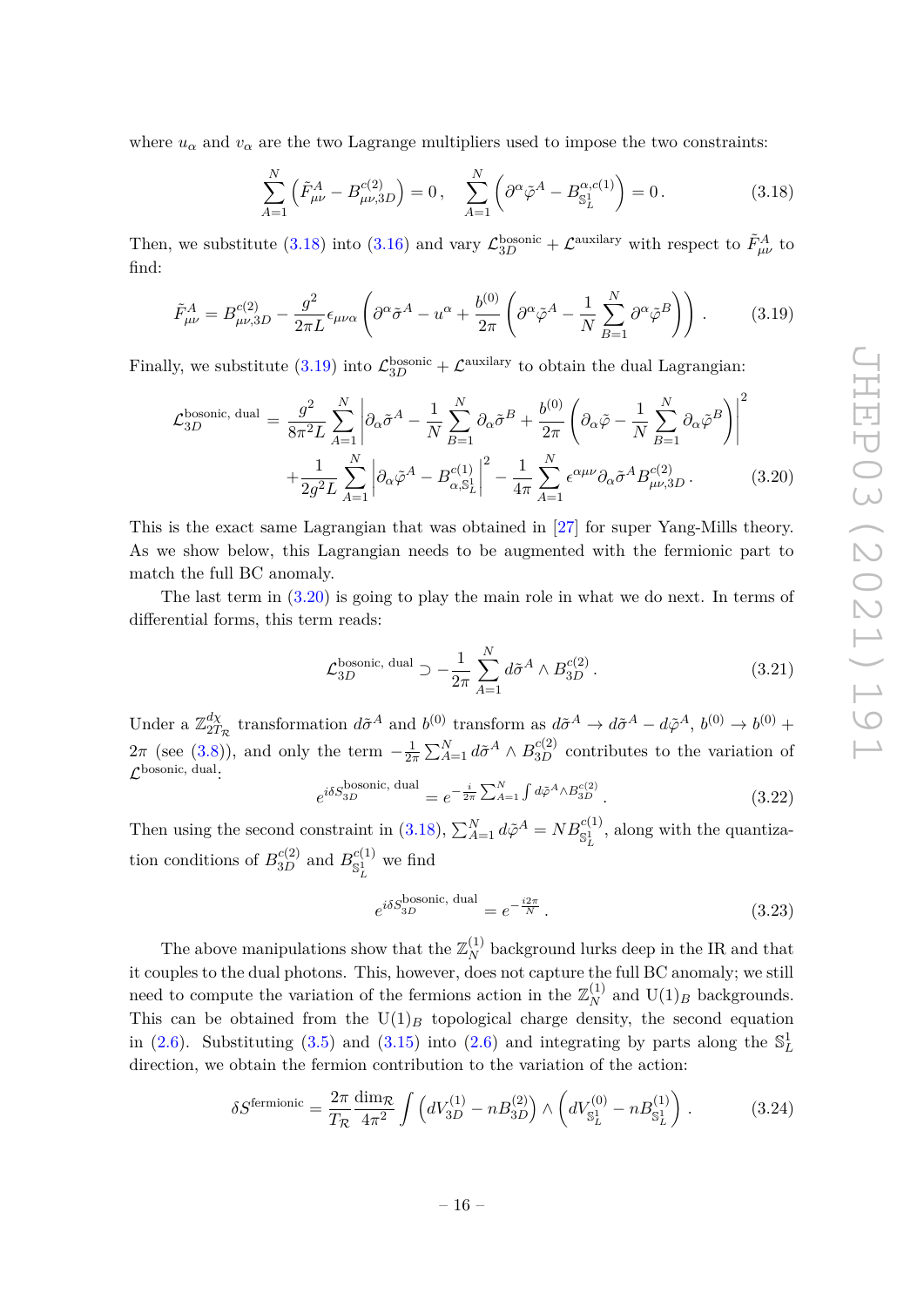Using the quantization condition  $\frac{1}{4\pi^2} \int dV_{3D}^{(1)} \wedge dV_{\mathbb{S}^1_L}^{(0)} \in \mathbb{Z}$  along with the quantization conditions of  $B_{3D}^{(2)}$  and  $B_{\mathbb{S}^1_\tau}^{(1)}$  $\int_{\mathbb{S}_L^1}^{(1)}$  we find:

<span id="page-18-1"></span>
$$
\delta S^{\text{fermionic}} = \frac{2\pi \dim \mathcal{R}}{T_{\mathcal{R}}} \left(\frac{n}{N} + \ell\right)^2, \ell \in \mathbb{Z},\tag{3.25}
$$

and finally we recover the BC anomaly on  $\mathbb{R}^3 \times \mathbb{S}^1_L$ :

<span id="page-18-2"></span>
$$
e^{i\delta S_{3D}^{\text{bosonic, dual}} + i\delta S^{\text{fermionic}}} = e^{i\frac{2\pi}{T_{\mathcal{R}}}\left(T_{\mathcal{R}}\left(1 - \frac{1}{N}\right) + \dim_{\mathcal{R}}\left(\frac{n}{N} + \ell\right)^2\right)},\tag{3.26}
$$

which is exactly [\(2.7\)](#page-8-4), the BC anomaly computed directly on  $\mathbb{R}^4$ .

We conclude the following:

- Our analysis shows hat the  $\mathbb{Z}_N^{(1)}$  center acts non-trivially on the dual photons and, when accompanied with the contribution from  $U(1)_B$ , it produces the correct BC anomaly deep in the IR. This suggests that the BC anomaly is seen and influence the dynamics at all scales.
- Unlike the BC anomaly, which makes use of the higher-form symmetries, the traditional 't Hooft anomalies are variations of local terms in the action when the theory is compactified on a small circle. This is clear from the treatment of *δS*fermionic above. Switching off the center background  $B_{3D}^{(2)}$  and  $B_{\mathbb{S}^1_7}^{(1)}$  $\mathbb{S}^{(1)}$ , we immediately lose the term [\(3.21\)](#page-17-3) and find *δS*<sup>bosonic, dual = 0 and *δS*<sup>fermionic</sup> =  $\frac{d_{L}}{T_{c}}$ </sup>  $\frac{\text{Im} \mathcal{R}}{T_{\mathcal{R}}} \times \text{integer.}$  This is exactly the  $\mathbb{Z}_{27}^{d\chi}$  $\frac{d\chi}{2T_R}$  [U(1)<sub>*B*</sub>]<sup>2</sup> traditional 't Hooft anomaly. We see right away that this variation of the action is a phase that does not talk to the photons; the dynamics on  $\mathbb{R}^3 \times \mathbb{S}^1_L$  have to obey the BC anomaly, while it is transparent to the traditional 0-form anomaly. The latter is obeyed by fiat. This observation generalizes the observation that appeared first in  $[27]$ : the cubic- and mixed-U(1) anomalies are matched by local background-field-dependent topological terms instead of chiral-Lagrangian Wess-Zumino-Witten terms and the 1-form center symmetry talks directly to the dual photons.
- It is also important to emphasize, as is well known, that matching the BC anomaly on  $\mathbb{R}^3 \times \mathbb{S}^1_L$  precludes a unique gapped vacuum. Such vacuum leaves  $\delta \tilde{\sigma}^A = 0$ , and hence,  $\delta S^{\text{bosonic, dual}} = 0$ , a variations that does not match the anomaly. Therefore, the anomaly implies that either there exist massless dual photons in the spectrum and/or the discrete chiral symmetry has to break spontaneously, which yields multiple degenerate vacua. We shall see examples of these two possibilities in the following sections.

# <span id="page-18-0"></span> $\textbf{3.5} \quad \textbf{The BC anomaly on} \; \mathbb{R}^2 \times \mathbb{S}^1_L \times \mathbb{S}^1_\beta$

In this section we continue our investigation of the BC anomaly as we heat the semiclassical theory that lives on  $\mathbb{R}^3 \times \mathbb{S}_L^1$ . Turning on a finite temperature *T* is equivalent to compactifying the time direction  $x^0$  on a circle  $\mathbb{S}^1_\beta$  of circumference  $\beta = \frac{1}{7}$  $\frac{1}{T}$  and giving the fermions anti-periodic boundary conditions on  $\mathbb{S}_{\beta}^1$ . We say that the theory lives on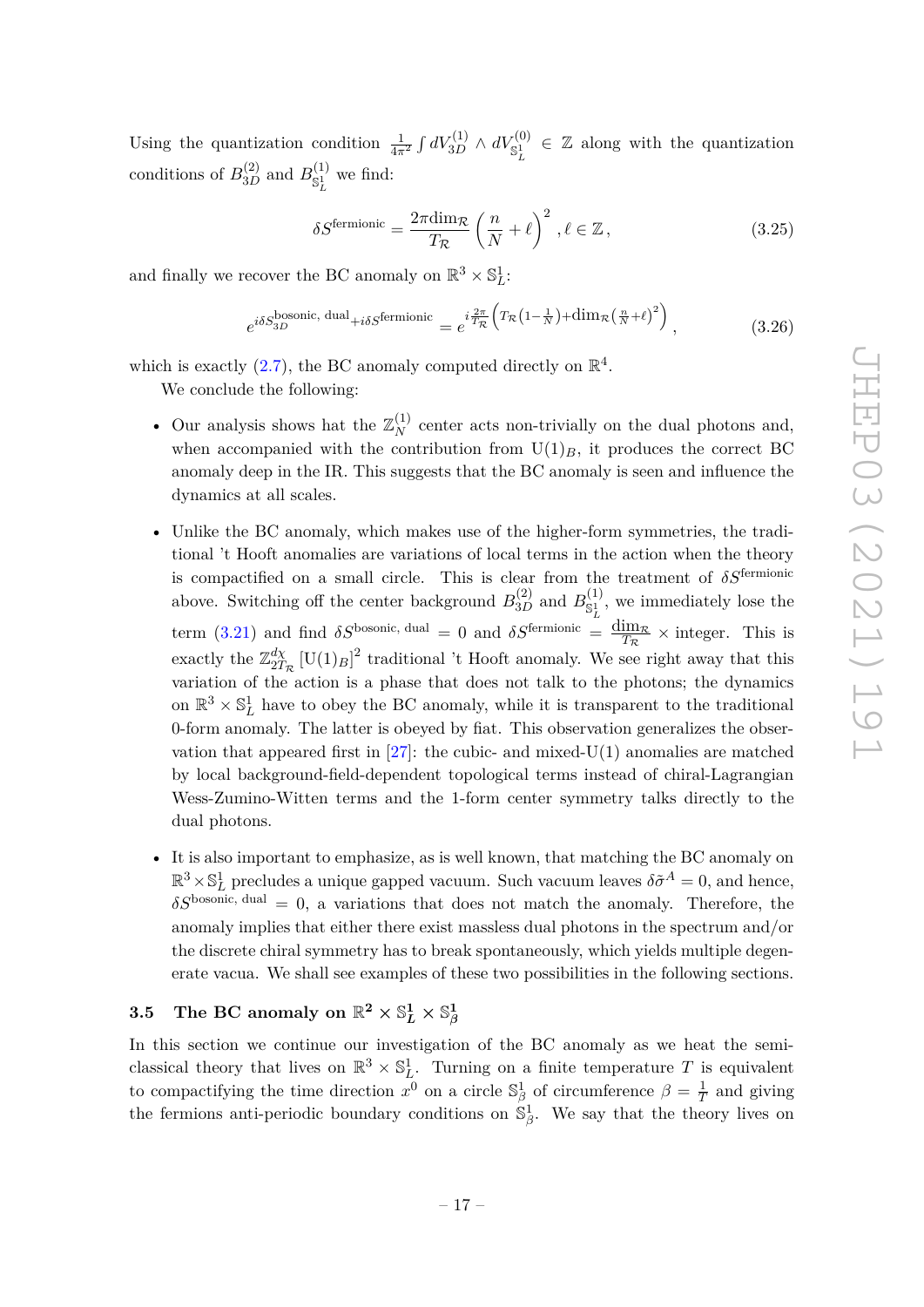$\mathbb{R}^2 \times \mathbb{S}_L^1 \times \mathbb{S}_\beta^1$ . In order to follow the anomaly from  $\mathbb{R}^3 \times \mathbb{S}_L^1$  to  $\mathbb{R}^2 \times \mathbb{S}_L^1 \times \mathbb{S}_\beta^1$ , we decompose the background fields  $B_{3D}^{c(2)}$  and  $B_{3D}^{c(1)}$  into fields in the  $\mathbb{R}^2$  and  $\mathbb{S}^1_\beta$  directions:

<span id="page-19-0"></span>
$$
B_{3D}^{c(2)} = B_{2D}^{c(2)} + B_{\mathbb{S}_{\beta}^{1}}^{c(1)} \wedge \frac{dx^{0}}{\beta}, \quad B_{3D}^{c(1)} = B_{2D}^{c(1)} + B_{\mathbb{S}_{\beta}^{1}}^{c(0)} \frac{dx^{0}}{\beta}, \tag{3.27}
$$

 $\text{such that the constraints } NB_{2D}^{c(2)} = dB_{2D}^{(1)} \text{ and } NB_{\mathbb{S}^1_\beta}^{c(1)} = dB_{\mathbb{S}^1_\beta}^{c(0)} \text{ are obeyed. The background$ fields obey the quantization conditions  $\oint dB_{2D}^{(1)} \in 2\pi\mathbb{Z}$ ,  $\oint B_{2D}^{c(2)} \in \frac{2\pi}{N}$  $\frac{2\pi}{N}\mathbb{Z}, \oint dB_{\mathbb{S}^1_\beta}^{c(0)} \in 2\pi\mathbb{Z}, \text{ and}$  $\oint B_{\ll 1}^{c(1)}$  $\frac{c(1)}{\mathbb{S}^1_\beta}$   $\in \frac{2\pi}{N}$  $\frac{2\pi}{N}\mathbb{Z}$ . At finite temperature we may dimensionally reduce the 3-dimensional effective field theory down to 2 dimensions. In particular, using  $(3.27)$ , the term  $(3.21)$ , that contains the anomaly, reduces to:

$$
\mathcal{L}_{2D}^{\text{bosonic, dual}} \supset -\frac{1}{2\pi} \sum_{A=1}^{N} d\tilde{\sigma}^A \wedge B_{\mathbb{S}^1_{\beta}}^{c(1)}, \tag{3.28}
$$

where we have neglected the dual photons derivative in the time direction. Physically, this corresponds to keeping only the zeroth Kaluza-Klein mode of the dual photons and neglecting the higher modes. Under a discrete chiral transformation the dual photons transform as  $d\tilde{\sigma}^A \to d\tilde{\sigma}^A - d\tilde{\varphi}^A$  and the variation of the 2 dimensional action becomes

$$
\delta \mathcal{L}_{2D}^{\text{bosonic, dual}} = \frac{1}{2\pi} \sum_{A=1}^{N} d\tilde{\varphi}^A \wedge B_{\mathbb{S}^1_{\beta}}^{c(1)}.
$$
\n(3.29)

Further, we use the second constraint in [\(3.18\)](#page-17-0),  $\sum_{A=1}^{N} d\tilde{\varphi}^{A} = NB_{\mathbb{S}^1_L}^{c(1)}$ , to find the variation of the 2-dimensional action

$$
\delta S_{2D}^{\text{bosonic, dual}} = -\frac{N}{2\pi} \int B_{\mathbb{S}_L^1}^{c(1)} \wedge B_{\mathbb{S}_\beta^1}^{c(1)} = -\frac{2\pi}{N},\tag{3.30}
$$

which is identical to the variation of the 3-dimensional dual action. This part of the anomaly combines with the contribution from the fermionic action [\(3.25\)](#page-18-1) to reproduce the BC anomaly [\(3.26\)](#page-18-2) at finite temperature.

The important observation is that the 2-dimensional dual photons still couple to the  $\mathbb{Z}_N^{(1)}$  center background field, and hence, we expect the anomaly to play a role even at finite temperatures. Nonetheless, there is an extra layer of complication in 2 dimensions, thanks to the compact nature of  $\sigma$ . In 2 dimensions  $\sigma$  have both momentum modes, which are responsible for the logarithmic Coulomb-like force between the monopole instantons, and winding modes. The latter are monodromies of  $\sigma$  with a UV cutoff of order  $\frac{1}{L}$ . These monodromies are the W-bosons and heavy fermions that were not captured by the low energy effective field theory in 3 dimensions. As we crank up the temperature and approach the critical temperature of the phase transition/crossover, the heavy excitations inevitably pop up from vacuum and participate in the dynamics alongside with monopoles and other composite instantons. Eventually, one needs to deal with an electric-magnetic Coulomb gas, which, in general, is a strongly-coupled problem.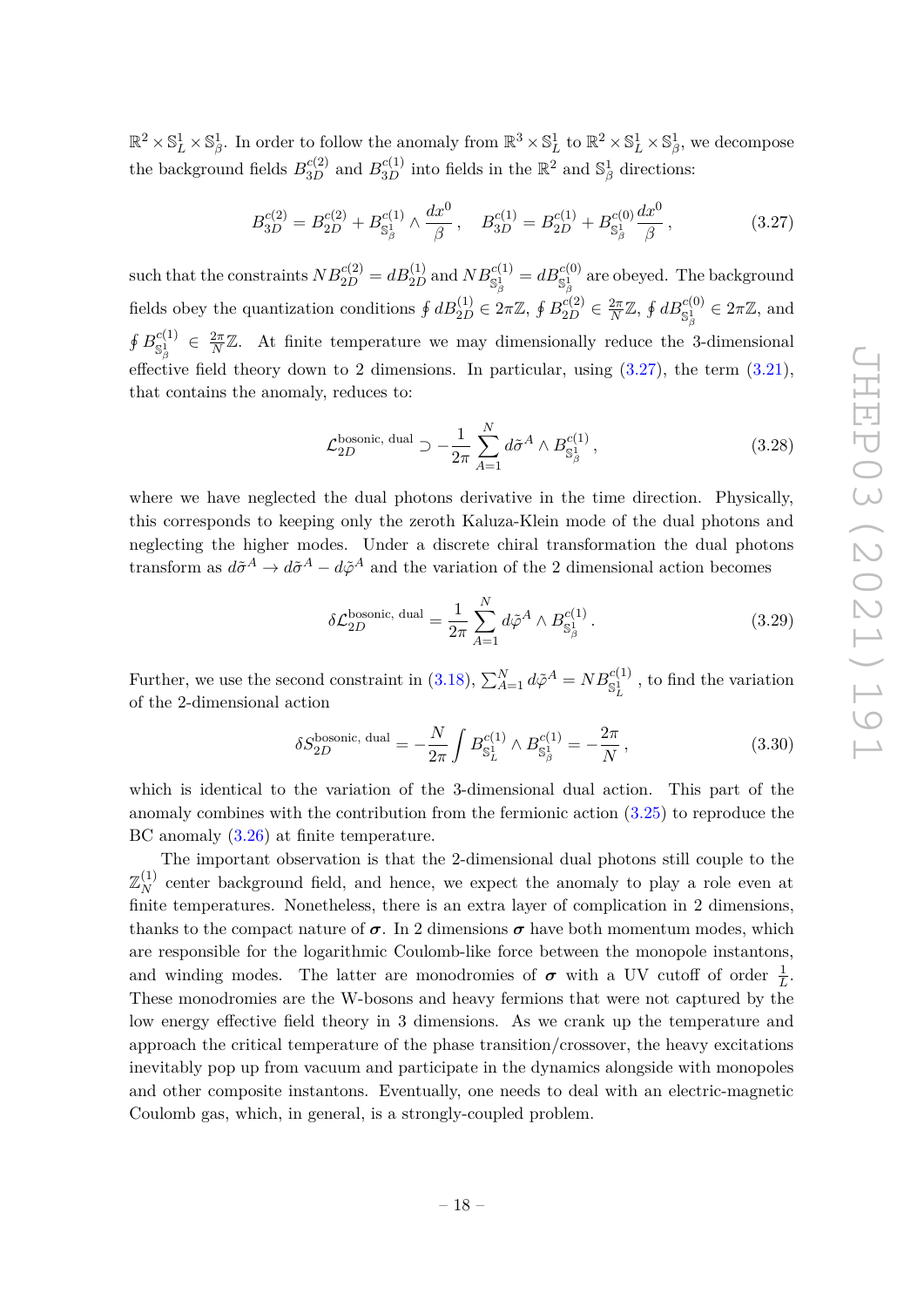

<span id="page-20-2"></span>**Figure 1.** The molecular instantons in the theory on  $\mathbb{R}^3 \times \mathbb{S}_L^1$ . From left to right they are the bions, triplets, and higher composites. The latter composite is an example of molecular instanton in  $SU(8)$  with fermions in the 2-index antisymmetric representation. It consist of a  $p = 1$  Kaluza-Klein monopole attached to 6 lowest-order monopoles. The 12 zero modes of the central monopole are soaked up by the orbital monopoles (moons). There is a repulsive Coulomb force between the central monopole and the its moons, which is balanced by the attractive force due to the exchange of the zero modes. The moons, on the other hand, repel each other since they are all charged under the same root, and thus, they are stabilized under this repulsive force.

In this paper we avoid delving into the anomaly matching in the fully-fledged electricmagnetic Coulomb gas, leaving it for a future investigation. In the next section, however, we give an example that illustrates the idea of the BC anomaly matching at a finite temperature given that we stay well inside the semi-classical weakly-coupled regime. Then, we comment on the fate of this anomaly at very high temperatures.

#### <span id="page-20-0"></span>**4** Examples on  $\mathbb{R}^3 \times \mathbb{S}^1$ *L* **: the 2-index (anti)symmetric fermions**

In this section we consider several examples on  $\mathbb{R}^3 \times \mathbb{S}_L^1$  and on  $\mathbb{R}^2 \times \mathbb{S}_L^1 \times \mathbb{S}_\beta^1$  that illustrate the main points of this work: it is the BC anomaly that is responsible for communicating the UV information to the deep IR. In particular, we found from our analysis in section [2.3](#page-9-0) that the BC anomaly is stronger than the traditional  $\mathbb{Z}_{27}^{d\chi}$  $\frac{d\chi}{2T_R}$  [U(1)<sub>*B*</sub>]<sup>2</sup> anomaly. Then, we showed in the previous sections that it is the BC anomaly that couples to the dual photon, and thus, one expects that it controls the breaking pattern of the chiral symmetry.

#### <span id="page-20-1"></span>**4.1 SU(4***k***) with 2-index symmetric fermions**

We work in the center-symmetric vacuum  $\Phi_0 = \frac{2\pi\rho}{4k}$  $\frac{2\pi\rho}{4k}$ , which can be attained by using a double-trace deformation. The monopole vortices are given by (see  $(3.10)$ ); here we neglect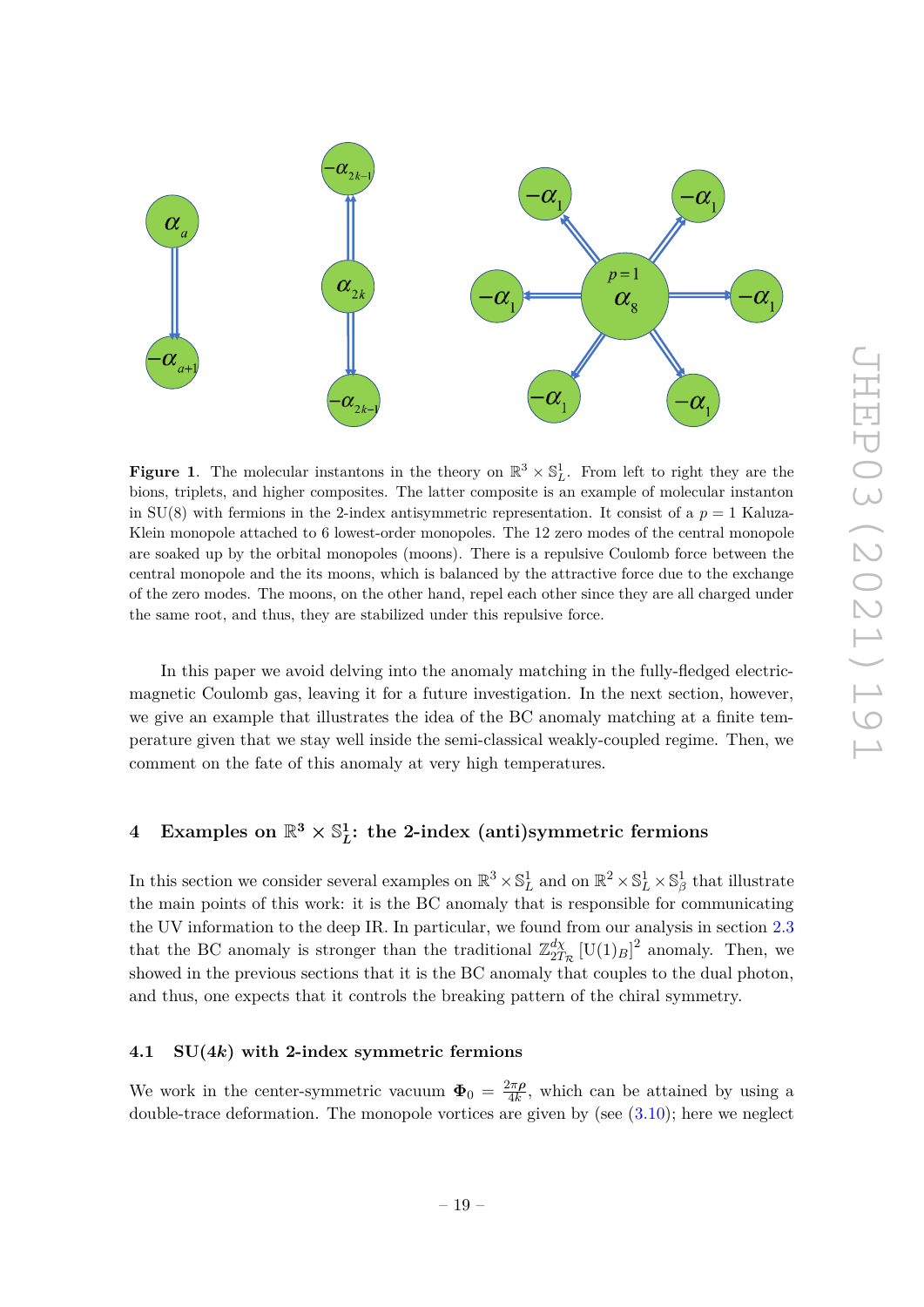the holonomy fluctuations  $\varphi$  and set  $b^{(0)} = 0$ :

$$
\mathcal{M}_{a} = e^{-\frac{2\pi^{2}}{kg^{2}}} e^{i\alpha_{a}\cdot\boldsymbol{\sigma}} \psi \tilde{\psi}, a \neq 2k \text{ or } 4k, \qquad \mathcal{M}_{2k} = e^{-\frac{2\pi^{2}}{kg^{2}}} e^{i\alpha_{2k}\cdot\boldsymbol{\sigma}} \left(\psi \tilde{\psi}\right)^{2},
$$
  

$$
\mathcal{M}_{4k} = e^{-\frac{2\pi^{2}}{kg^{2}}} e^{i\alpha_{4k}\cdot\boldsymbol{\sigma}} \left(\psi \tilde{\psi}\right)^{2}.
$$
 (4.1)

Since all the monopoles are dressed with fermion zero modes, they cannot lead to confinement or breaking of the chiral symmetry. Yet, molecular instantons that are composed of two monopoles (bions) [\[40,](#page-28-10) [41\]](#page-28-11) or three monopoles (triplets) [\[42\]](#page-28-12) can form, see figure [1.](#page-20-2) The stability of these molecules is attributed to the fact that the total potential seen by the two or three monopoles admits a stable equilibrium point. This is ascribed to the competition between the repulsive Coulomb force from the dual photons and the attractive force from the exchange of the fermion zero modes (we say that the fermions zero modes are soaked up). In particular, notice that  $\alpha_a \cdot \alpha_b = 2\delta_{a,b} - \delta_{a,b+1} - \delta_{a,b-1}$ , and therefore, only monopole and anti-monopole that are charged under neighboring simple roots can feel the repulsive Coulomb force. The bions and triplets with the lowest fugacities are:

$$
\mathcal{M}_{a}\overline{\mathcal{M}_{a+1}}, 1 \le a < 2k - 1 \text{ or } 2k + 1 \le a < 4k - 1, \quad \mathcal{M}_{2k}(\overline{\mathcal{M}_{2k-1}})^2, \quad \mathcal{M}_{2k}(\overline{\mathcal{M}_{2k+1}})^2, \quad (4.2)
$$

$$
\mathcal{M}_{2k}(\overline{\mathcal{M}_{2k-1}}) (\overline{\mathcal{M}_{2k+1}}), \quad \mathcal{M}_{4k}(\overline{\mathcal{M}_{4k-1}})^2, \quad \mathcal{M}_{4k}(\overline{\mathcal{M}_1})^2, \quad \mathcal{M}_{4k}(\overline{\mathcal{M}_1}) (\overline{\mathcal{M}_{4k-1}}),
$$

as well as their anti-bions and anti-triplets. The proliferation of bions and triplets generates a potential of *σ*:

<span id="page-21-2"></span>
$$
V(\boldsymbol{\sigma}) = -e^{-\frac{6\pi^2}{kg^2}} \left\{ \cos(\boldsymbol{\alpha}_{2k} - 2\boldsymbol{\alpha}_{2k-1}) \cdot \boldsymbol{\sigma} + \cos(\boldsymbol{\alpha}_{2k} - 2\boldsymbol{\alpha}_{2k+1}) \cdot \boldsymbol{\sigma} + \cos(\boldsymbol{\alpha}_{4k} - 2\boldsymbol{\alpha}_{4k-1}) \cdot \boldsymbol{\sigma} + \cos(\boldsymbol{\alpha}_{4k} - 2\boldsymbol{\alpha}_{1}) \cdot \boldsymbol{\sigma} + \cos(\boldsymbol{\alpha}_{2k} - \boldsymbol{\alpha}_{2k-1} - \boldsymbol{\alpha}_{2k+1}) \cdot \boldsymbol{\sigma} + \cos(\boldsymbol{\alpha}_{4k} - \boldsymbol{\alpha}_{4k-1} - \boldsymbol{\alpha}_{1}) \cdot \boldsymbol{\sigma} \right\}
$$

$$
-e^{-\frac{4\pi^2}{kg^2}} \sum_{\{1 \le i < 2k-1\} \cup \{2k+1 \le i < 4k-1\}} \cos(\boldsymbol{\alpha}_{i} - \boldsymbol{\alpha}_{i+1}) \cdot \boldsymbol{\sigma}. \tag{4.3}
$$

The triplets fugacity is exponentially suppressed compared to the bions fugacity and one might be tempted to ignore the triplets. This, however, leaves some flat directions, i.e., massless photons,  $\frac{5}{5}$  $\frac{5}{5}$  $\frac{5}{5}$  which are lifted once we take the triplets into account.

One can easily check that the potential admits a global minimum at  $\sigma = 0$ , and then we can use the chiral transformation  $\sigma \to \sigma - C$ , where *C* is given by [\(3.12\)](#page-15-3), to obtain the rest of the vacua:

$$
\boldsymbol{\sigma}_0 = \frac{2\pi n}{4k+2} \left( 2\boldsymbol{w}_{2k} + \sum_{a=1, a\neq 2k}^{4k-1} \boldsymbol{w}_a \right), \quad n = 0, 1, \dots, 4k+1. \tag{4.4}
$$

As promised, there are  $4k+2$  distinct vacua, which are required to match the BC anomaly.

#### <span id="page-21-0"></span>**4.2 SU(4***k***) with 2-index antisymmetric fermions**

We also work in the center-symmetric vacuum. The monopole vertices are given by:

$$
\mathcal{M}_a = e^{-\frac{2\pi^2}{kg^2}} e^{i\pmb{\alpha}_a\cdot\pmb{\sigma}} \psi \tilde{\psi} \,, a \neq 2k \, \text{or} \, 4k \,, \quad \mathcal{M}_{2k} = e^{-\frac{2\pi^2}{kg^2}} e^{i\pmb{\alpha}_{2k}\cdot\pmb{\sigma}} \,, \quad \mathcal{M}_{4k} = e^{-\frac{2\pi^2}{kg^2}} e^{i\pmb{\alpha}_{4k}\cdot\pmb{\sigma}} \,,
$$

<span id="page-21-1"></span> $5$ Note, however, that massless photons can still match the BC anomaly.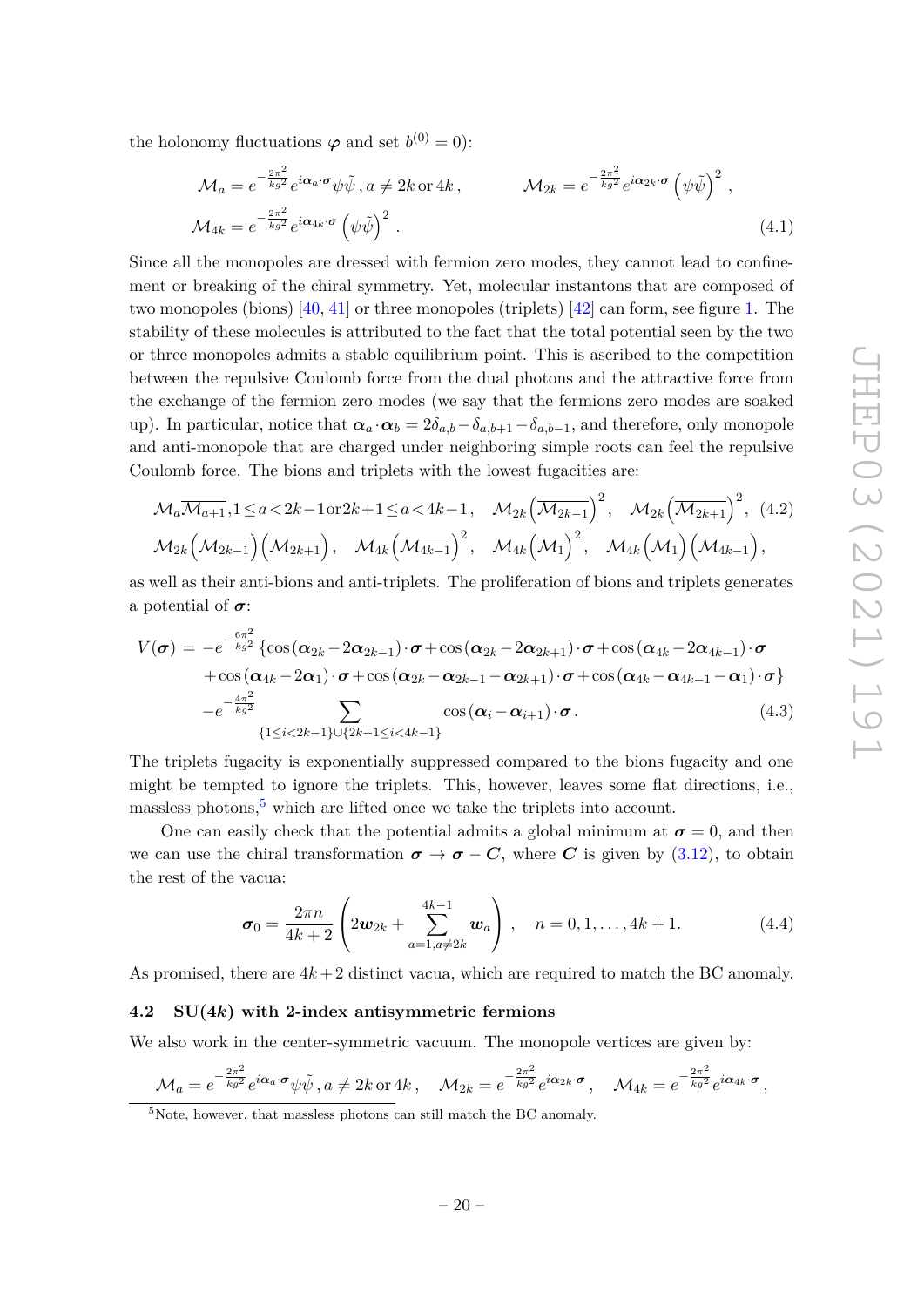while the bions are

$$
\mathcal{M}_a \overline{\mathcal{M}_{a+1}}, \quad 1 \le a < 2k - 1 \text{ or } 2k + 1 \le a < 4k - 1. \tag{4.5}
$$

The proliferation of the bions and the two monopoles  $\mathcal{M}_{2k}$  and  $\mathcal{M}_{4k}$  leaves flat directions, and in order to lift them one needs to take into account higher Kaluza-Klein monopoles.

Before discussing these higher order corrections, one wonders about the possibility of the formation of bion-like compositions between not neighboring monopoles, e.g., bions of the form  $\mathcal{M}_a\overline{\mathcal{M}}_{a+2}$  that could lift the flat directions. The problem, though, is that such compositions are unstable against the attractive force due to the exchange of fermions zero modes. Also, the absence of any kind of Coulomb interactions between the monopoles (remember that  $\alpha_a \cdot \alpha_{a+2} = 0$ ) eleminates the possibility of analytically continuing the coupling constant *g*, i.e., sending  $g \to -g$ , that could generate a repulsive coulomb force to compete with the fermion attractive force. This is the famous Bogomolny Zin-Justin analytical continuation prescription that has been used in several works to stabilize bion-like objects, see, e.g., [\[43\]](#page-28-13). In summary, we do not expect bions of the type  $\mathcal{M}_a\overline{\mathcal{M}}_{a+2}$  to form in vacuum.

Now, we need to go to the next-to-next-to-leading order in fugacity and consider the higher Kaluza-Klein monopoles [\(3.14\)](#page-15-4). A typical example of a complex molecule that can lift the flat directions is composed of a  $p = 1$  Kaluza-Klein monopole charged under  $\alpha_{4k}$ , which has a total of  $8k - 4$  fermion zero modes, and  $4k - 2$  anti-monopoles charged under the root  $-\alpha_1$ :

$$
\mathcal{M}_{4k}^{p=1} \left[ \overline{\mathcal{M}_1} \right]^{4k-2}, \tag{4.6}
$$

see figure [1.](#page-20-2) The proliferation of the monopoles, bions, and higher composites generates masses for all photons and leads to the full breaking  $\mathbb{Z}_{8k-4}^{d\chi} \to \mathbb{Z}_2$ . The theory admits  $4k-2$ distinct vacua:

$$
\boldsymbol{\sigma}_0 = \frac{2\pi n}{4k-2} \sum_{a=1, a\neq 2k}^{4k-1} \boldsymbol{w}_a, \quad n = 0, 1, \dots, 4k-3. \tag{4.7}
$$

#### <span id="page-22-0"></span>**4.3 The BC anomaly at finite temperature**

In this section we attempt to partially answer the question about the BC anomaly matching at finite temperature. As we pointed out in section [3.5,](#page-18-0) we can reduce the problem to 2 dimensions by compactifying the time direction on a circle and keeping only the zero mode of the dual photons. Definitely, if the temperature is high enough, then the W-bosons and heavy fermions will be liberated and their effects, in addition to the monopoles and composite instantons, have to be taken care of. The problem, then, reduces to an electricmagnetic Coulomb gas, which in general is a strongly-coupled system. This Coulomb gas was considered before in the  $SU(2)$  and  $SU(3)$  cases with adjoint fermions, see [\[44–](#page-28-14)[48\]](#page-28-15). Non of these works, however, addressed the issue of anomaly matching. Here, we do not provide a full solution to the anomaly-matching problem at all temperatures, which will be pursued somewhere else. Let us, at least, show how the BC anomaly is being matched as we crank up the temperature and stay in the weakly-coupled regime. We comment on the fate of the BC anomaly at very high temperatures at the end of the section.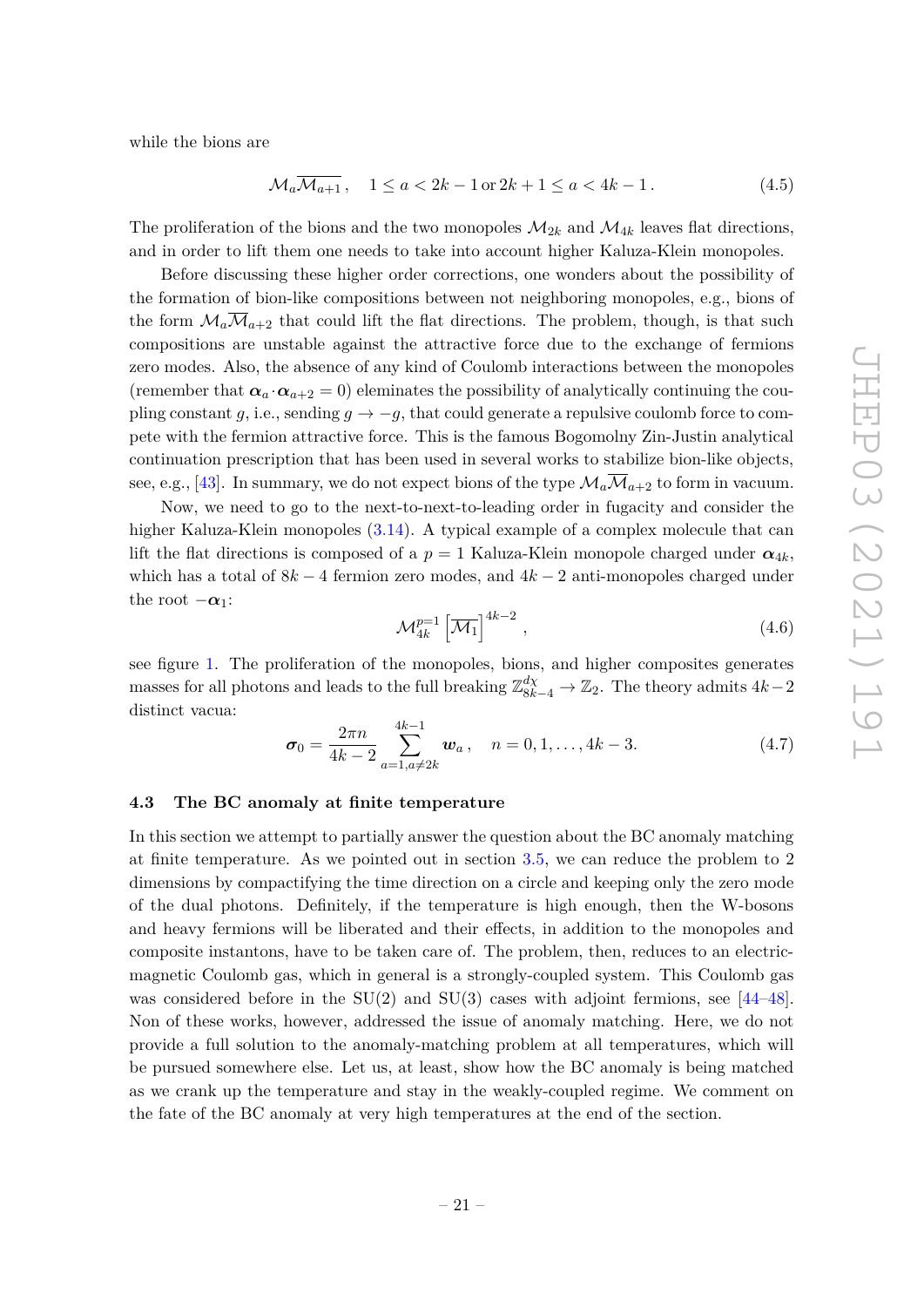From here on we work in 2 dimensions. The general structure of  $V(\sigma)$  takes the form of a collection of cosine terms, see e.g.,  $(4.3)$ ,  $V(\sigma) = \sum_m y_m \cos(Q_m \cdot \sigma)$ , where  $y_m$  is the fugacity of the instanton,  $Q_m$ , is its charge, and the sum runs over the various instanton types: monopoles, bions, etc. One, then, expands the cosine terms and write the grand canonical partition function as:

$$
\mathcal{Z} = \sum_{m} \sum_{N_{m}=0}^{\infty} \frac{y_{m}^{N_{m}}}{N_{m}!} \int \prod_{j_{m}=1}^{N_{m}} d^{2} \vec{x}_{j_{m}} e^{-\int \mathcal{L}_{2}}, \qquad (4.8)
$$

where

<span id="page-23-0"></span>
$$
\mathcal{L}_2 = \frac{g^2}{8\pi^2 LT} \partial_i \boldsymbol{\sigma} \cdot \partial_i \boldsymbol{\sigma} + \sum_m \boldsymbol{J}_m \cdot \boldsymbol{\sigma} \,.
$$
\n(4.9)

The latin letter  $i = 1, 2$  labels the  $\mathbb{R}^2$  space and  $J_m = Q_m \delta^{(2)}(\vec{x} - \vec{x}_m)$  is the current source of an instanton of charge  $Q_m$  located at  $\vec{x}_m$ . Then, we can solve the Gaussian system, ignoring the monodromies of  $\sigma$  since they correspond to heavy electric excitations not accessible at low temperature, to find the potential energy between two sources:

$$
V(\vec{x}_1, \vec{x}_2) = -\frac{4\pi LT}{g^2} \mathbf{Q}_1 \cdot \mathbf{Q}_2 \log T |\vec{x}_1 - \vec{x}_2|.
$$
 (4.10)

Next, we substitute this result into [\(4.9\)](#page-23-0) to obtain the grand canonical partition function of a magnetic Coulomb gas:

$$
\mathcal{Z} = \sum_{m} \sum_{N_{m}=0}^{\infty} \frac{y_{m}^{N_{m}}}{N_{m}!} \int \prod_{j_{m}=1}^{N_{m}} d^{2} \vec{x}_{j_{m}} e^{\frac{4\pi LT}{g^{2}}} \sum_{m,m'} \sum_{a \neq b} Q_{m}^{a} \cdot Q_{m'}^{b} \log T |\vec{x}_{a} - \vec{x}_{b}|,
$$
(4.11)

and we need to impose a neutrality condition on the gas to avoid IR divergences. In order to understand what happens as we increase the temperature, we need to follow the fugacities of the magnetic charges under the renormalization group flow. Let us consider a pair of magnetic charges  $Q_m$  and  $-Q_m$  located at  $\vec{x}_1$  and  $\vec{x}_2$  and separated by a distance *L*. The pair's contribution to the partition function is

$$
\left(\frac{y_m(a)}{a^2}\right)^2 \int d^2 \vec{x}_1 d^2 \vec{x}_2 \left|\frac{\vec{x}_1 - \vec{x}_2}{a}\right|^{-\frac{4\pi LT}{g^2} \mathbf{Q}_m \cdot \mathbf{Q}_m} = y_m^2(a) \left(\frac{L}{a}\right)^{4 - \frac{4\pi LT}{g^2} \mathbf{Q}_m \cdot \mathbf{Q}_m}, \qquad (4.12)
$$

where *a* is a UV cutoff. Demanding the invariance of the left hand side under the renormalization group flow means:

$$
y_m^2(a) \left(\frac{L}{a}\right)^{4 - \frac{4\pi LT}{g^2} \mathbf{Q}_m \cdot \mathbf{Q}_m} = y_m^2(ae^b) \left(\frac{L}{ae^b}\right)^{4 - \frac{4\pi LT}{g^2} \mathbf{Q}_m \cdot \mathbf{Q}_m}.
$$
 (4.13)

Taking the derivative with respect to *b* and setting  $b = 0$ , we obtain the renormalization group equations of the fugacities

<span id="page-23-1"></span>
$$
\frac{dy_m}{db} = \left(2 - \frac{2\pi LT}{g^2} \mathbf{Q}_m \cdot \mathbf{Q}_m\right) y_m.
$$
\n(4.14)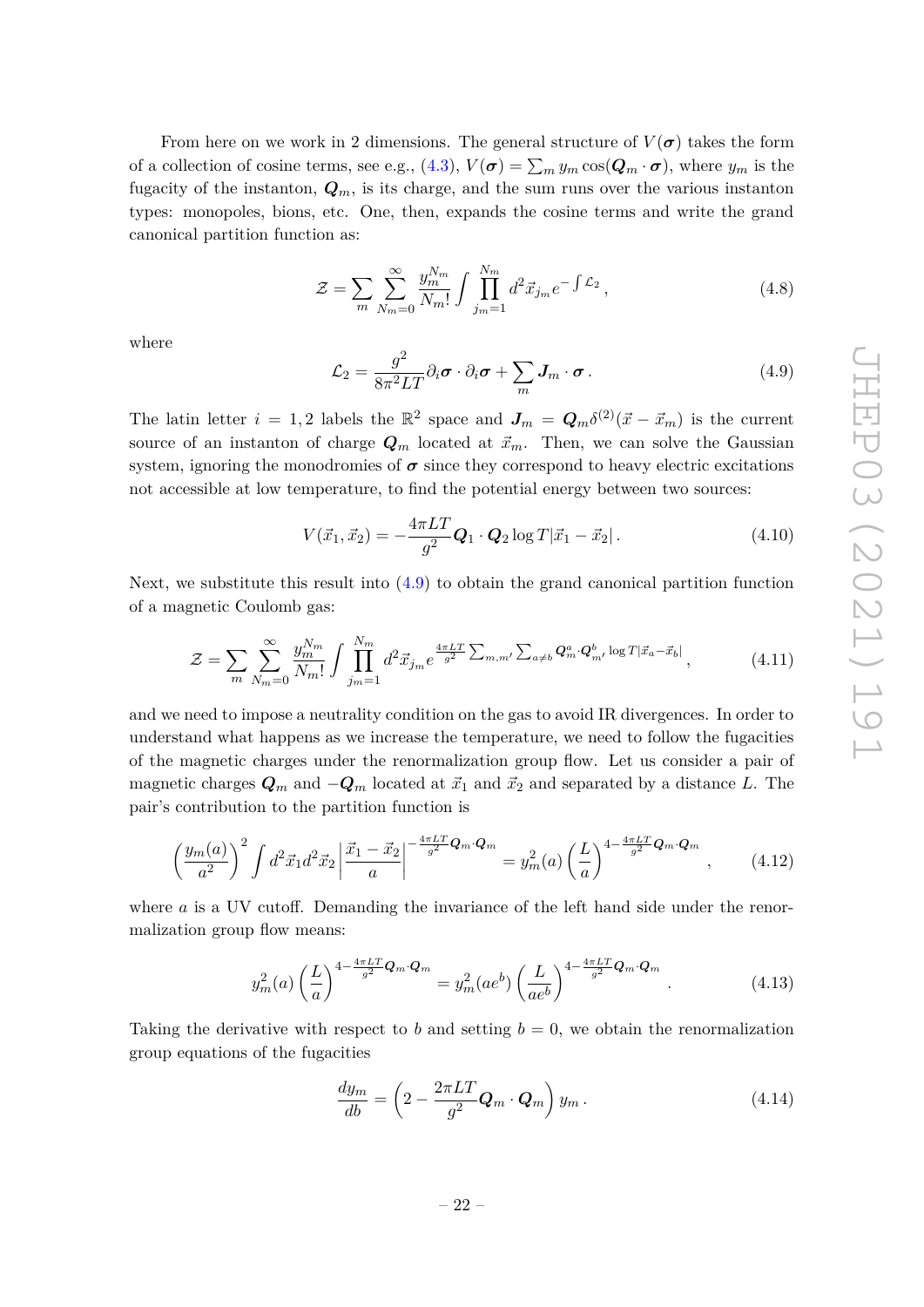

<span id="page-24-0"></span>**Figure 2.** The critical temperatures of SU(8) with fermions in the 2-index symmetric representation. The directions of the arrows indicate the temperature range at which the fugacity of the corresponding charge becomes relevant. The domination of magnetic (electric) charges is indicated by black (red) arrows, while the temperature increases from left to right. At temperatures smaller that  $T_{\text{triplet}}^{c(1)}$  we have a magnetic plasma of bions and two types of triplet molecules. As we increase the temperature above  $T_{\text{triplet}}^{c(1)}$  one type of the triplets becomes irrelevant and decouples, i.e., the system exhibits a BKT transition, leaving behind a single massless photon. As the temperature exceeds  $T_{\text{triplet}}^{c(2)}$  the second type of triplets also decouples (a second BKT transition) and now there are 3 massless photons. As long as the temperature is kept below  $T_{\mu}^{c(1)}$  the system stays in the semiclassical regime. As we exceed this temperature both the electric and magnetic charges dominate the plasma and the system enters a strongly-coupled regime, where, presumably, a phase transition occurs in the range  $T_{\mu}^{c(1)} < T < T_{\text{bion}}^c$ .

Equation [\(4.14\)](#page-23-1) determines the critical temperature above which the fugacity of a certain magnetic charge becomes irrelevant:

$$
T_m^c = \frac{g^2}{\pi L \mathbf{Q}_m \cdot \mathbf{Q}_m}.
$$
\n(4.15)

Therefore, as we heat the system, magnetic charges with bigger  $Q_m \cdot Q_m$  decouple first. This is the Berezinskii-Kosterlitz-Thouless (BKT) transition.

In oder to make sure that  $T_m^c$  is well within the semi-classical regime — so that we can neglect the effect of the electric charges, hence, the renormalization group analysis we performed above is justified — we need to compute the critical temperatures at which the electric excitations, the W-bosons and heavy fermions, dominate the plasma. An electric charge with mass *M* will have a fugacity given by the Boltzmann factor  $y_e = e^{-\frac{M}{T}}$ , and the electric potential between two charges is given by:

$$
V(\vec{x}_1, \vec{x}_2) = -\frac{g^2}{4\pi LT} \mathbf{Q}_1 \cdot \mathbf{Q}_2 \log T |\vec{x}_1 - \vec{x}_2| \ . \tag{4.16}
$$

Then, we can repeat the above steps to find the renormalization group equations of the electric fugacities:

$$
\frac{dy_e}{db} = \left(2 - \frac{g^2}{8\pi LT} \mathbf{Q}_e \cdot \mathbf{Q}_e\right) y_e, \tag{4.17}
$$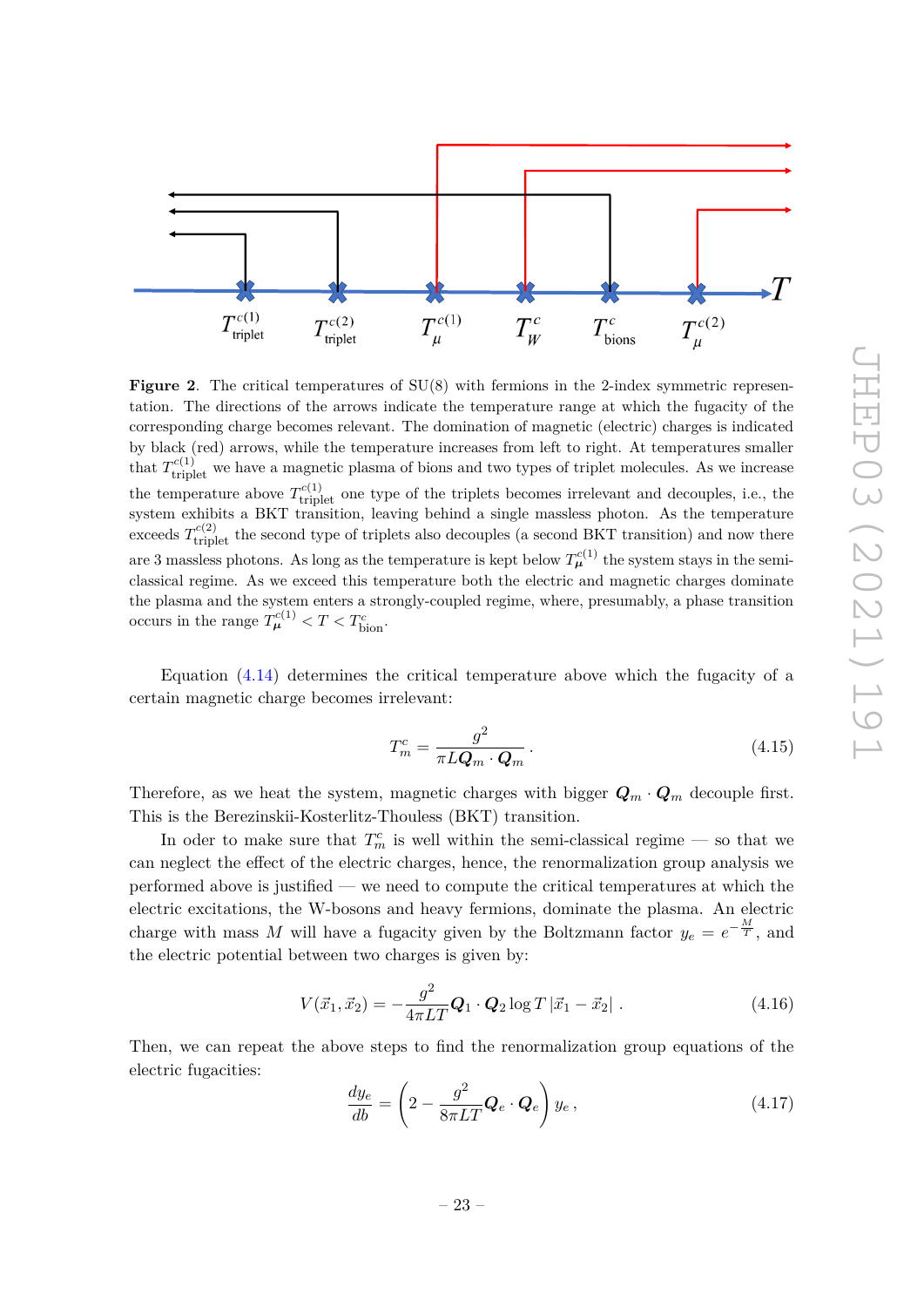from which we find the critical temperature above which the electric charges proliferate:

$$
T_e^c = \frac{g^2}{16\pi L} \mathbf{Q}_e \cdot \mathbf{Q}_e \,. \tag{4.18}
$$

As expected, the bigger the electric charge  $Q_e \cdot Q_e$ , the higher the critical temperature above which it dominates the plasma, which is the exact opposite of the magnetic critical temperature. Staying inside the semi-classical, magnetically disordered, regime demands  $T_c^m < T_c^e$ .

As an example, let us apply this treatment to SU(8) with fermions in the 2-index symmetric representation. This theory contains two types of magnetic charge: the bions, that carry charge  $Q = \alpha_a - \alpha_{a+1}$ ,  $a = 1, 2, 5, 6$ , and triplets. There are also two types of triplets: the first type, e.g.,  $\mathcal{M}_4(\overline{\mathcal{M}_3})^2$  has charge  $\mathbf{Q} = \boldsymbol{\alpha}_4 - 2\boldsymbol{\alpha}_3$ , and the second type, e.g.,  $\mathcal{M}_4\left(\overline{\mathcal{M}_3}\right)\left(\overline{\mathcal{M}_5}\right)$  has charge  $\boldsymbol{Q}=\boldsymbol{\alpha}_4-\boldsymbol{\alpha}_3-\boldsymbol{\alpha}_5$ . Using the renormalization group equation of the magnetic fugacities [\(4.14\)](#page-23-1), we find 3 distinct critical temperatures:

$$
T_{\text{triplet}}^{c(1)} = \frac{g^2}{14\pi L}, \quad T_{\text{triplet}}^{c(2)} = \frac{g^2}{11\pi L}, \quad T_{\text{bion}}^c = \frac{g^2}{6\pi L}, \tag{4.19}
$$

which correspond, respectively, to the temperatures above which the first triplet, the second triplet, and then the bions become irrelevant. Similarly, we use the weights of the 2-index symmetric representation, the fact that the W-bosons carry charges valued in the root lattice, along with the renormalization group equations of the electric fugacities to find 3 distinct critical temperatures:

$$
T_{\mu}^{c(1)} = \frac{3g^2}{32\pi L}, \quad T_W^c = \frac{g^2}{8\pi L}, \quad T_{\mu}^{c(2)} = \frac{7g^2}{32\pi L}, \tag{4.20}
$$

which correspond, respectively, to the temperatures at which a first group of heavy fermions, the W-bosons, and then a second group of heavy fermions become relevant.

The 6 critical temperatures and the corresponding relevant excitations are depicted in figure [2.](#page-24-0) At temperatures smaller than  $T_{\text{triplet}}^{c(1)}$  the chiral symmetry is fully broken and all the photons are massive. For temperatures in the range  $T_{\text{triplet}}^{c(1)} < T < T_{\text{triplet}}^{c(2)}$  the first type of triplets decouple leaving behind a vacuum with one flat direction, i.e., a single massless photon.<sup>[6](#page-25-0)</sup> This can be envisaged by studying the effective potential  $(4.3)$  after neglecting the first type of triplets. Then, as we crank up the temperature to the range  $T_{\text{triplet}}^{c(2)} < T < T_{\mu}^{c(1)}$  the second type of triplets decouple leaving behind 3 massless photons. Interestingly, as long as the temperature is below  $T_{\mu}^{c(1)}$ , the theory is still inside the semiclassical, magnetically disordered, domain and the BC anomaly is always matched either by the multiple vacua or by the massless photons. In this range of temperatures the BC anomaly is not local in the sense that it is felt at arbitrarily long distances.

For temperatures above  $T_{\mu}^{c(1)}$  the electrically confined charges are liberated and it becomes harder to analyze the system, a study that is left for the future. We recall that the theory at hand has a genuine  $\mathbb{Z}_2^{(1)}$  $_2^{(1)}$  1-form symmetry acting on the Polyakov's loops on  $\mathbb{R}^3$ . We expect a confinement/deconfinement phase transition to occur in the

<span id="page-25-0"></span> ${}^{6}$ Since we are in 2 dimensions, the appearance of massless photons in this context simply means the occurrence of a BKT transition and the restoration of one or several of the  $U(1)^7$  magnetic shift symmetries.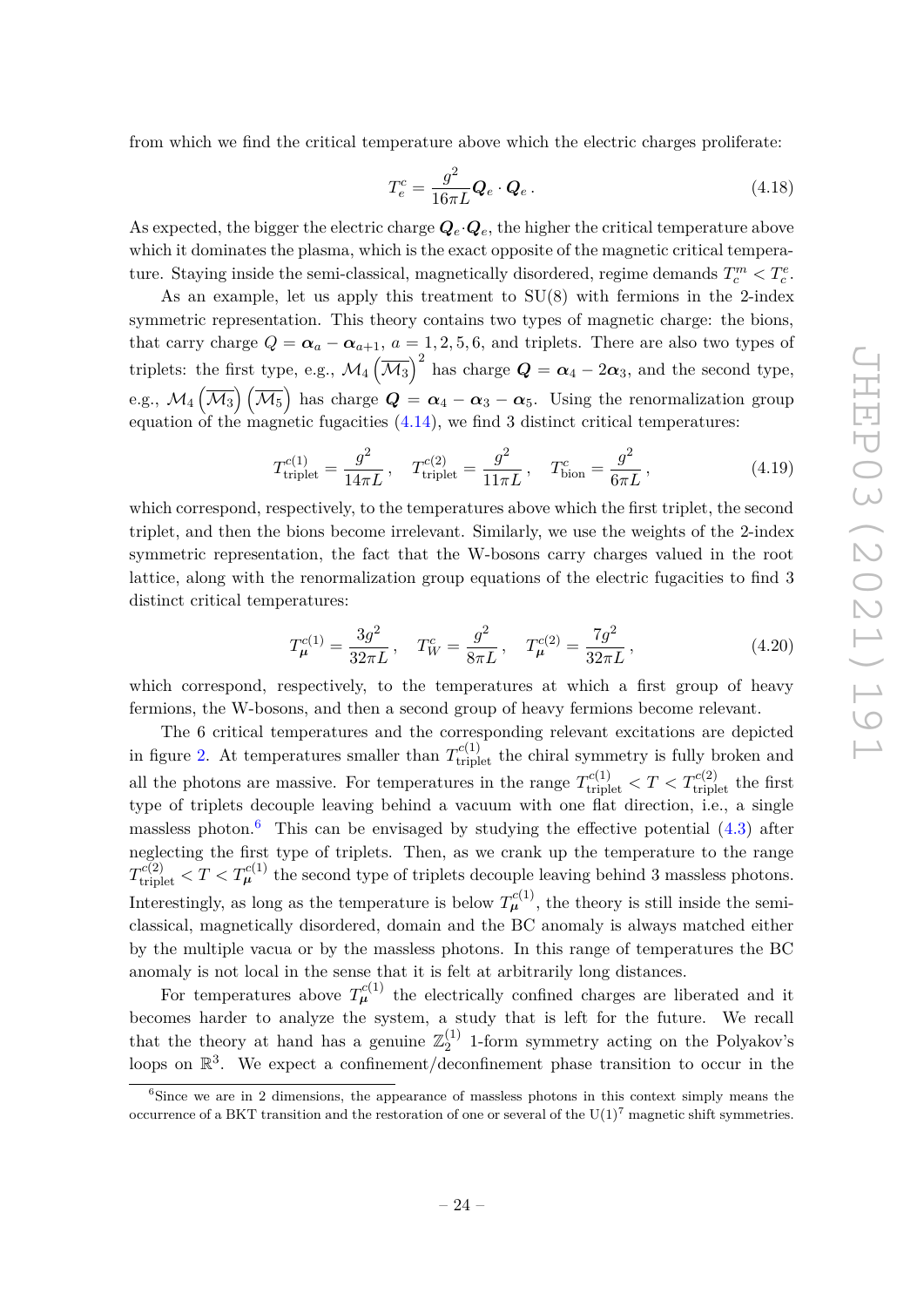temperature range  $T_{\mu}^{c(1)} < T < T_{\text{bion}}^c$ . Presumably this is a first order transition given the large number of degrees of freedom.<sup>[7](#page-26-5)</sup> Beyond the transition temperature the magnetic charges become confined (irrelevant). Since it is the dual photons that lead to the longrange force between monopoles, the fact that the magnetic charges become confined above the phase transition temperature means that the BC anomaly becomes local; it is an overall phase in the transition function that is now matched by fiat, but otherwise does not dictates the dynamics in the deep IR. We also expect the discrete chiral symmetry to be restored above the phase transition temperature.

#### **Acknowledgments**

I would like to thank Erich Poppitz for comments on the manuscript. This work is supported by NSF grant PHY-2013827.

**Open Access.** This article is distributed under the terms of the Creative Commons Attribution License [\(CC-BY 4.0\)](https://creativecommons.org/licenses/by/4.0/), which permits any use, distribution and reproduction in any medium, provided the original author(s) and source are credited.

#### **References**

- <span id="page-26-0"></span>[1] G. 't Hooft, *Naturalness, chiral symmetry, and spontaneous chiral symmetry breaking*, *[NATO](https://doi.org/10.1007/978-1-4684-7571-5_9) [Sci. Ser. B](https://doi.org/10.1007/978-1-4684-7571-5_9)* **59** (1980) 135 [IN[SPIRE](https://inspirehep.net/search?p=find+J%20%22NATO%20Sci.Ser.%2CB59%2C135%22)].
- <span id="page-26-1"></span>[2] D. Gaiotto, A. Kapustin, N. Seiberg and B. Willett, *Generalized global symmetries*, *[JHEP](https://doi.org/10.1007/JHEP02(2015)172)* **02** [\(2015\) 172](https://doi.org/10.1007/JHEP02(2015)172) [[arXiv:1412.5148](https://arxiv.org/abs/1412.5148)] [IN[SPIRE](https://inspirehep.net/search?p=find+EPRINT%2BarXiv%3A1412.5148)].
- <span id="page-26-2"></span>[3] D. Gaiotto, A. Kapustin, Z. Komargodski and N. Seiberg, *Theta, time reversal and temperature*, *JHEP* **05** [\(2017\) 091](https://doi.org/10.1007/JHEP05(2017)091) [[arXiv:1703.00501](https://arxiv.org/abs/1703.00501)] [IN[SPIRE](https://inspirehep.net/search?p=find+EPRINT%2BarXiv%3A1703.00501)].
- <span id="page-26-3"></span>[4] Z. Komargodski, T. Sulejmanpasic and M. Ünsal, *Walls, anomalies, and deconfinement in quantum antiferromagnets*, *Phys. Rev. B* **97** [\(2018\) 054418](https://doi.org/10.1103/PhysRevB.97.054418) [[arXiv:1706.05731](https://arxiv.org/abs/1706.05731)] [IN[SPIRE](https://inspirehep.net/search?p=find+EPRINT%2BarXiv%3A1706.05731)].
- [5] T. Sulejmanpasic and Y. Tanizaki, *C-P-T anomaly matching in bosonic quantum field theory and spin chains*, *Phys. Rev. B* **97** [\(2018\) 144201](https://doi.org/10.1103/PhysRevB.97.144201) [[arXiv:1802.02153](https://arxiv.org/abs/1802.02153)] [IN[SPIRE](https://inspirehep.net/search?p=find+EPRINT%2BarXiv%3A1802.02153)].
- [6] Z. Wan and J. Wang, *Higher anomalies, higher symmetries, and cobordisms I: classification of higher-symmetry-protected topological states and their boundary fermionic/bosonic anomalies via a generalized cobordism theory*, *[Ann. Math. Sci. Appl.](https://doi.org/10.4310/AMSA.2019.v4.n2.a2)* **4** (2019) 107 [[arXiv:1812.11967](https://arxiv.org/abs/1812.11967)] [IN[SPIRE](https://inspirehep.net/search?p=find+EPRINT%2BarXiv%3A1812.11967)].
- [7] C. Córdova, D.S. Freed, H.T. Lam and N. Seiberg, *Anomalies in the space of coupling constants and their dynamical applications I*, *[SciPost Phys.](https://doi.org/10.21468/SciPostPhys.8.1.001)* **8** (2020) 001 [[arXiv:1905.09315](https://arxiv.org/abs/1905.09315)] [IN[SPIRE](https://inspirehep.net/search?p=find+EPRINT%2BarXiv%3A1905.09315)].
- [8] C. Córdova, D.S. Freed, H.T. Lam and N. Seiberg, *Anomalies in the space of coupling constants and their dynamical applications II*, *[SciPost Phys.](https://doi.org/10.21468/SciPostPhys.8.1.002)* **8** (2020) 002 [[arXiv:1905.13361](https://arxiv.org/abs/1905.13361)] [IN[SPIRE](https://inspirehep.net/search?p=find+EPRINT%2BarXiv%3A1905.13361)].
- <span id="page-26-4"></span>[9] M.M. Anber, *Self-conjugate QCD*, *JHEP* **10** [\(2019\) 042](https://doi.org/10.1007/JHEP10(2019)042) [[arXiv:1906.10315](https://arxiv.org/abs/1906.10315)] [IN[SPIRE](https://inspirehep.net/search?p=find+EPRINT%2BarXiv%3A1906.10315)].

<span id="page-26-5"></span><sup>&</sup>lt;sup>7</sup>It was found in multiple studies that the transition is first order for  $SU(N \ge 3)$ , [\[37,](#page-28-7) [45\]](#page-28-16).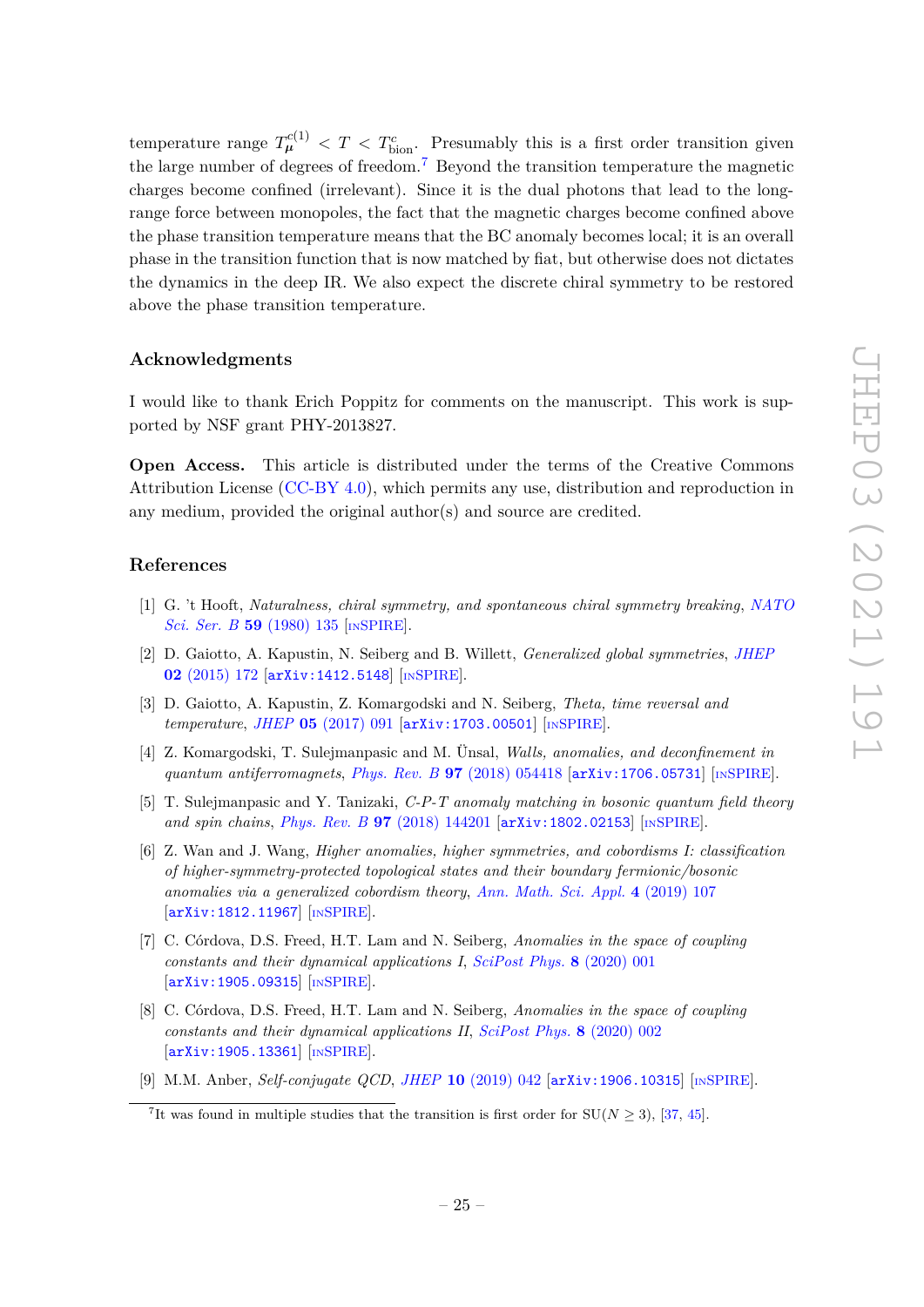- <span id="page-27-9"></span>[10] C. Córdova and K. Ohmori, *Anomaly constraints on gapped phases with discrete chiral symmetry*, *Phys. Rev. D* **102** [\(2020\) 025011](https://doi.org/10.1103/PhysRevD.102.025011) [[arXiv:1912.13069](https://arxiv.org/abs/1912.13069)] [IN[SPIRE](https://inspirehep.net/search?p=find+EPRINT%2BarXiv%3A1912.13069)].
- <span id="page-27-5"></span>[11] M.M. Anber and S. Baker, *Natural inflation, strong dynamics, and the role of generalized anomalies*, *Phys. Rev. D* **102** [\(2020\) 103515](https://doi.org/10.1103/PhysRevD.102.103515) [[arXiv:2008.05491](https://arxiv.org/abs/2008.05491)] [IN[SPIRE](https://inspirehep.net/search?p=find+EPRINT%2BarXiv%3A2008.05491)].
- [12] C. Córdova and T.T. Dumitrescu, *Candidate phases for* SU(2) *adjoint QCD*<sup>4</sup> *with two flavors from*  $N = 2$  *supersymmetric Yang-Mills theory*,  $\ar{xiv:1806.09592}$  [IN[SPIRE](https://inspirehep.net/search?p=find+EPRINT%2BarXiv%3A1806.09592)].
- [13] M.M. Anber and E. Poppitz, *Two-flavor adjoint QCD*, *Phys. Rev. D* **98** [\(2018\) 034026](https://doi.org/10.1103/PhysRevD.98.034026) [[arXiv:1805.12290](https://arxiv.org/abs/1805.12290)] [IN[SPIRE](https://inspirehep.net/search?p=find+EPRINT%2BarXiv%3A1805.12290)].
- [14] M.M. Anber and E. Poppitz, *Anomaly matching, (axial) Schwinger models, and high-T super Yang-Mills domain walls*, *JHEP* **09** [\(2018\) 076](https://doi.org/10.1007/JHEP09(2018)076) [[arXiv:1807.00093](https://arxiv.org/abs/1807.00093)] [IN[SPIRE](https://inspirehep.net/search?p=find+EPRINT%2BarXiv%3A1807.00093)].
- [15] M.M. Anber and E. Poppitz, *Domain walls in high-T* SU(*N*) *super Yang-Mills theory and QCD(adj)*, *JHEP* **05** [\(2019\) 151](https://doi.org/10.1007/JHEP05(2019)151) [[arXiv:1811.10642](https://arxiv.org/abs/1811.10642)] [IN[SPIRE](https://inspirehep.net/search?p=find+EPRINT%2BarXiv%3A1811.10642)].
- [16] M. Ünsal, *Strongly coupled QFT dynamics via TQFT coupling*, [arXiv:2007.03880](https://arxiv.org/abs/2007.03880) [IN[SPIRE](https://inspirehep.net/search?p=find+EPRINT%2BarXiv%3A2007.03880)].
- [17] T. Sulejmanpasic, Y. Tanizaki and M. Ünsal, *Universality between vector-like and chiral quiver gauge theories: anomalies and domain walls*, *JHEP* **06** [\(2020\) 173](https://doi.org/10.1007/JHEP06(2020)173) [[arXiv:2004.10328](https://arxiv.org/abs/2004.10328)] [IN[SPIRE](https://inspirehep.net/search?p=find+EPRINT%2BarXiv%3A2004.10328)].
- [18] Y. Tanizaki and M. Ünsal, *Modified instanton sum in QCD and higher-groups*, *[JHEP](https://doi.org/10.1007/JHEP03(2020)123)* **03** [\(2020\) 123](https://doi.org/10.1007/JHEP03(2020)123) [[arXiv:1912.01033](https://arxiv.org/abs/1912.01033)] [IN[SPIRE](https://inspirehep.net/search?p=find+EPRINT%2BarXiv%3A1912.01033)].
- [19] A. Cherman and T. Jacobson, *Lifetimes of (near) eternal false vacua*, [arXiv:2012.10555](https://arxiv.org/abs/2012.10555) [IN[SPIRE](https://inspirehep.net/search?p=find+EPRINT%2BarXiv%3A2012.10555)].
- [20] A. Cherman, T. Jacobson, Y. Tanizaki and M. Ünsal, *Anomalies, a mod* 2 *index, and dynamics of* 2*d adjoint QCD*, *[SciPost Phys.](https://doi.org/10.21468/SciPostPhys.8.5.072)* **8** (2020) 072 [[arXiv:1908.09858](https://arxiv.org/abs/1908.09858)] [IN[SPIRE](https://inspirehep.net/search?p=find+EPRINT%2BarXiv%3A1908.09858)].
- [21] H. Shimizu and K. Yonekura, *Anomaly constraints on deconfinement and chiral phase transition, Phys. Rev. D* 97 [\(2018\) 105011](https://doi.org/10.1103/PhysRevD.97.105011) [[arXiv:1706.06104](https://arxiv.org/abs/1706.06104)] [IN[SPIRE](https://inspirehep.net/search?p=find+EPRINT%2BarXiv%3A1706.06104)].
- <span id="page-27-0"></span>[22] T.D. Brennan and C. Cordova, *Axions, higher-groups, and emergent symmetry*, [arXiv:2011.09600](https://arxiv.org/abs/2011.09600) [IN[SPIRE](https://inspirehep.net/search?p=find+EPRINT%2BarXiv%3A2011.09600)].
- <span id="page-27-1"></span>[23] G. 't Hooft, *A property of electric and magnetic flux in non-Abelian gauge theories*, *[Nucl.](https://doi.org/10.1016/0550-3213(79)90595-9) Phys. B* **153** [\(1979\) 141](https://doi.org/10.1016/0550-3213(79)90595-9) [IN[SPIRE](https://inspirehep.net/search?p=find+J%20%22Nucl.Phys.%2CB153%2C141%22)].
- <span id="page-27-2"></span>[24] P. van Baal, *Some results for* SU(*N*) *gauge fields on the hypertorus*, *[Commun. Math. Phys.](https://doi.org/10.1007/BF01403503)* **85** [\(1982\) 529](https://doi.org/10.1007/BF01403503) [IN[SPIRE](https://inspirehep.net/search?p=find+J%20%22Commun.Math.Phys.%2C85%2C529%22)].
- <span id="page-27-3"></span>[25] M.M. Anber and E. Poppitz, *On the baryon-color-flavor (BCF) anomaly in vector-like theories*, *JHEP* **11** [\(2019\) 063](https://doi.org/10.1007/JHEP11(2019)063) [[arXiv:1909.09027](https://arxiv.org/abs/1909.09027)] [IN[SPIRE](https://inspirehep.net/search?p=find+EPRINT%2BarXiv%3A1909.09027)].
- <span id="page-27-4"></span>[26] M.M. Anber and E. Poppitz, *Generalized 't Hooft anomalies on non-spin manifolds*, *[JHEP](https://doi.org/10.1007/JHEP04(2020)097)* **04** [\(2020\) 097](https://doi.org/10.1007/JHEP04(2020)097) [[arXiv:2002.02037](https://arxiv.org/abs/2002.02037)] [IN[SPIRE](https://inspirehep.net/search?p=find+EPRINT%2BarXiv%3A2002.02037)].
- <span id="page-27-6"></span>[27] E. Poppitz and F.D. Wandler, *Topological terms and anomaly matching in effective field theories on*  $\mathbb{R}^3 \times \mathbb{S}^1$ *. Part I. Abelian symmetries and intermediate scales, JHEP* **01** [\(2021\)](https://doi.org/10.1007/JHEP01(2021)091) [091](https://doi.org/10.1007/JHEP01(2021)091) [[arXiv:2009.14667](https://arxiv.org/abs/2009.14667)] [IN[SPIRE](https://inspirehep.net/search?p=find+EPRINT%2BarXiv%3A2009.14667)].
- <span id="page-27-7"></span>[28] M.M. Anber and E. Poppitz, *Deconfinement on axion domain walls*, *JHEP* **03** [\(2020\) 124](https://doi.org/10.1007/JHEP03(2020)124) [[arXiv:2001.03631](https://arxiv.org/abs/2001.03631)] [IN[SPIRE](https://inspirehep.net/search?p=find+EPRINT%2BarXiv%3A2001.03631)].
- <span id="page-27-8"></span>[29] A. Kapustin and N. Seiberg, *Coupling a QFT to a TQFT and duality*, *JHEP* **04** [\(2014\) 001](https://doi.org/10.1007/JHEP04(2014)001) [[arXiv:1401.0740](https://arxiv.org/abs/1401.0740)] [IN[SPIRE](https://inspirehep.net/search?p=find+EPRINT%2BarXiv%3A1401.0740)].